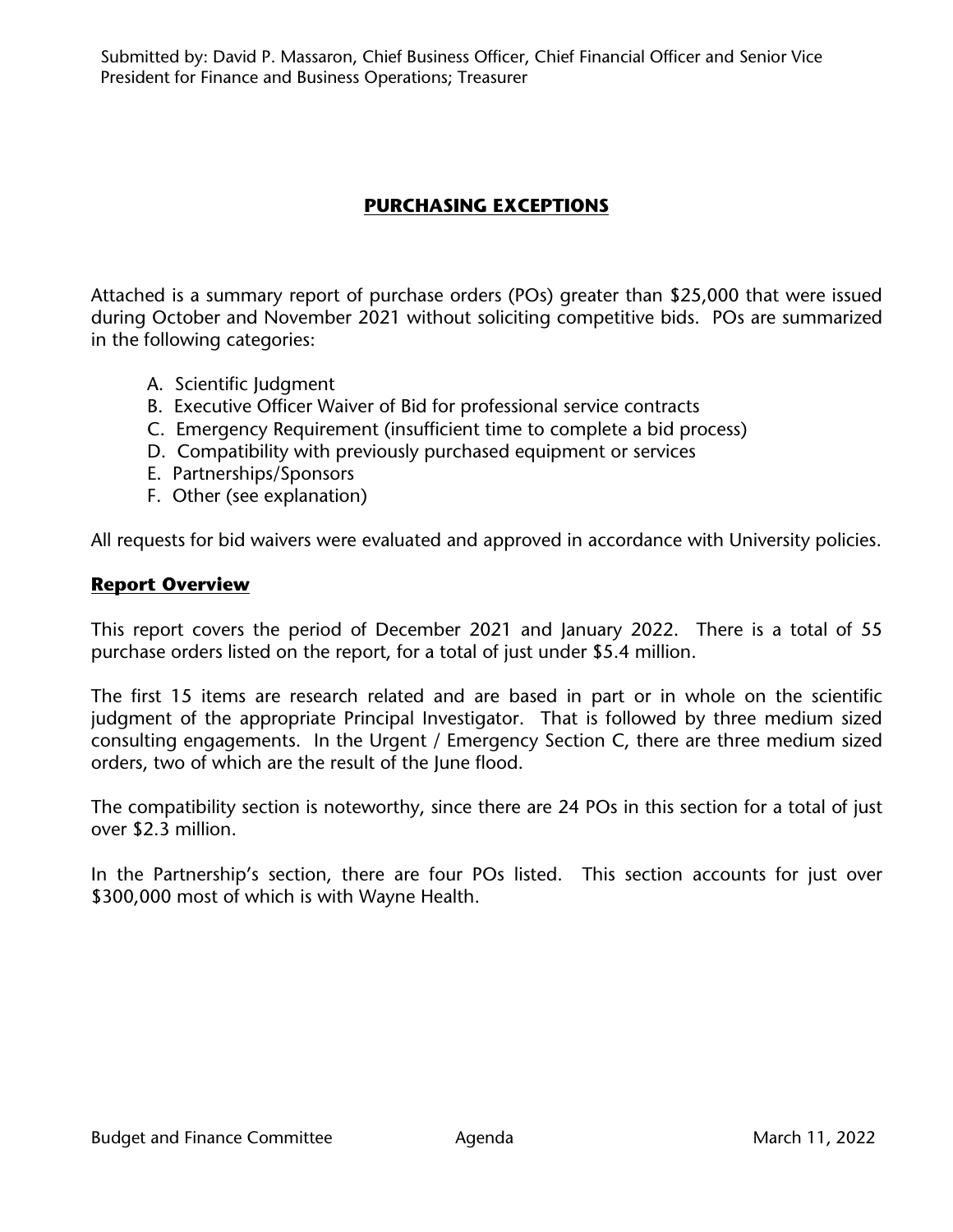| <b>No</b> |          | PO NUMBER VENDOR / PRICE<br><b>FUNDING SOURCE</b> | <b>DESCRIPTION</b>                                                                                                                                                                                                                                                                                                                                  | <b>Approved by</b>                       |
|-----------|----------|---------------------------------------------------|-----------------------------------------------------------------------------------------------------------------------------------------------------------------------------------------------------------------------------------------------------------------------------------------------------------------------------------------------------|------------------------------------------|
|           |          | A. SCIENTIFIC JUDGMENT (S03, S04)                 |                                                                                                                                                                                                                                                                                                                                                     |                                          |
| 1         | P1007520 | 3Brain AG                                         | <b>Basis: Scientific Judgment based on Equipment Functionality</b><br>BioCam Duplex Platform (multi-electrode array (MEA) system) for Ophthalmology from 3Brain AG.                                                                                                                                                                                 | Linda Hazlett, Vice<br>Dean for Research |
|           |          | \$84,678.29                                       | The 3Brain system measures retinal neurons' electric activities to be used for NIH grant-proposed<br>experiments regarding the mouse retinal neural networks.                                                                                                                                                                                       | and Graduate<br>Programs, approved       |
|           |          | Grant Funds - Ophthalmology.                      |                                                                                                                                                                                                                                                                                                                                                     | by Kenneth Doherty                       |
|           |          | Visual Anatomical Sci                             | Other companies sell the similar MEA system, but this company provides the MEA system with very<br>high resolution. Also, the software is easy to use for acquiring and analyzing the data. Along with<br>the discounted price, 3Brain's system is much more appealing than other vendor's.                                                         |                                          |
|           |          |                                                   | Other vendor's system provides lower resolution but similar pricing. For example, the Harvard<br>Apparatus' system costs \$50,000. but the resolution of the electrodes are 500 times lower. The<br>requesting system provides very high resolution at the similar pricing.                                                                         |                                          |
| 2         | P1007456 | Butterfly Network, Inc                            | <b>Basis: Scientific Judgment based on Equipment Functionality</b><br>Butterfly iQ+ Lightning - Handheld Ultrashound for the Deparment of Surgery. The Butterfly software Professor and Chair                                                                                                                                                       | Donald Weaver,                           |
|           |          | \$34,164.00                                       | associated with the ultra sound probe has superior technology that the competitors do not have.                                                                                                                                                                                                                                                     | of SOM Surgery,<br>approved by           |
|           |          | Federal Grant Funds -<br>Surgery                  | These devices will be used in surgical education to positively effect clinical decision-making skills.<br>Ultrasound is a useful diagnostic imaging modality because of its real-time capability, non-<br>invasiveness, relative low cost and none of the potential risks of ionizing radiation exposure or<br>intravenous contrast administration. | Kenneth Doherty                          |
|           |          |                                                   | The project title "a Pilot Study to Enhance Surgical Education by Introducing Point-of-Care Ultrasound<br>(POCUS) to Surgical Curriculum." The grant will purchase 14 Butterfly iQ ultrasounds.                                                                                                                                                     |                                          |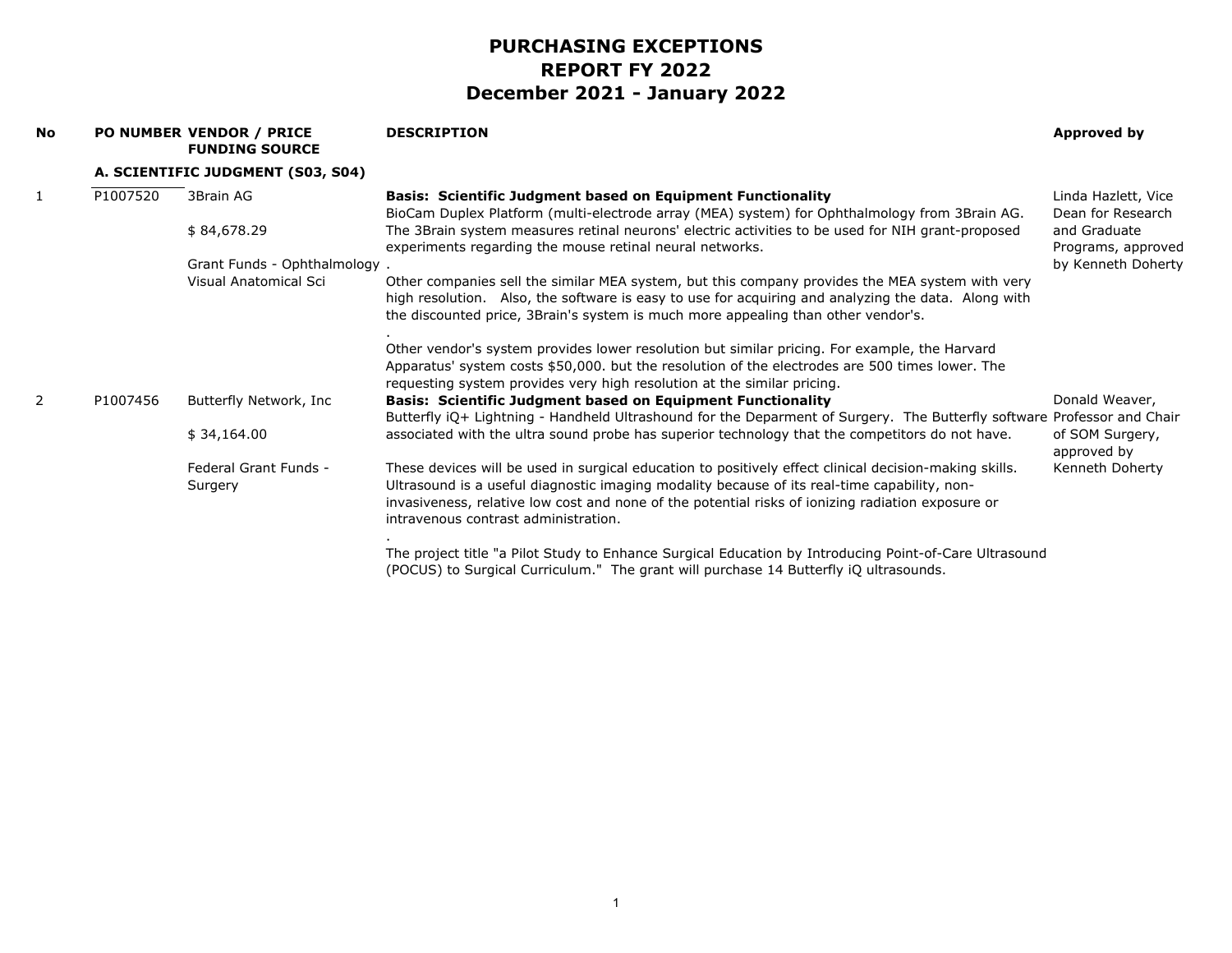| <b>No</b> |          | PO NUMBER VENDOR / PRICE<br><b>FUNDING SOURCE</b> | <b>DESCRIPTION</b>                                                                                                                                                                                                                                                                                                                                                                                                                                                                                                                                                                                                                            | <b>Approved by</b>                 |
|-----------|----------|---------------------------------------------------|-----------------------------------------------------------------------------------------------------------------------------------------------------------------------------------------------------------------------------------------------------------------------------------------------------------------------------------------------------------------------------------------------------------------------------------------------------------------------------------------------------------------------------------------------------------------------------------------------------------------------------------------------|------------------------------------|
| 3         | P1007415 | DaVinci Education Inc.                            | <b>Basis: Informal Quotes obtained by the Requesting Department</b><br>Software system to support the development of a curriculum inventory and map, as well as all faculty Vice Dean for the                                                                                                                                                                                                                                                                                                                                                                                                                                                 | Robert Folberg -                   |
|           |          | \$116,400.00                                      | (clinical and basic science) contributions to teaching for the School of Medicine, SOM, from DaVinci<br>Education.                                                                                                                                                                                                                                                                                                                                                                                                                                                                                                                            | School of Medicine,<br>approved by |
|           |          | General Funds - Medicine<br><b>Omnibus Awards</b> | Multiple systems were reviewed by stakeholders and technical teams, including C&IT, and the vendor<br>identified was deemed most compatible with the business needs and technical requirements. There is<br>an urgent need to acquire and implement a system to support the production of a curriculum<br>inventory and searchable curriculum map, as part of the School of Medicine accreditation process in<br>2023. The SOM need evidence of having a system in place and in use prior to the site visit. There is<br>only time for one more curriculum inventory submission (2022) to demonstrate the CI prior to 2023<br>LCME visit.     | Kenneth Doherty                    |
|           |          |                                                   | Other options considered include Altus/One45, Oasis and New Innovations. Currently, New<br>Innovations is used in the School of Medicine Clerkship curriculum for acquiring evaluations and<br>grades. It has proved inadequate for the production of a curriculum inventory and has no capacity to<br>provide a curriculum map or meet any other data collection or data analysis needs. As confirmed by<br>the vendor, this system was not designed to produce a curriculum inventory, searchable curriculum<br>map, or produce any other data to meet LCME accreditation requirements.                                                     |                                    |
|           |          |                                                   | Oasis was another system that was reviewed. It provided limited capacity to aggregate and analyze<br>complex data sets. It did not provide any student facing information or analytics. Data acquisition<br>was via flat file transfers and the user interface was awkward to navigate. Altus/One45 has<br>functionality similar to the preferred system. However, the technical evaluation from C&IT<br>suggested that interfacing to this system would be more complex; and it also requires moving<br>between systems for data analysis and dashboard functions. The cost for this system is somewhat<br>higher than the preferred system. |                                    |
|           |          |                                                   | Two other systems were also included in the initial review process (iSeek and ProgressIQ) but were<br>excluded early on as they required more personnel and technical resources than are available within<br>the School and/or had limited functionality as compared to the Altus/One45 or DaVinci Leo systems.                                                                                                                                                                                                                                                                                                                               |                                    |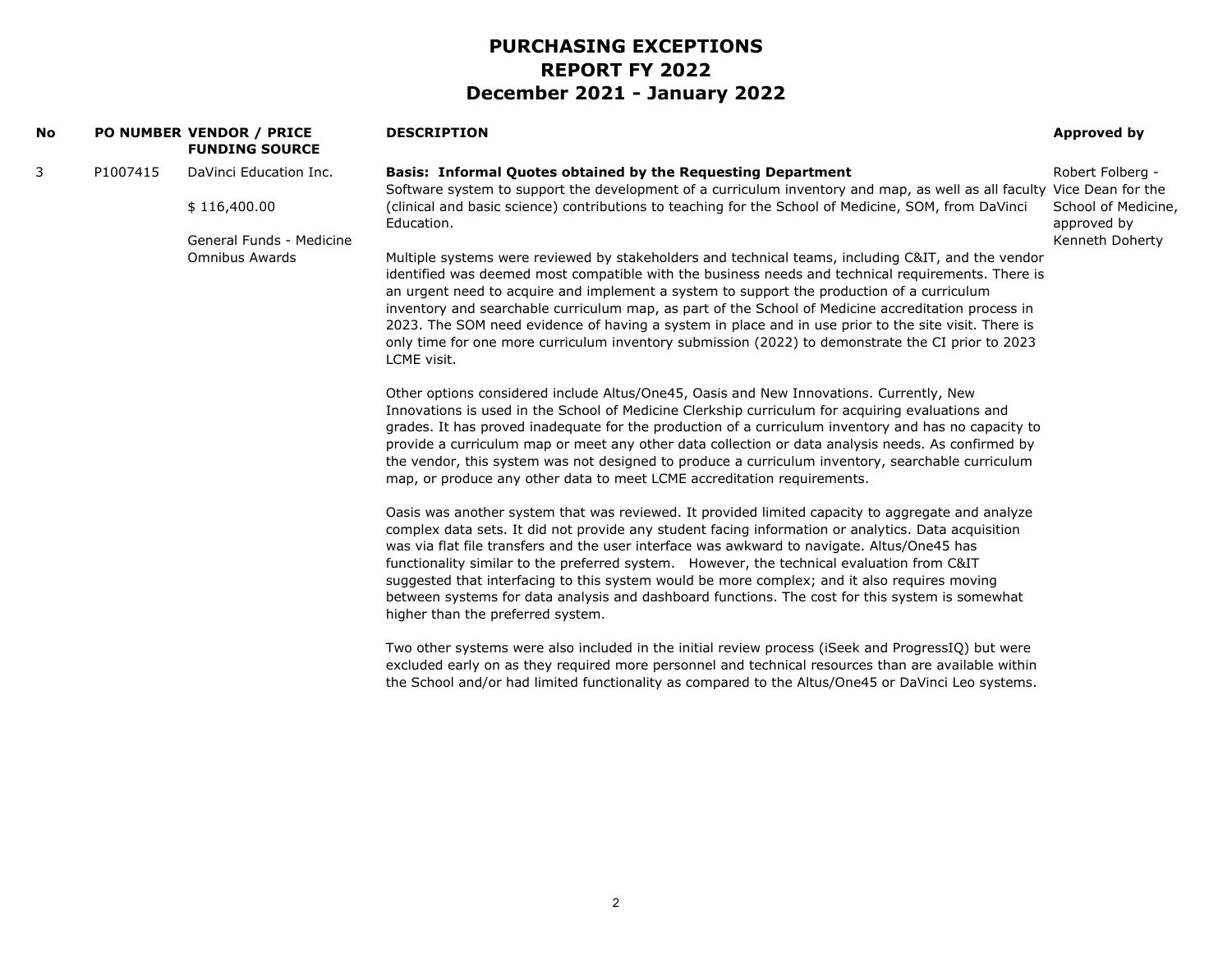| <b>No</b> |          | PO NUMBER VENDOR / PRICE<br><b>FUNDING SOURCE</b> | <b>DESCRIPTION</b>                                                                                                                                                                                                                                                                                                                                                                                                                                                                                                                         | Approved by                                          |
|-----------|----------|---------------------------------------------------|--------------------------------------------------------------------------------------------------------------------------------------------------------------------------------------------------------------------------------------------------------------------------------------------------------------------------------------------------------------------------------------------------------------------------------------------------------------------------------------------------------------------------------------------|------------------------------------------------------|
| 4         | P1006740 | University of Alberta                             | <b>Basis: Scientific Judgment based on Specialized Research Services</b><br>Purchase of 800,000 IEQ human research islets for diabetes research from University of Alberta for                                                                                                                                                                                                                                                                                                                                                             | Jeffrey Potof - Chair<br>and Professor for           |
|           |          | \$128,280.00                                      | Chemical Engineering and Material Science Cao lab.                                                                                                                                                                                                                                                                                                                                                                                                                                                                                         | Chemical<br>Engineering and                          |
|           |          | Grant Funds - Chem/Mtls<br>Science Engg Admin     | The University of Alberta / Alberta Diabetes Institute IsletCore is the main supplier who serves the<br>scientific community by isolating, biobanking, and distributing human pancreatic islets for research.<br>The ADI IsletCore maintains an active research program comprising multiple international<br>collaborative projects and manages the on-site Pancreatic Islet Deep Phenotyping Core. Their islets<br>have been used in many top journals, over 53 publications since year 2016<br>(http://www.bcell.org/publications.html). | Materials Science,<br>approved by<br>Kenneth Doherty |
|           |          |                                                   | By using the islets from the same source, Chemical Engineering can evaluate and determine the<br>competitive strength of our experimental approach compared to literature. This is the reason other<br>potential options were rejected.                                                                                                                                                                                                                                                                                                    |                                                      |
| 5         | P1006560 | Discover Echo Inc.                                | <b>Basis: Scientific Judgment based on Equipment Functionality</b><br>Revolution Automated Upright/Inverted Microscope for the College of Pharmacy and Health Sciences                                                                                                                                                                                                                                                                                                                                                                     | Brian Cummings,<br>Dean of Pharmacy,                 |
|           |          | \$140,391.00                                      | from Discover Echo.                                                                                                                                                                                                                                                                                                                                                                                                                                                                                                                        | approved by<br>Kenneth Doherty                       |
|           |          | General Funds - Pharmacy<br>Dean's Office         | The microscope comes with fluorescent filters, objectives, 5mp color Complementary Metal Oxide<br>Semiconductor, sCMOS, camera, high resolution condenser, extra-long working distance condenser,<br>revolution control joystick, HyperScan Module, Multi-Well Points Module, Revolution Analysis Module,<br>Revolution incubation chamber, and extended warranty.                                                                                                                                                                         |                                                      |
|           |          |                                                   | Discover Echo is the creator and sole manufacturer of the Revolution with exclusive patents in the<br>U.S. and other foreign countries. The Revolution is the only hybrid microscope that can convert<br>between upright and inverted configurations. This unique form factor provides the functionality of two<br>scopes in one in a small footprint compared to other instruments in the market.                                                                                                                                         |                                                      |
|           |          |                                                   | The lab requires a small footprint, the need to not have to renovate additional facilities (dark room)<br>and multi-functionality. This is the only microscope that has the small footprint needed, and is able<br>to do both inverted and normal microscopy and did not require a dark room.                                                                                                                                                                                                                                              |                                                      |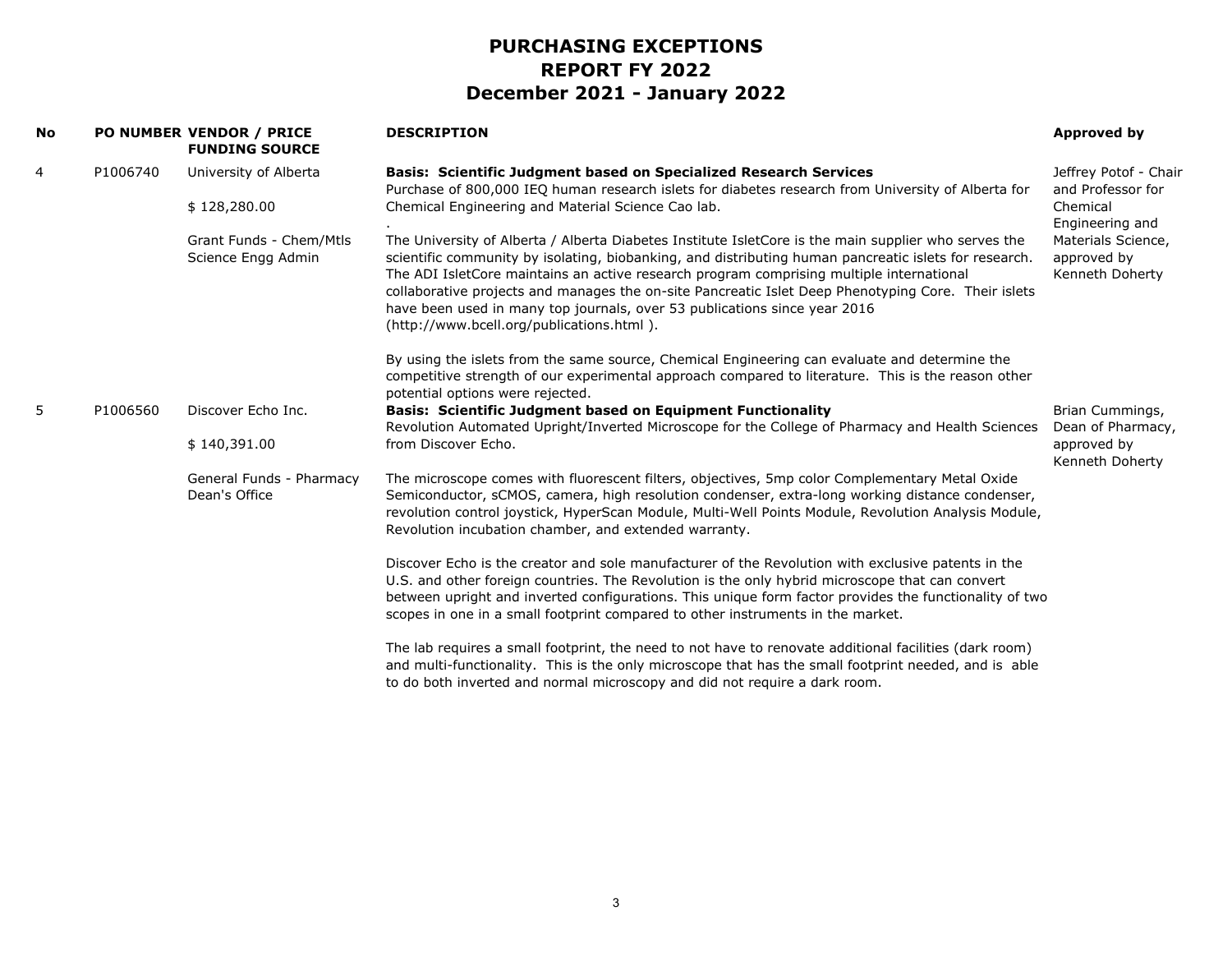| No. |          | PO NUMBER VENDOR / PRICE<br><b>FUNDING SOURCE</b> | <b>DESCRIPTION</b>                                                                                                                                                                                                                        | Approved by                                                        |
|-----|----------|---------------------------------------------------|-------------------------------------------------------------------------------------------------------------------------------------------------------------------------------------------------------------------------------------------|--------------------------------------------------------------------|
| 6   | P1006181 | Equip. Inc.<br>\$51,872.00                        | SCIREQ Scientific Respiratory Basis: Scientific Judgment based on Equipment Functionality<br>FlexiVent system measurement tool, to be used to measure breathing in lab animals, for the<br>Department of Ob-Gyn.                          | Sharon Pepe,<br>Associate Director of<br>OB-GYN<br>Administration, |
|     |          |                                                   | The FlexiVent system is used for in vivo lung function measurements in animals, in our case it's the                                                                                                                                      | approved by                                                        |
|     |          | Grant Funds -<br>Obstetrics/Gynecology            | Rats. It goes beyond traditional resistance and compliance measurements, and captures crucial<br>details about the mechanical properties of conducting airways, terminal airways and parenchyma.<br>Below are points unique to flexivent: | Kenneth Doherty                                                    |
|     |          |                                                   | »The FlexiVent achieves the highest sensitivity and reproducibility by precisely controlling<br>experimental conditions<br>» Forced oscillation technique (only commercially available system)                                            |                                                                    |
|     |          |                                                   | » Both static and dynamic mechanics measurements and recruitment maneuvers in a single system<br>» Both resistance and compliance measurements and forced expiratory measurements in a single<br>system                                   |                                                                    |
|     |          |                                                   | » Real-time pressure and volume-controlled maneuvers                                                                                                                                                                                      |                                                                    |
|     |          |                                                   | » Pressure and volume controlled breath-holds synchronized with pulsed image gating                                                                                                                                                       |                                                                    |
|     |          |                                                   | To the best of OB-GYN's knowledge, there are no current commercially available systems that are<br>comparable to the flexiVent.                                                                                                           |                                                                    |
|     |          |                                                   | This is expected to cost approximately \$51,872                                                                                                                                                                                           |                                                                    |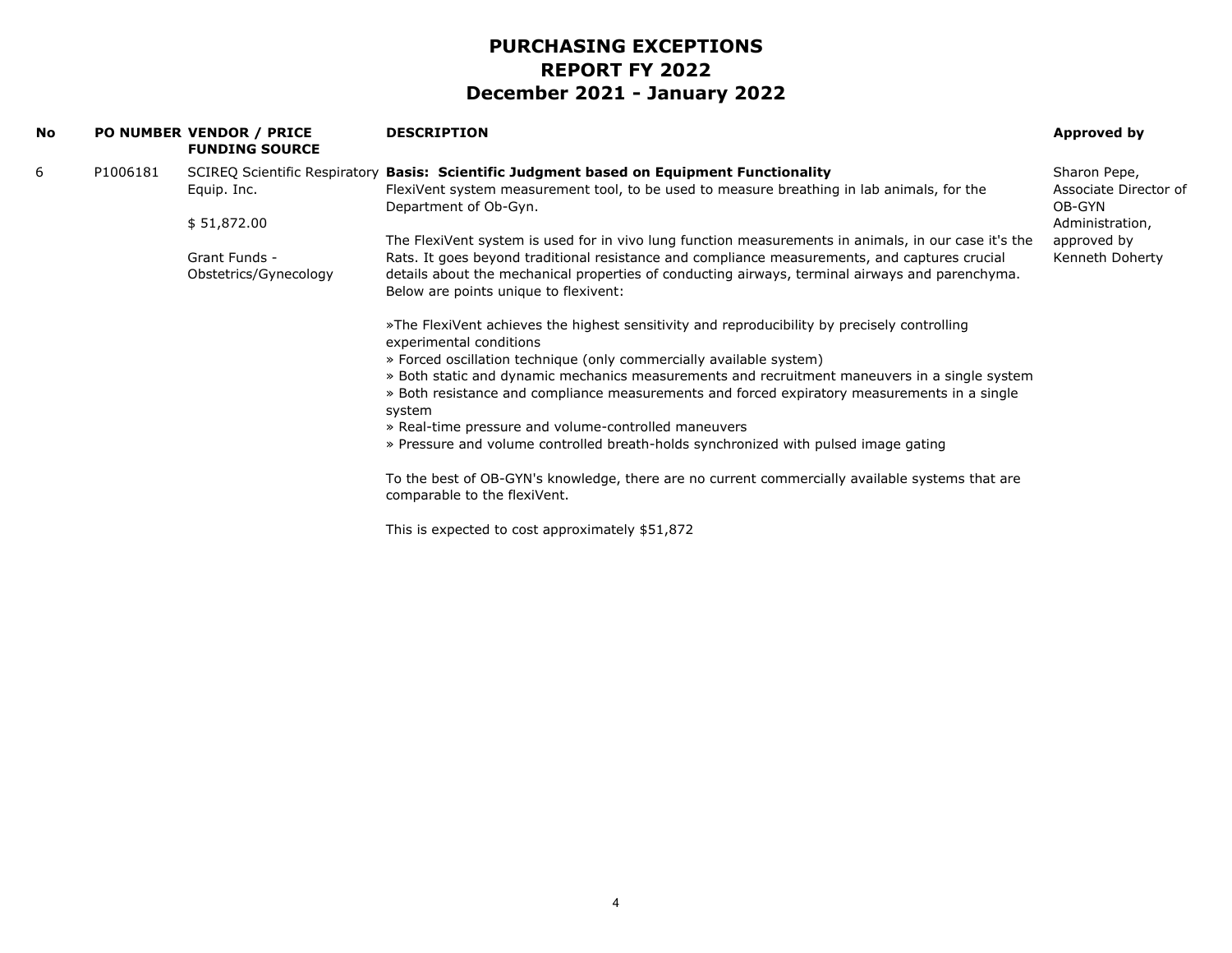|          | <b>FUNDING SOURCE</b>                                        | <b>DESCRIPTION</b>                                                                                                                                                                                                                                                                                                                                                                                                                                                     | Approved by                                                                                                                                                                                                                                                          |
|----------|--------------------------------------------------------------|------------------------------------------------------------------------------------------------------------------------------------------------------------------------------------------------------------------------------------------------------------------------------------------------------------------------------------------------------------------------------------------------------------------------------------------------------------------------|----------------------------------------------------------------------------------------------------------------------------------------------------------------------------------------------------------------------------------------------------------------------|
| P1005582 | DAC Worldwide LLC                                            | <b>Basis: Scientific Judgment based on Equipment Functionality</b>                                                                                                                                                                                                                                                                                                                                                                                                     | Jeffrey Potoff,<br>department chair for                                                                                                                                                                                                                              |
|          | \$65,771.00                                                  | Operations Laboratory course (CHE3220), to meet educational objectives related operation of energy<br>recovery and reuse that are central to multiple courses in the Chemical Engineering Undergraduate                                                                                                                                                                                                                                                                | the College of<br>Engineering,                                                                                                                                                                                                                                       |
|          | General Funds - College of<br><b>Engineering Omnibus Fee</b> | curriculum.                                                                                                                                                                                                                                                                                                                                                                                                                                                            | approved by<br>Kenneth Doherty                                                                                                                                                                                                                                       |
|          |                                                              | The Pignat BMV-3000 unit proposed will replace the existing Armfield HTX30 unit that is more than<br>30 years of age. The present unit is approximately 15 years beyond its expected operational lifespan,<br>and requires regular and significant departmental expenditures to maintain function sufficient for our<br>teaching lab. The proposed unit will completely replace the aged and failing existing unit that is<br>located in the 1320 Engineering Building |                                                                                                                                                                                                                                                                      |
|          |                                                              | The Chemical Engineering Unit Operations Laboratory (CHE3220) is generally taken the semester<br>following CHE3600 by our students, and emphasizes learning outcomes such as:                                                                                                                                                                                                                                                                                          |                                                                                                                                                                                                                                                                      |
|          |                                                              | 2) describe the effect of physical properties and environmental conditions on variables of interest.                                                                                                                                                                                                                                                                                                                                                                   |                                                                                                                                                                                                                                                                      |
|          |                                                              | Pignat BMV-3000 unit will enhance our ability to attain senior design course (CHE4200) learning<br>outcomes including:                                                                                                                                                                                                                                                                                                                                                 |                                                                                                                                                                                                                                                                      |
|          |                                                              | 3) design or modification of heat exchange and energy recovery operations, and,<br>4) identification and evaluation of safety and environmental hazards in chemical process systems.                                                                                                                                                                                                                                                                                   |                                                                                                                                                                                                                                                                      |
|          |                                                              | Finally, because the specified unit offers tunable PID controllers, which our current Armfield unit<br>doesn't, students in our CHE senior level process control course will have the opportunity to<br>demonstrate the CHE4600 learning outcome of:                                                                                                                                                                                                                   |                                                                                                                                                                                                                                                                      |
|          |                                                              | 5) recommending PID controller tuning constants based on analysis of system responses.                                                                                                                                                                                                                                                                                                                                                                                 |                                                                                                                                                                                                                                                                      |
|          |                                                              | There are no other commercially available identical units, with comparable unit design and software<br>features, to the current unit specified. Other options were considered from Armfield, as well as<br>another unit from Pignat. The Armfield unit was not a significant upgrade over existing equipment.                                                                                                                                                          |                                                                                                                                                                                                                                                                      |
|          |                                                              | PO NUMBER VENDOR / PRICE                                                                                                                                                                                                                                                                                                                                                                                                                                               | DAC Worldwide - Heat Exchanger Unit for use in the undergraduate Chemical Engineering Unit<br>1) design of heat exchange units and calculation of efficiency, and<br>Additionally, our past experience with Armfield equipment has not been good (poor reliability). |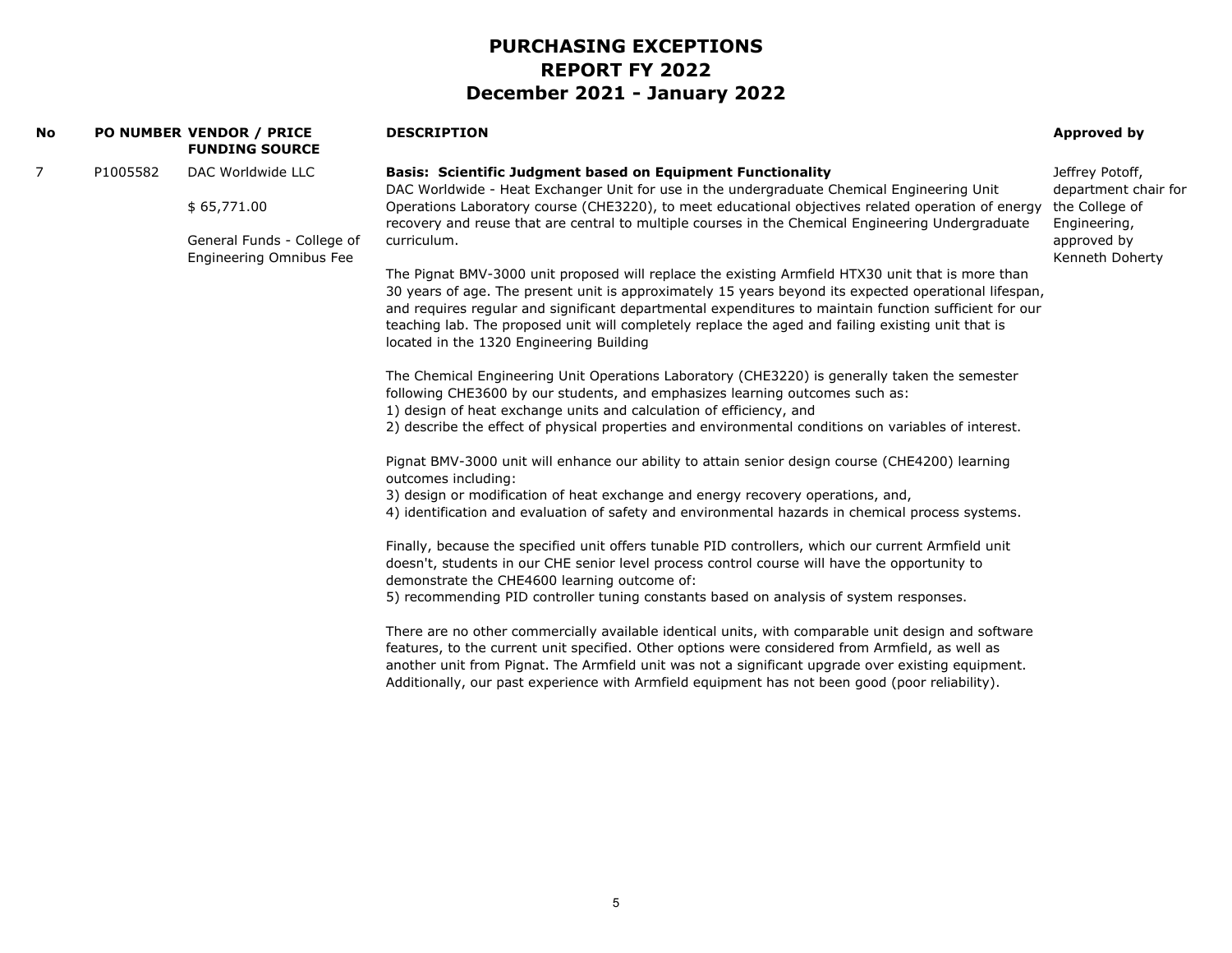| No |          | PO NUMBER VENDOR / PRICE<br><b>FUNDING SOURCE</b>                                               | <b>DESCRIPTION</b>                                                                                                                                                                                                                                                                                                                                                                                                                                                                                                                                                                                                                                                                                                                                                                                                                                                                                                                                                                                                                                                                                                                                                                                                                                                                                                                                                                                                                                                                                                                  | <b>Approved by</b>                                                                             |
|----|----------|-------------------------------------------------------------------------------------------------|-------------------------------------------------------------------------------------------------------------------------------------------------------------------------------------------------------------------------------------------------------------------------------------------------------------------------------------------------------------------------------------------------------------------------------------------------------------------------------------------------------------------------------------------------------------------------------------------------------------------------------------------------------------------------------------------------------------------------------------------------------------------------------------------------------------------------------------------------------------------------------------------------------------------------------------------------------------------------------------------------------------------------------------------------------------------------------------------------------------------------------------------------------------------------------------------------------------------------------------------------------------------------------------------------------------------------------------------------------------------------------------------------------------------------------------------------------------------------------------------------------------------------------------|------------------------------------------------------------------------------------------------|
| 8  | P1005567 | Lumenis BE Inc<br>\$70,700.00<br>Auxiliary Funds -<br>Ophthalmology Visual<br>Anatomical Sci    | <b>Basis: Scientific Judgment based on Equipment Functionality</b><br>Lumenis Digital Duet SLT/YAG glaucoma Laser for the Ophthalmology Department. This Lumenis<br>Laser is the only known comprehensive digital treatment and imaging solution on the market<br>currently. State of the art optics provides visibility of the trabecular meshwork and anterior segment,<br>and the digital monitor allows for teaching capabilities that no other device on the market allows.<br>This device and the digital monitor offer live viewing as well as recording of treatments, for clear<br>education of patient treatment procedures for our medical students, residents and fellows.<br>This system includes Digital Duet technology, Integrating a Q-Switched frequency-doubled 532nm<br>laser for SLT into the Digital Duet platform. As stated, his configuration expands treatment options<br>for the anterior segment, which include Selective Laser Trabeculoplasty for open-angle gluacoma.<br>Two procedures can be performed with one laser system. At the touch of a button, switch between<br>ND; Yag and SLT. Integrated SLT (532nm) and 1064nm Ophthalmic Nd: Yag Laser Energy: 0.3 to 2<br>mJ in 0.1 mJ increments. High definition (HD digital camera allows you to capture images and record<br>videos.<br>Ophthamalogy has not found a comparable SLT/YAG in the marketplace that allows our physicians to<br>teach in this way. The ability to photograph and record procedures allows the teaching to continue | Mark Juzych, Chair<br>of the<br>Ophthalmology<br>Department,<br>approved by<br>Kenneth Doherty |
| 9  | P1005458 | Nanoscribe GmbH & Co. KG<br>\$657,500.00<br>General Funds -<br>Electric/Computing Engg<br>Admin | and keep as teaching files for the future.<br><b>Basis: Scientific Judgment based on Equipment Functionality</b><br>Microfabrication System Quantum X Shape 3D Printer for Electrical and Computer Engineering from<br>Nanoscribe.<br>There are no other nanoscale 3D printer manufacturers that provide 2 photon polymerization-based<br>printing with the level of resolution and flexibility provided by Nanoscribe. Quantum X shape is a<br>truly capable multi-talent. Based on Two-Photon Polymerization (2PP), the laser lithography system<br>combines proprietary printing technologies that make it the optimal tool for rapid prototyping and                                                                                                                                                                                                                                                                                                                                                                                                                                                                                                                                                                                                                                                                                                                                                                                                                                                                            | Stephen Lanier, Vice<br>President for<br>Research, approved<br>by Kenneth Doherty              |
|    |          |                                                                                                 | wafer-scale batch production of virtually any 2.5D and 3D shape with submicron precision and<br>accuracy. This is a one-of-a-kind instrument.<br>Wayne State would be the first installation of this new instrument in the US which will help raise the<br>profile of the university. Nanoscribe gave the University this special pricing on their newest model<br>after the PI, Amar Basu spoke with the CEO and director of Global Sales for Nanoscribe.<br>The NSF MRI proposal specifically mentions the vendor Nanoscribe.                                                                                                                                                                                                                                                                                                                                                                                                                                                                                                                                                                                                                                                                                                                                                                                                                                                                                                                                                                                                     |                                                                                                |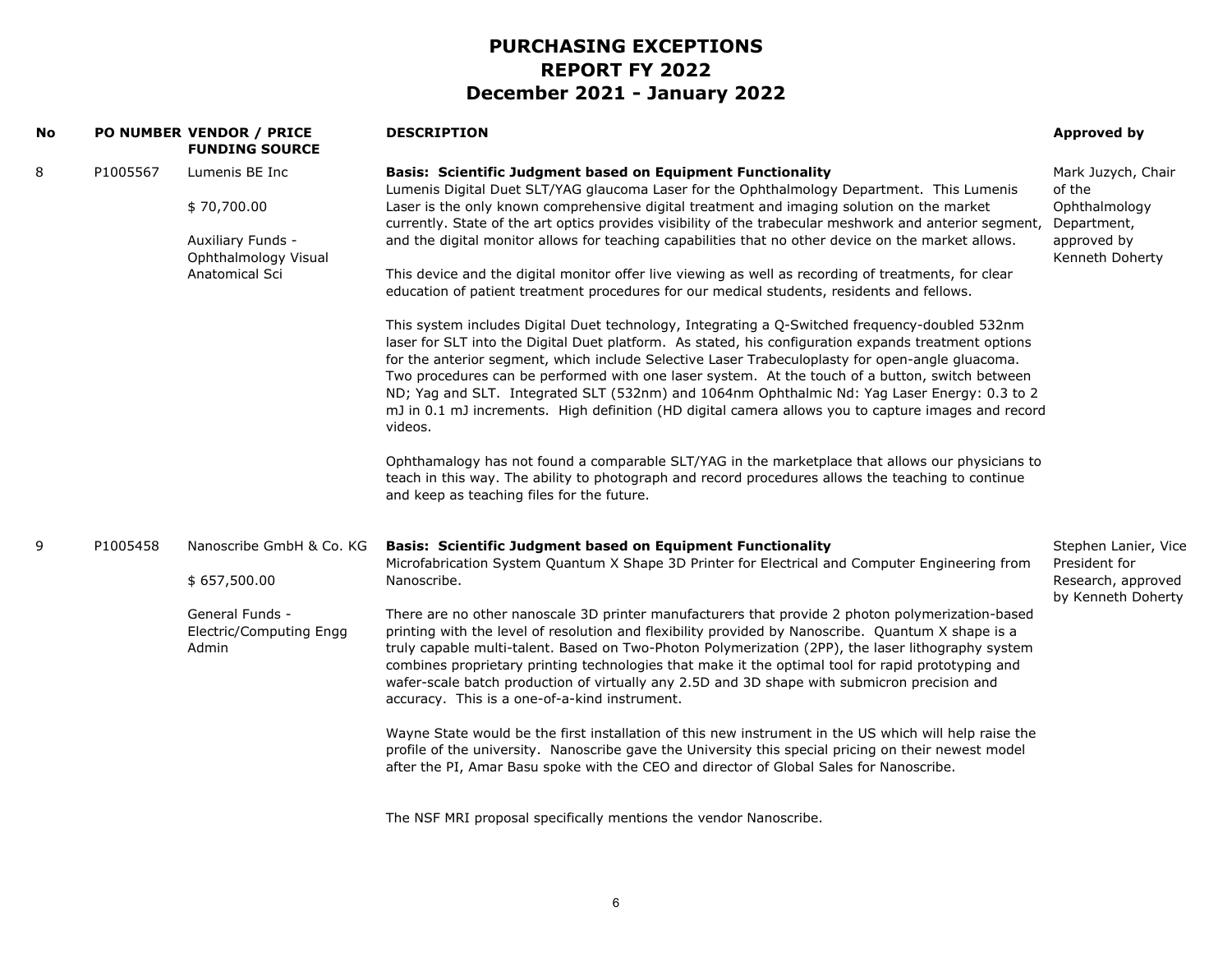| No |          | PO NUMBER VENDOR / PRICE<br><b>FUNDING SOURCE</b> | <b>DESCRIPTION</b>                                                                                                                                                                                                                                                                                                                                                                                                                                                                                                                                                                                                                                                                                                                                                                                                                                             | Approved by                              |
|----|----------|---------------------------------------------------|----------------------------------------------------------------------------------------------------------------------------------------------------------------------------------------------------------------------------------------------------------------------------------------------------------------------------------------------------------------------------------------------------------------------------------------------------------------------------------------------------------------------------------------------------------------------------------------------------------------------------------------------------------------------------------------------------------------------------------------------------------------------------------------------------------------------------------------------------------------|------------------------------------------|
| 10 | P1005180 | Carl Zeiss Meditec USA, Inc                       | <b>Basis: Scientific Judgment based on Equipment Functionality</b><br>Plex Elite 9000 Swept Source Optical Coherence Tomography (OCT) and Optical Coherence                                                                                                                                                                                                                                                                                                                                                                                                                                                                                                                                                                                                                                                                                                    | Stanley Berry, Chair<br>for OBGYN,       |
|    |          | \$150,695.00                                      | Tomography Angiography Ophthalmic Imaging System for the Department of Obstetrics and<br>Gynecology from Zeiss.                                                                                                                                                                                                                                                                                                                                                                                                                                                                                                                                                                                                                                                                                                                                                | approved by<br>Kenneth Doherty           |
|    |          | ICR Funds -<br>Obstetrics/Gynecology              | This project consists of examining the retina and choroid layer of the eye of normal pregnant women<br>and those with complications of pregnancy. The study would include examination of the blood vessels<br>in the retina using non-invasive angiography. Wayne State University plans to purchase a Carl Zeiss<br>Plex Elite 9000 Swept Source Optical Coherence Tomography (OCT) and Optical Coherence<br>Tomography Angiography. This instrument has been selected for the study after extensive<br>consultation with Dr. Gary Abrams (Professor of Ophthalmology at Wayne State University), experts<br>at NIH (Senior Investigator in the National Eye Institute), and other Investigators.                                                                                                                                                             |                                          |
|    |          |                                                   | There are only 2 swept source OCT machines on the market. As of 2020, the Zeiss Plex Elite 9000<br>was the only one FDA approved for OCT angiography. The Topcon Triton is approved for standard<br>OCT but not OCT angiography. The Elite 9000 has deeper penetration than other instruments<br>allowing interrogation of the choroid layer, rapid acquisition of data providing state-of-the-art images<br>and biometry for the retinal vessels and the choroid. The instrument has been used extensively in<br>research and therefore, there is a rich history and an existing database for comparison of results.<br>This makes analysis and reporting of results more accurate. The instrument provides access to a<br>Research Network of Investigators to critically assess information acquired in the studies performed<br>at Wayne State University. |                                          |
| 11 | P1004942 | <b>Fisher Scientific</b>                          | Basis: Scientific Judgment based on Research Equipment Functionality<br>Invitrogen iBright FL 1500 imaging system for Biological Sciences from Fisher Scientific.                                                                                                                                                                                                                                                                                                                                                                                                                                                                                                                                                                                                                                                                                              | Victoria Meller, Chair<br>for Biological |
|    |          | \$32,000.00<br>General Funds - Hariri,            | This instrument will be used to image and quantify protein/DNA abundance from Western blots and<br>electrophoresis gels.                                                                                                                                                                                                                                                                                                                                                                                                                                                                                                                                                                                                                                                                                                                                       | Sciences, approved<br>by Kenneth Doherty |
|    |          | Hanaa                                             | This instrument is only sold by Invitrogen/Thermo Fisher Scientific. The Biological Sciences lab<br>demoed this unit and an alternative instrument made by another company and determined that the<br>alternative option is inferior in multiple ways and significantly more expensive with quoted discounts.<br>Uvitec Alliance Q9 Advanced (\$45,475.51 quoted): This instrument is more expensive, and we<br>experienced two significant problems during our short demo period (signal fade and gridding of<br>image).                                                                                                                                                                                                                                                                                                                                      |                                          |
|    |          |                                                   | The Invitrogen iBright FL 1500 will broaden the labs capabilities for measuring protein levels and will<br>save money in reagent costs over time vs current methodologies available to the lab/department.                                                                                                                                                                                                                                                                                                                                                                                                                                                                                                                                                                                                                                                     |                                          |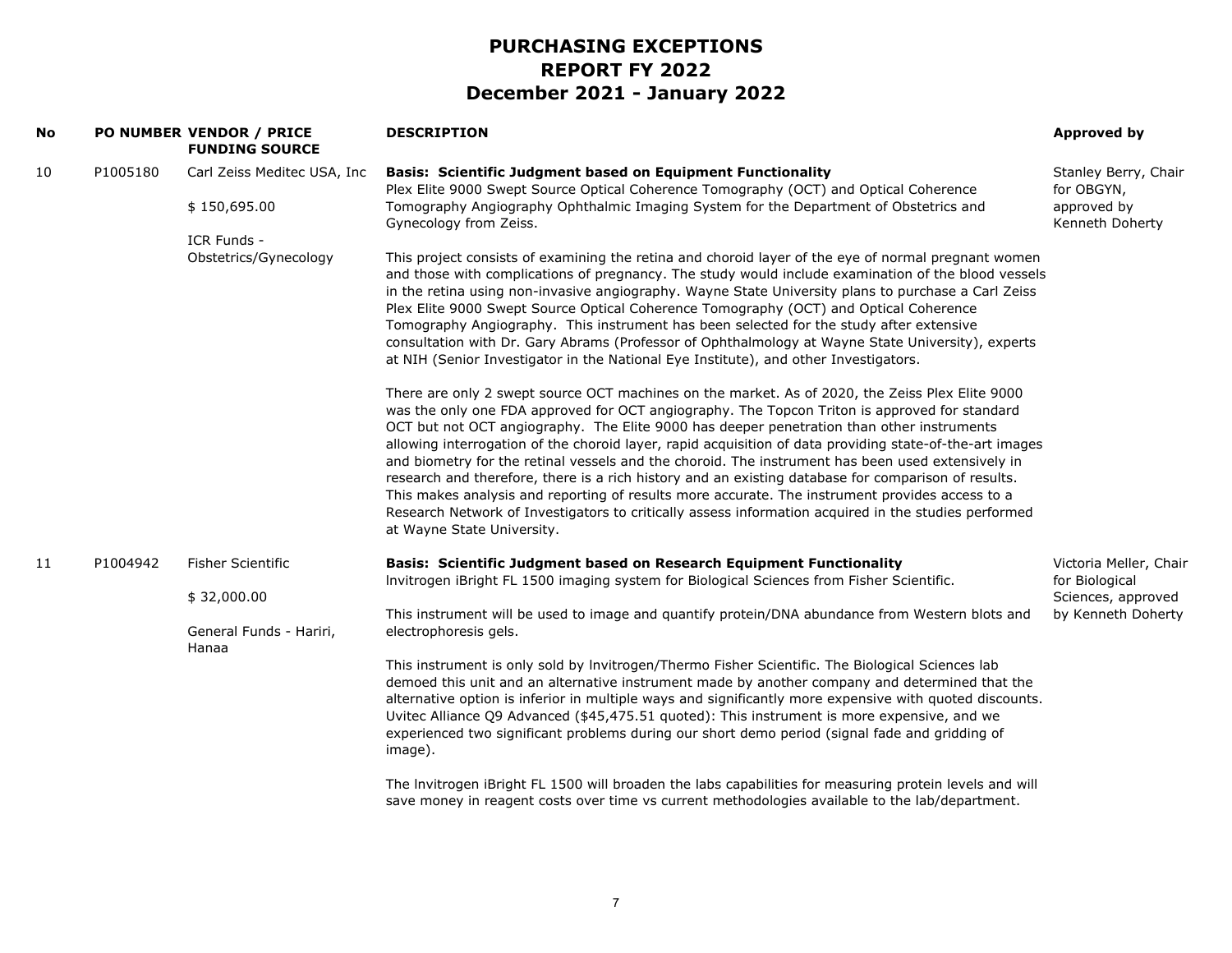| No |                         | <b>PO NUMBER VENDOR / PRICE</b><br><b>FUNDING SOURCE</b>                                                                                                                                                                                                                                                                                                                                                                                                                                                                                                                                                                                                                                                      | <b>DESCRIPTION</b>                                                                                                                                                                                                                                                                                                                                                                                                                                                                                                                                                                                                                                                                 | <b>Approved by</b>                 |
|----|-------------------------|---------------------------------------------------------------------------------------------------------------------------------------------------------------------------------------------------------------------------------------------------------------------------------------------------------------------------------------------------------------------------------------------------------------------------------------------------------------------------------------------------------------------------------------------------------------------------------------------------------------------------------------------------------------------------------------------------------------|------------------------------------------------------------------------------------------------------------------------------------------------------------------------------------------------------------------------------------------------------------------------------------------------------------------------------------------------------------------------------------------------------------------------------------------------------------------------------------------------------------------------------------------------------------------------------------------------------------------------------------------------------------------------------------|------------------------------------|
| 12 | P1004915                | Metabolon, Inc.                                                                                                                                                                                                                                                                                                                                                                                                                                                                                                                                                                                                                                                                                               | <b>Basis: Scientific Judgment based on Specialized Research Services</b><br>Research Services for the Perinatology Research Branch from Metabolon.                                                                                                                                                                                                                                                                                                                                                                                                                                                                                                                                 | Stanley Berry, Chair<br>for OBGYN, |
|    |                         | \$197,450.00                                                                                                                                                                                                                                                                                                                                                                                                                                                                                                                                                                                                                                                                                                  |                                                                                                                                                                                                                                                                                                                                                                                                                                                                                                                                                                                                                                                                                    | approved by                        |
|    |                         | Grant Funds - Perinatal<br>Research Branch                                                                                                                                                                                                                                                                                                                                                                                                                                                                                                                                                                                                                                                                    | WSU and Perinatology Research Branch, PRB, researchers will use the services of Metabolon Inc in a<br>research project to discover and evaluate metabolite biomarkers for use in diagnosing, staging, or<br>monitoring obstetrical disease. WSU will provide Human Serum, amniotic fluid and vaginal fluid<br>Samples and Metabolon will measure up to 1100 molecules in each sample and provide the data to<br>WSU researchers.                                                                                                                                                                                                                                                   | Kenneth Doherty                    |
|    |                         |                                                                                                                                                                                                                                                                                                                                                                                                                                                                                                                                                                                                                                                                                                               | This unique platform provides absolute quantitation of 14 lipid classes, including principle<br>phospholipid, sphingolipid and neutral lipid classes. It also provides molecular species concentrations<br>and complete fatty acid composition of each lipid class, thereby offering unparalleled insight into the<br>lipidome.                                                                                                                                                                                                                                                                                                                                                    |                                    |
|    | generalizable findings. | Metabolon, Inc. is the leader in high-throughput metabolomics technology since 2000. Metabolon<br>operates its metabolomic technology platform in state-of-the-art laboratory facilities, with<br>headquarters located in Durham, NC. Metabolon has advanced the field of metabolomics by<br>pioneering and patenting the industry's leading high throughput metabolomics platform. The<br>investigators have previously used the services of Metabolon Inc for global profiling based on relative<br>abundance quantitation and have published the results. However, the current project will allow the<br>quantitative determination of the concentration of the different metabolites and hence allow more |                                                                                                                                                                                                                                                                                                                                                                                                                                                                                                                                                                                                                                                                                    |                                    |
|    |                         |                                                                                                                                                                                                                                                                                                                                                                                                                                                                                                                                                                                                                                                                                                               | Metabolon is a sole source provider of this process. Metabolon's unmatched expertise and<br>institutional knowledge is embraced by a wide range of pharmaceutical, biotechnology, food and<br>agricultural companies. Metabolon has completed over 10,000 projects with more than 1,000<br>customers, including pharmaceutical and biotech companies, academic institutions, and government<br>research organizations such as the NIH, NCI, CDC and NASA. Metabolon has also written and<br>contributed to over 2,000 peer-reviewed journal publications, including publications in top journals<br>including Science, Cell and Nature and numerous high-impact clinical journals. |                                    |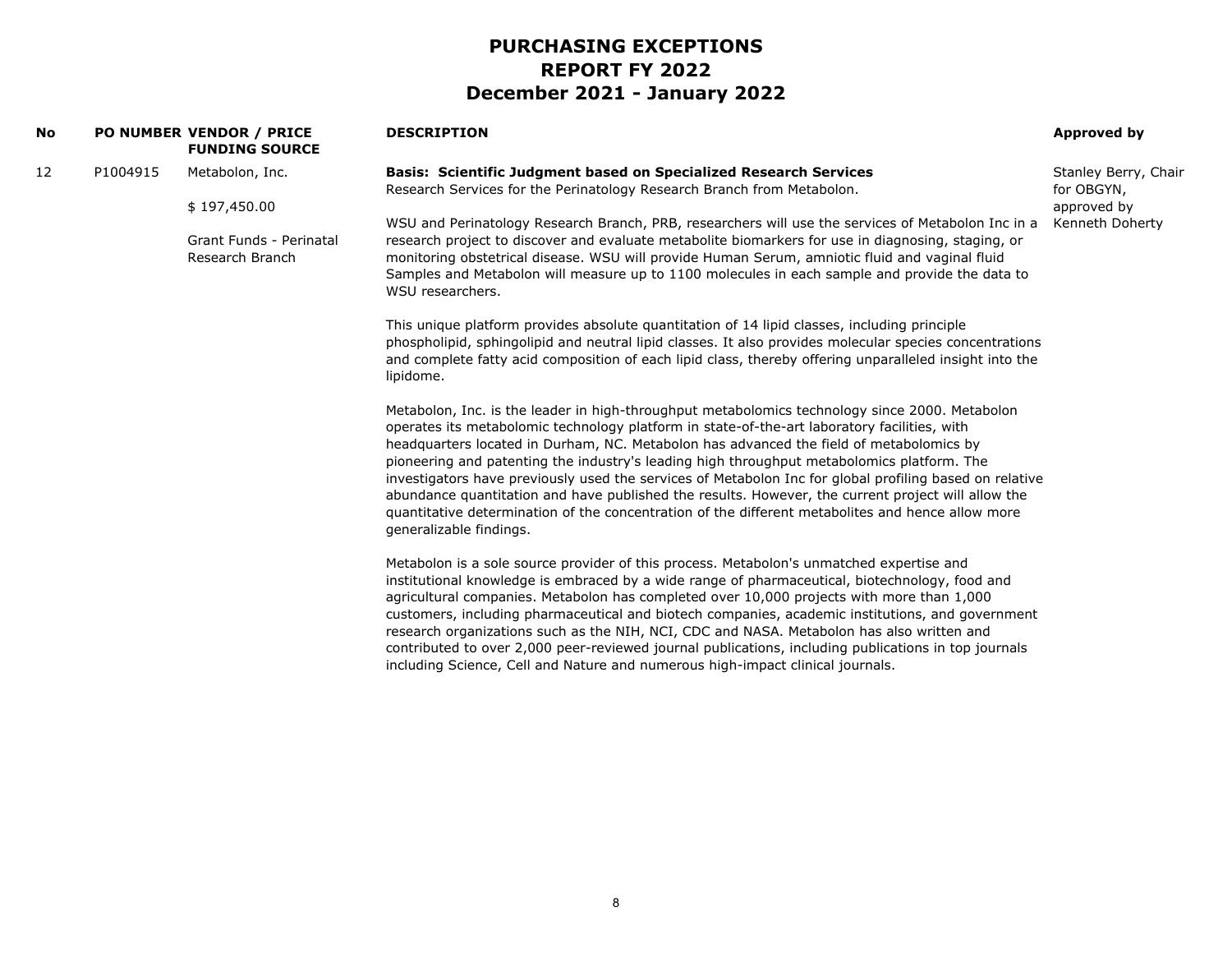| No |          | <b>PO NUMBER VENDOR / PRICE</b><br><b>FUNDING SOURCE</b> | <b>DESCRIPTION</b>                                                                                                                                                                                                                                                                                                                                                                                                                                                                                                                                                                                                                                                                                                                                                                                                                                                                                                                                                   | Approved by                              |
|----|----------|----------------------------------------------------------|----------------------------------------------------------------------------------------------------------------------------------------------------------------------------------------------------------------------------------------------------------------------------------------------------------------------------------------------------------------------------------------------------------------------------------------------------------------------------------------------------------------------------------------------------------------------------------------------------------------------------------------------------------------------------------------------------------------------------------------------------------------------------------------------------------------------------------------------------------------------------------------------------------------------------------------------------------------------|------------------------------------------|
| 13 | P1004543 | Sartorius Corporation                                    | <b>Basis: Scientific Judgment based on Equipment Functionality</b><br>Incucyte SXS Live-Cell Analysis System for the Microscopy Imaging and Cytometry Resources (MICR)                                                                                                                                                                                                                                                                                                                                                                                                                                                                                                                                                                                                                                                                                                                                                                                               | Antonio Yancey -<br>Associate Vice       |
|    |          | \$185,488.21                                             | Core facility from the Sartorius Corporation.                                                                                                                                                                                                                                                                                                                                                                                                                                                                                                                                                                                                                                                                                                                                                                                                                                                                                                                        | President for the<br>Division of         |
|    |          | ICR Funds - Funded Project<br>Support                    | The Incucyte SX5 automated image acquisition and analysis system operates and captures images<br>from within a standard tissue culture incubator so that precise control of temperature, humidity and<br>other environmental factors such as CO2 and O2 can be maintained. The Incucyte SX5 has a<br>fluorescence calibration system that allows for<br>comparison of fluorescence-based metrics derived from images on one instrument to metrics derived<br>from images on another instrument. The calibration system also enables comparison of intensity<br>values for images that are captured with different objectives and at different acquisition times. Last,<br>calibration enables automated correction of camera offset,<br>illumination shape, and background signal from sources such as light leakage and auto-fluorescence<br>of optical elements (e.g., dark-field and flat-field corrections). This equipment is available only from<br>Satrorius. | Research, approved<br>by Kenneth Doherty |
|    |          |                                                          | The instrument will be placed in the MICR Core facility to be accessed by all researchers.<br>MICR is a central imaging and cytometry core facility of WSU. The instrument requires strict<br>environmental conditions that is available within MICR Core.                                                                                                                                                                                                                                                                                                                                                                                                                                                                                                                                                                                                                                                                                                           |                                          |
| 14 | P1004320 | M Braun, Inc.                                            | <b>Basis: Scientific Judgment based on Equipment Functionality</b><br>MB-Unilab Pro SP (1500/780) Glovebox with gas purification and its accessories for the Chemistry                                                                                                                                                                                                                                                                                                                                                                                                                                                                                                                                                                                                                                                                                                                                                                                               | Matthew Allen, Chair<br>of the Chemistry |
|    |          | \$37,918.00                                              | Department from M Braun.                                                                                                                                                                                                                                                                                                                                                                                                                                                                                                                                                                                                                                                                                                                                                                                                                                                                                                                                             | Department,<br>approved by Ken           |
|    |          | Grant Funds - Chemistry<br>Administration                | The glovebox currently being used in this project belongs to a different laboratory. The lab would like Doherty<br>to continue to use the same glovebox to complete its research project currently taking place, to<br>ensure continuity in the research being conducted.                                                                                                                                                                                                                                                                                                                                                                                                                                                                                                                                                                                                                                                                                            |                                          |
|    |          |                                                          | This equipment is a one of a kind glovebox. The M Braun glovebox has an essential unique design<br>and performance features for the research use. It has been proven to be successful by this research<br>community in similar research.                                                                                                                                                                                                                                                                                                                                                                                                                                                                                                                                                                                                                                                                                                                             |                                          |
|    |          |                                                          | Built-in features of the UNIlab Pro Workstation are an integrated high vacuum feed-throughs, and a<br>stainless-steel encapsulated blower. The UNIIab Pro can operate with nitrogen or argon as working<br>gas, which makes it ideal for applications like research or battery production. The enclosures are<br>modular which gives a wide choice of sizes (2, 3 or 4 gloves), single or double sided, and especially<br>the possibility to assemble several enclosures together.                                                                                                                                                                                                                                                                                                                                                                                                                                                                                   |                                          |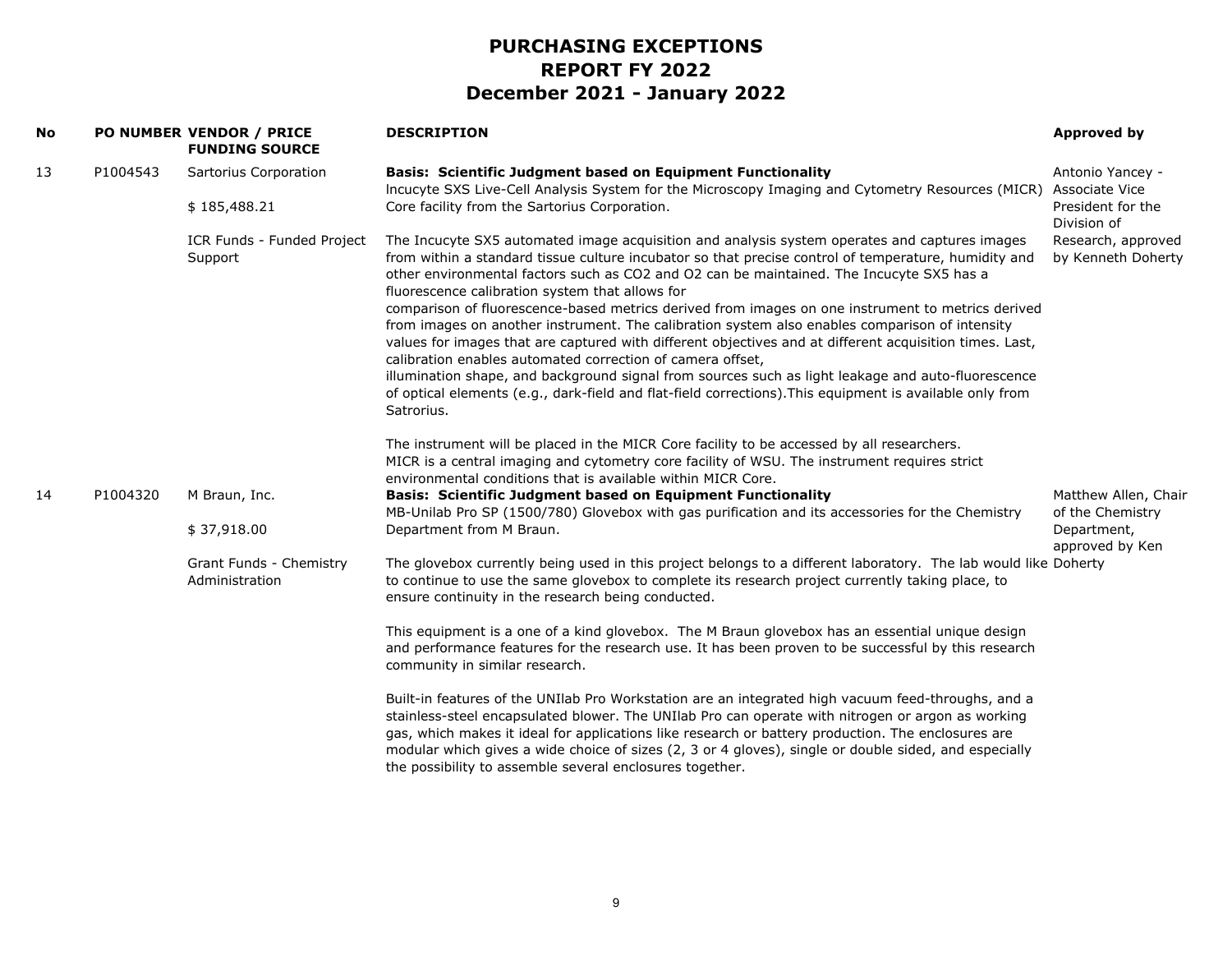| No |          | PO NUMBER VENDOR / PRICE<br><b>FUNDING SOURCE</b>  | <b>DESCRIPTION</b>                                                                                                                                                                                                                                                                                                                                                                                                                                                                                                                                                                                               | <b>Approved by</b>                                              |
|----|----------|----------------------------------------------------|------------------------------------------------------------------------------------------------------------------------------------------------------------------------------------------------------------------------------------------------------------------------------------------------------------------------------------------------------------------------------------------------------------------------------------------------------------------------------------------------------------------------------------------------------------------------------------------------------------------|-----------------------------------------------------------------|
| 15 | P1004319 | Agilent Technologies, Inc.                         | <b>Basis: Scientific Judgment based on Equipment Functionality</b><br>Agilent 5800 VDV ICP-OES. PC controlled Vertical Dual View Inductively Coupled Plasma - Optical                                                                                                                                                                                                                                                                                                                                                                                                                                            | Dr. William D.<br>Shuster, Chair for                            |
|    |          | \$75,486.58                                        | Emission Spectrometer for the Department of Civil & Environmental Engineering.                                                                                                                                                                                                                                                                                                                                                                                                                                                                                                                                   | the Department of<br>Civil &                                    |
|    |          | Grant Funds -<br>Civil/Environmental Engg<br>Admin | Agilent was selected because they make an ICP-OES that has been shown to have superior<br>performance, superior compatibility with difficult matrices found in our samples, have superior<br>technical support staff that can assist with developing customized analysis protocols, and their<br>equipment has advanced and proprietary post-processing capabilities necessary for Civil<br>Engineering's project.                                                                                                                                                                                               | Environmental<br>Engineering,<br>approved by<br>Kenneth Doherty |
|    |          |                                                    | Other ICP-OES instruments were considered, however, they do not have the capabilities that the<br>Agilent instrument has and which are required for the project.                                                                                                                                                                                                                                                                                                                                                                                                                                                 |                                                                 |
|    |          | 15 / \$ 2,028,794.08                               |                                                                                                                                                                                                                                                                                                                                                                                                                                                                                                                                                                                                                  |                                                                 |
|    |          |                                                    | <b>B. EXECUTIVE OFFICER WAIVER FOR PROFESSIONAL SERVICES (S23)</b>                                                                                                                                                                                                                                                                                                                                                                                                                                                                                                                                               |                                                                 |
| 16 | P1006963 | The Stelter Company                                | <b>Basis: Continuation of Specialized Services</b>                                                                                                                                                                                                                                                                                                                                                                                                                                                                                                                                                               | Susan Burns, Vice                                               |
|    |          | \$28,824.91                                        | Annual Donor Communication and Phoned Giving Services provided by the Stelter Company, for the<br>Development Office/Planned Giving Office, including the following:                                                                                                                                                                                                                                                                                                                                                                                                                                             | President for<br>Development &<br>Alumni Affairs,               |
|    |          | General Funds -                                    | 1. Creative services (donor marketing and communication in planned giving, graphic design, layout                                                                                                                                                                                                                                                                                                                                                                                                                                                                                                                | approved by Michael                                             |
|    |          | Development Office<br>Operations                   | and editorial services, legal accuracy and legal written content).<br>2. Project management (oversght of creative, editorial, quality assurance, printing and mailing                                                                                                                                                                                                                                                                                                                                                                                                                                            | Wright                                                          |
|    |          |                                                    | services<br>3. Other services: (testimonial gathering, strategy, data compilation in an Intelligence Center,<br>newsletter creation and planned giving content, webinars, planned giving brochure library for                                                                                                                                                                                                                                                                                                                                                                                                    |                                                                 |
|    |          |                                                    | prospects/donors                                                                                                                                                                                                                                                                                                                                                                                                                                                                                                                                                                                                 |                                                                 |
|    |          |                                                    | Stelter's marketing program includes all services, from content creation to mailing newsletters with<br>content customized for WSU Planned Giving. This allows for seamless integration of all aspects of the<br>marketing program so WSU Planned Giving staff do not have to devote time to create content, hire<br>designers and legal writers, manage print projects, etc. Stelter specializes in planned giving<br>communications and works with over 1,000 nonprofits. The company does extensive planned giving<br>research that it uses to develop appropriate, effective communications for its clients. |                                                                 |
|    |          |                                                    | Prior history<br>P0940244 12/19 - \$21,848<br>P0966527 10/20 - \$22,264                                                                                                                                                                                                                                                                                                                                                                                                                                                                                                                                          |                                                                 |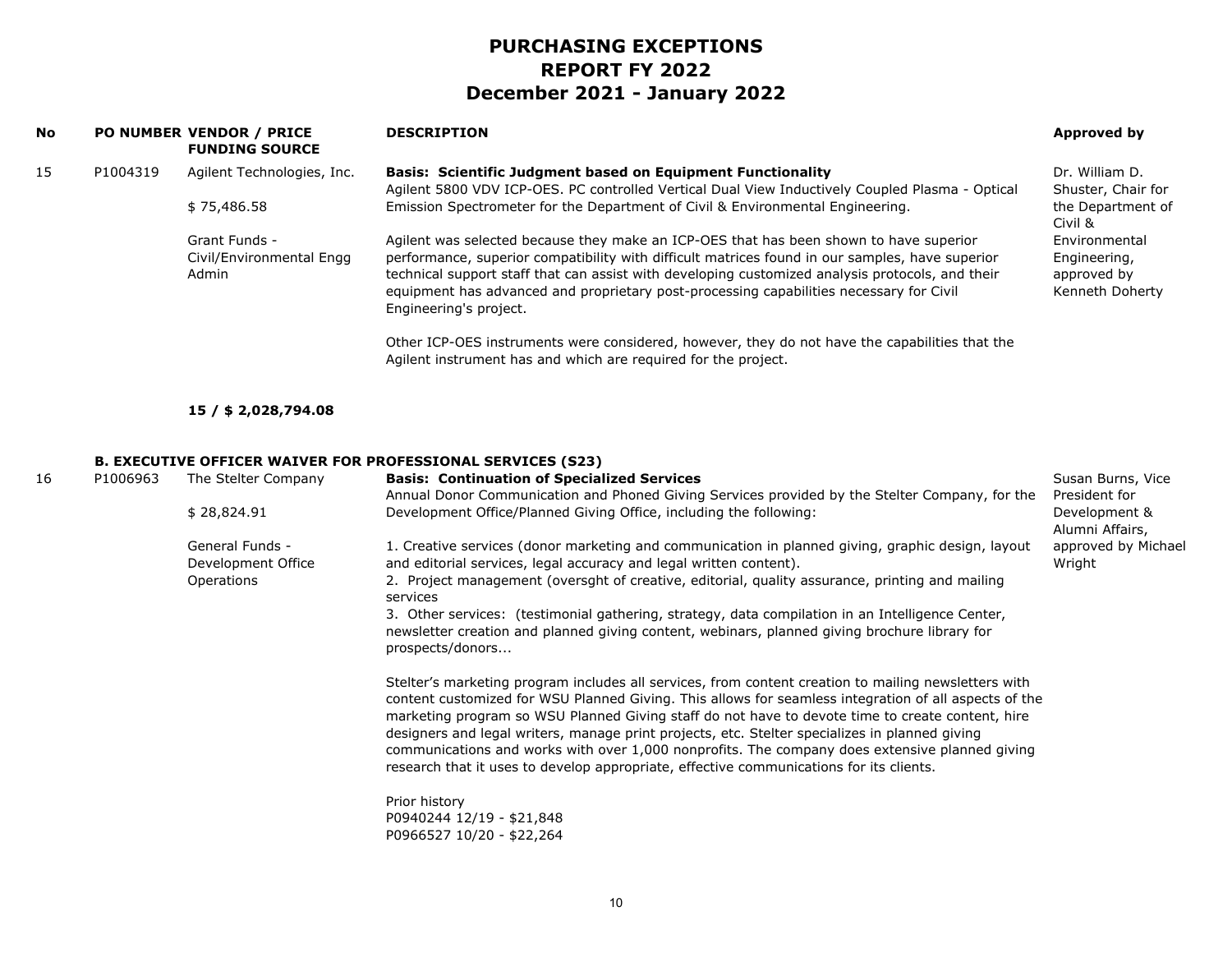| <b>No</b> |          | PO NUMBER VENDOR / PRICE<br><b>FUNDING SOURCE</b>                        | <b>DESCRIPTION</b>                                                                                                                                                                                                                                                                                                                                                                                                                                                                                                                                                                                                                                                                                                                                                                                                                                                                                                                                                                                                                                                                                                                                                                                                  | Approved by                                                                                                       |
|-----------|----------|--------------------------------------------------------------------------|---------------------------------------------------------------------------------------------------------------------------------------------------------------------------------------------------------------------------------------------------------------------------------------------------------------------------------------------------------------------------------------------------------------------------------------------------------------------------------------------------------------------------------------------------------------------------------------------------------------------------------------------------------------------------------------------------------------------------------------------------------------------------------------------------------------------------------------------------------------------------------------------------------------------------------------------------------------------------------------------------------------------------------------------------------------------------------------------------------------------------------------------------------------------------------------------------------------------|-------------------------------------------------------------------------------------------------------------------|
| 17        | P1006546 | Carlos A. Camargo<br>\$60,000.00<br>Grant Funds - Emergency<br>Medicine  | <b>Basis: Recommended Source for Specialized Services</b><br>Consulting services for the research project, "Enhancing U.S. Surveillance of Laboratory Confirmed<br>SARS-CoV-2, Influenza, and other Respiratory Viruses through a Network of Emergency<br>Departments" by providing the following:<br>1. Assist with technical questions regarding the case definition<br>2. Process planning<br>3. Overall data management, including dissemination aspect and process of data sharing for the<br>purpose of publications<br>4. Aassist in troubleshooting and completing the process of sample transfer for goal 5.<br>Services to be provided by Dr. Carlos Camargo, for the Department of Emergency Medicine. Dr.<br>Camargo has the unique experience and expertise to be the best candidate for this service. IHe was<br>part of the original project prior to Dr. Klein's transfer to Wayne State University. Dr. Carlos Camargo<br>is also a veteran physician-epidemiologist with 25 years of experience in running a large clinical<br>research network focused on respiratory infections and related health Problems. He has a published<br>tra ck record of working with the network lead investigator. | Anna Calderon - Sr<br>Grant/Contract<br>Administrator for<br>Emergency<br>Medicine, approved<br>by Michael Wright |
| 18        | P1006545 | Charles L. Johnson<br>\$60,000.00<br>Grant Funds - Emergency<br>Medicine | <b>Basis: Recommended Source for Specialized Services</b><br>Consulting services and IT Specialist for the research project, "Enhancing U.S. Surveillance of<br>Laboratory Confirmed SARS-CoV-2, Influenza, and other Respiratory Viruses through a Network of<br>Emergency Departments" by providing the following for Project Goals 1-3 and 6.<br>1. Provide advice and technical recommendations to assist with overcoming data extraction and<br>export in consideration of local firewalls and data security policy.<br>2. Assist with creating the code n ecessary for the rudimentary natural language processing<br>procedure to detect the wildcard string "vaccin" from the ED record and exporting the leading and<br>lagging five words to REDCap.<br>Charles Johnson is a veteran programmer and is most experienced to provide these services. He was<br>part of the original project prior to Dr. Klein's transfer to the University. His experience includes<br>having worked with the network lead investigator, including a published history of documented in his<br>letter of support for the past 20 years.                                                                                    | Anna Calderon - Sr<br>Grant/Contract<br>Administrator for<br>Emergency<br>Medicine, approved<br>by Michael Wright |
|           |          | $3/$ \$148,824.91                                                        |                                                                                                                                                                                                                                                                                                                                                                                                                                                                                                                                                                                                                                                                                                                                                                                                                                                                                                                                                                                                                                                                                                                                                                                                                     |                                                                                                                   |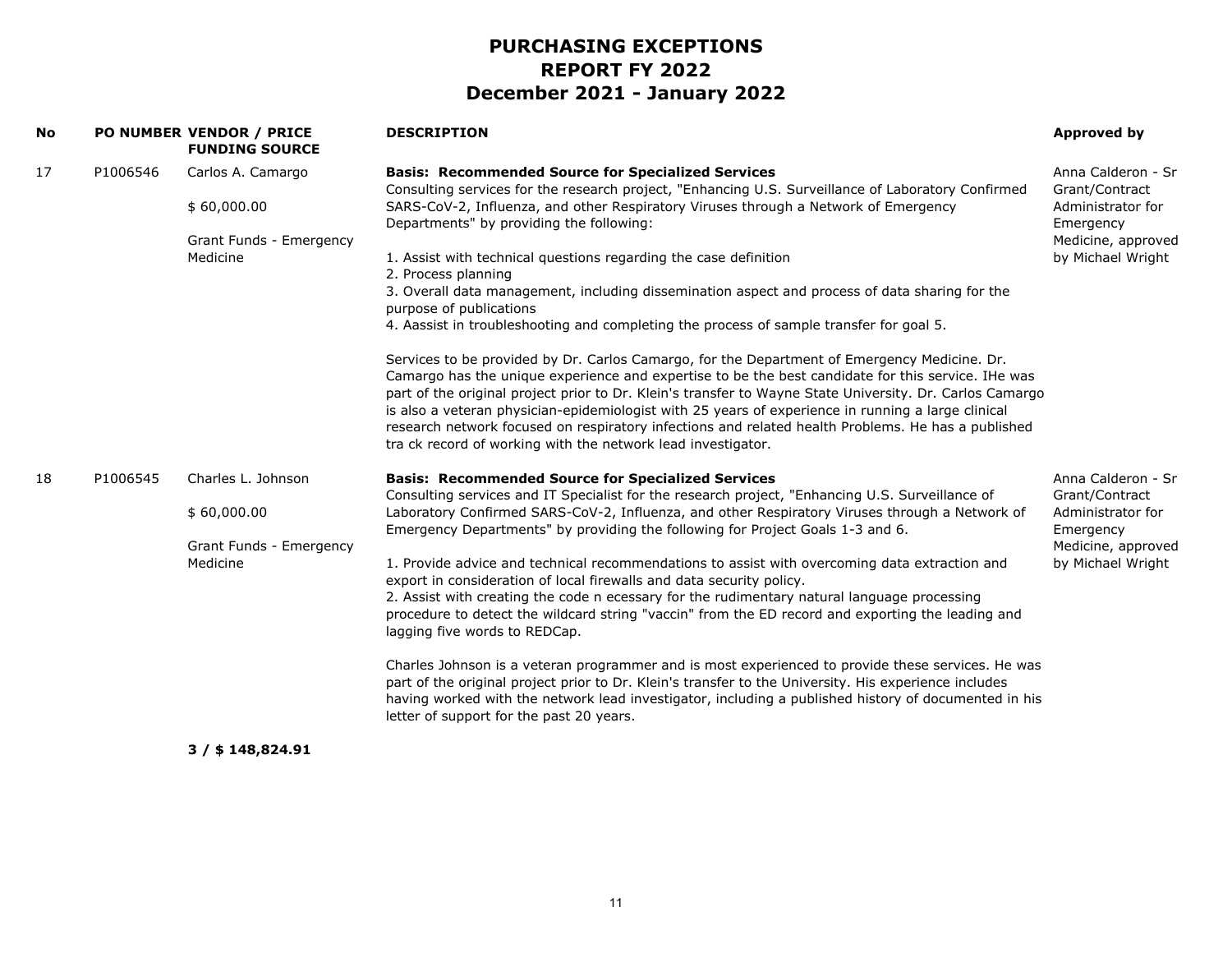| <b>No</b> |          | PO NUMBER VENDOR / PRICE<br><b>FUNDING SOURCE</b> | <b>DESCRIPTION</b>                                                                                                                                                                                                                                                                                                                                                                                                                                                       | <b>Approved by</b>                                    |
|-----------|----------|---------------------------------------------------|--------------------------------------------------------------------------------------------------------------------------------------------------------------------------------------------------------------------------------------------------------------------------------------------------------------------------------------------------------------------------------------------------------------------------------------------------------------------------|-------------------------------------------------------|
|           |          | C. URGENT OR EMERGENCY REQUIREMENT (S06)          |                                                                                                                                                                                                                                                                                                                                                                                                                                                                          |                                                       |
| 19        | P1005848 | R L Deppmann Co.                                  | <b>Basis: Urgent or Emergency Equipment</b><br>Sump Pumps from R.L. Deppman for the Student Center.                                                                                                                                                                                                                                                                                                                                                                      | Brian Fitzgerald,<br>Senior Associate                 |
|           |          | \$33,187.31                                       |                                                                                                                                                                                                                                                                                                                                                                                                                                                                          | Director for Student                                  |
|           |          | Auxiliary Funds - Student<br>Center Building      | There are two sump grinders servicing the Student Center. One has failed and one is becoming<br>problematic. The Student Center is requesting the purchase of two new units from RL Deppmann.<br>The components include pumps, panel, floats, guide system, and check valves.                                                                                                                                                                                            | Auxiliary Services,<br>approved by<br>Kenneth Doherty |
|           |          |                                                   | Brand name is Bell and Gossett. Deppman is providing the equipment only. They are a major<br>provider and the only company in a 150-mile radius (at least) that can procure and deliver the<br>equipment. Bell & Gossett is the brand we have in there now and Deppmann is the only regional<br>supplier.                                                                                                                                                                |                                                       |
|           |          |                                                   | This is expected to cost \$33,187.31                                                                                                                                                                                                                                                                                                                                                                                                                                     |                                                       |
| 20        | P1003269 | Gordon Stowe & Associates,                        | <b>Basis: Urgent or Emergency Services</b>                                                                                                                                                                                                                                                                                                                                                                                                                               | Robert Davenport,                                     |
|           |          | Inc.                                              | Replacement of an Audiology booth, which was damaged by basement flooding on June 26th.                                                                                                                                                                                                                                                                                                                                                                                  | <b>AVP for Facilities</b>                             |
|           |          | \$41,230.00                                       | Equipment and Installation to be provided by Gordon, Stowe and Associates, Inc. for the Facilities,<br>Planning and Managements Department on behalf of the Audiology Department                                                                                                                                                                                                                                                                                         | Planning &<br>Management,<br>approved by              |
|           |          | Assoc VP                                          | Plant Funds - FP+M Office of The June 2021 flooding impacted many of the buildings across campus with significant damage. Due Kenneth Doherty<br>to this "act of nature" FP&M called upon several vendors to assist in getting the campus back<br>operationally. For this particular repair / replacement, the nature of the work made it an emergency,<br>so FP&M used a known specialist for this type of equipment.                                                   |                                                       |
|           |          |                                                   | The value of this request is \$41,230.00.                                                                                                                                                                                                                                                                                                                                                                                                                                |                                                       |
| 21        | P1003248 | Sewer and Water Specialist                        | <b>Basis: Urgent or Emergency Services</b>                                                                                                                                                                                                                                                                                                                                                                                                                               | Robert Davenport,                                     |
|           |          | Inc.                                              | Removal and repair of IBO basement storage room floor by Water & Sewer Specialist Inc. for the                                                                                                                                                                                                                                                                                                                                                                           | AVP for Facilities                                    |
|           |          |                                                   | Facilities Planning & Management department.                                                                                                                                                                                                                                                                                                                                                                                                                             | Planning &                                            |
|           |          | \$49,417.28                                       | Water & Sewer Specialist will demolish raised concrete, remove concrete and replace the broken slab.                                                                                                                                                                                                                                                                                                                                                                     | Management,<br>approved by                            |
|           |          | Plant Funds - FP+M Office of                      |                                                                                                                                                                                                                                                                                                                                                                                                                                                                          | Kenneth Doherty                                       |
|           |          | Assoc VP                                          | On June 26, 2021, WSU experienced massive flood damage to multiple buildings across the<br>campus. The IBO building experienced water damage to the basement resulting displayed concrete.<br>Due to this "act of nature", FP&M called upon several vendors to assist in getting the campus back<br>operationally. For this particular repair / replacement, the nature of the work made it an emergency,<br>so FP&M used a known specialist for this type of equipment. |                                                       |
|           |          |                                                   | Cost: \$60,000.00                                                                                                                                                                                                                                                                                                                                                                                                                                                        |                                                       |

**3 / \$ 123,834.59**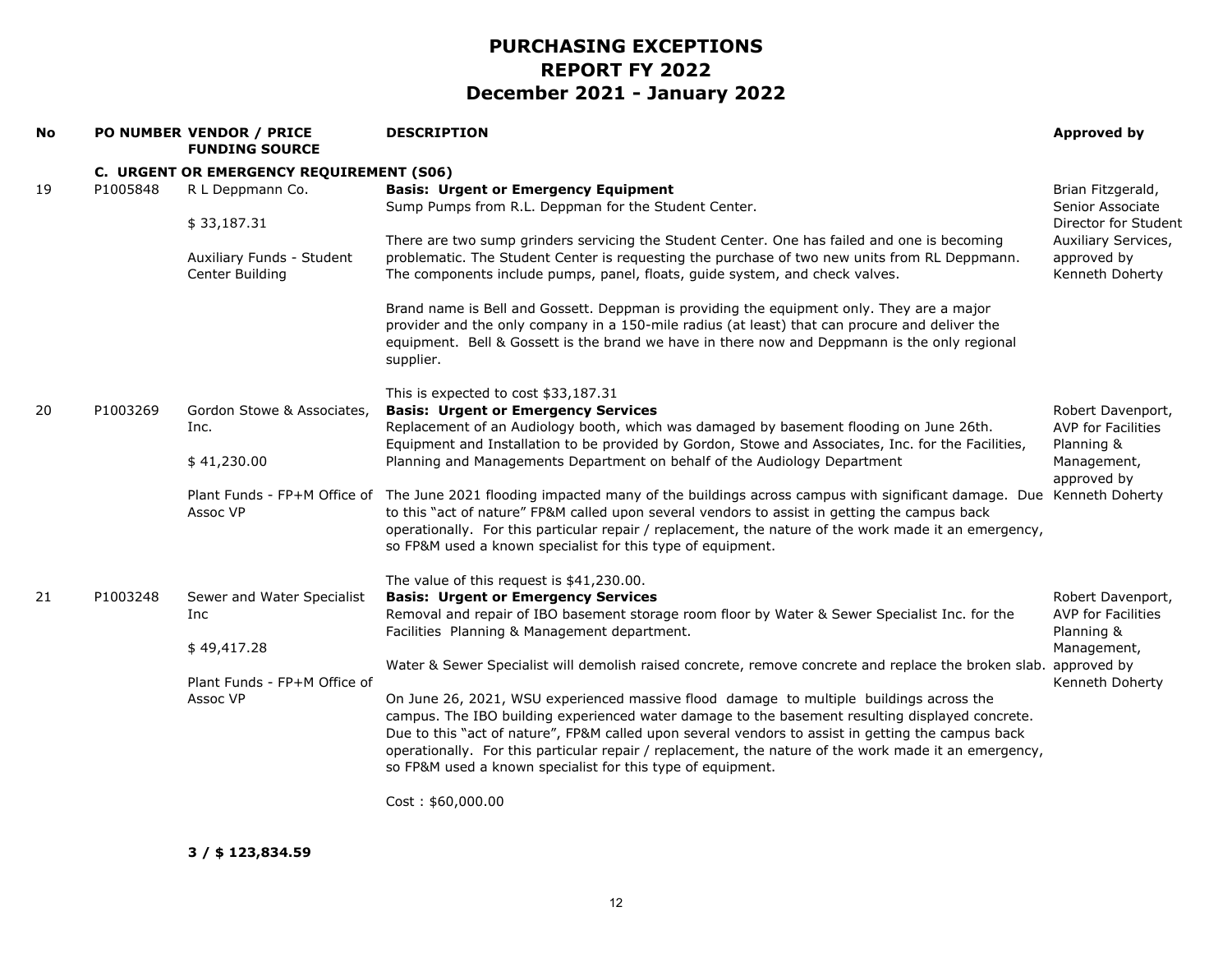#### **No PO NUMBER VENDOR / PRICE FUNDING SOURCEDESCRIPTION Approved by D. COMPATIBILITY WITH PREVIOUSLY PURCHASED EQUIPMENT OR SERVICES** 22 P1006150 RingCentral Inc. \$ 25,000.00 Auxiliary Funds - Emergency Medicine**Basis: Compatible with Existing Telecommunications Infrastructure** Continuation of Polycom phones for Emergency Medicine from Ring Central. The phones are for the Poison Control Center at the Lande Building The center requires the phones, and software related to for Emergency making them function. Reference P0914242 (6/17/2019) and Master Service Agreement, signed by Ken Doherty 6/6/19 and Ryan Azus, Ring Center - value of order \$98,479.00 . The original service and original quotes were evaluated by James Wurm in Information Systems (IS),and this Ring Central provided the best service for best price. A second quote was received from Nextiva; however, it did not meet the needs or requirement of the Poison Control Center. The University's current strategic supplier, AT&T, is unable to meet the demands of the system, and C&IT Telecommunications has approved this as an exception. . This request required special technical expertise so the Poison Control Center went through IS. Quotes were requested and evaluated by IS to ensure the selected system would function as required. Prior PO: P0914242 - 6-07-2019 - \$98,479 Jeri Gleichauf, Associate Director Medicine, approved by Kenneth Doherty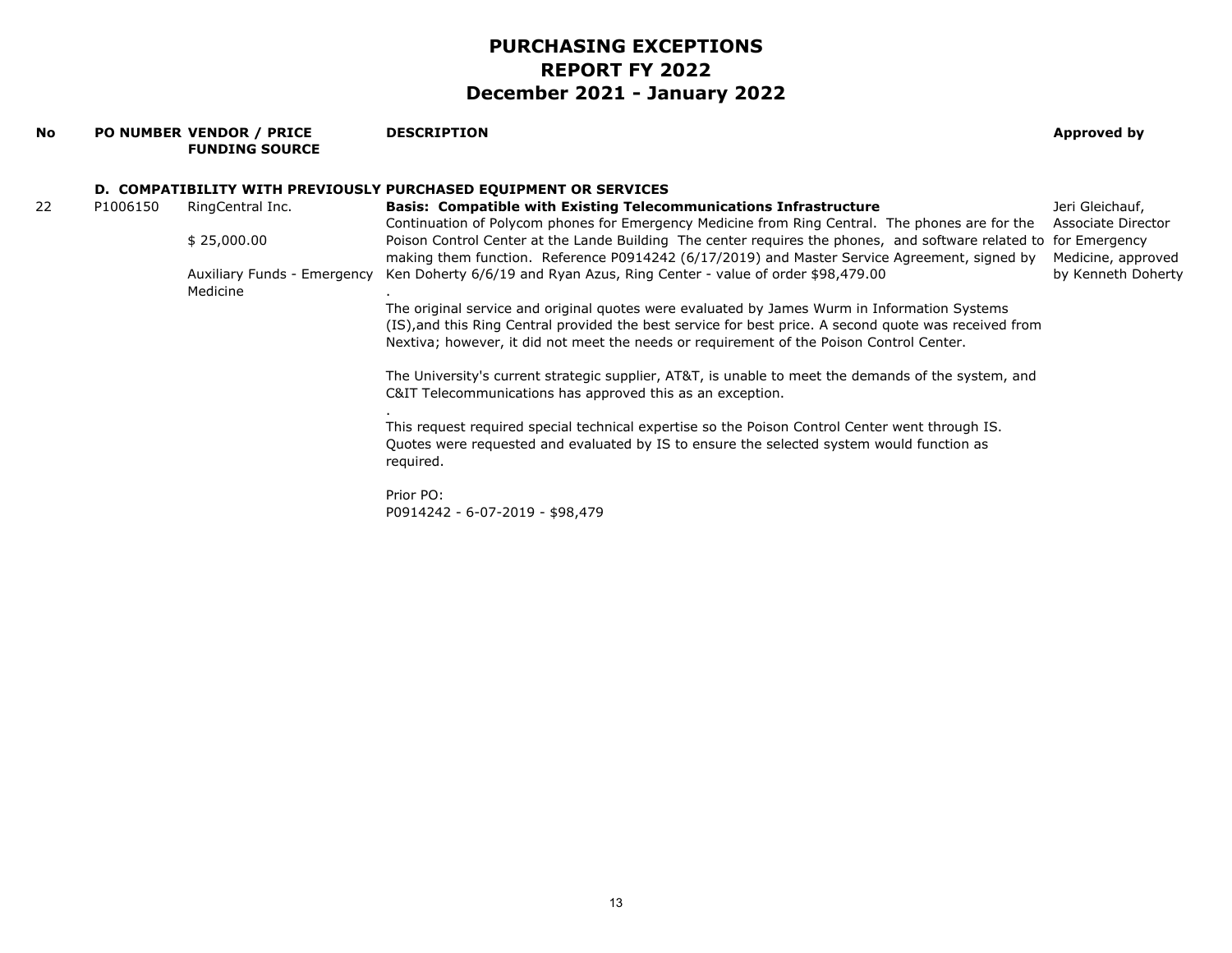| <b>No</b> |          | <b>PO NUMBER VENDOR / PRICE</b><br><b>FUNDING SOURCE</b> | <b>DESCRIPTION</b>                                                                                                                                                                                                                                                                                                                                                                                 | <b>Approved by</b>                                           |
|-----------|----------|----------------------------------------------------------|----------------------------------------------------------------------------------------------------------------------------------------------------------------------------------------------------------------------------------------------------------------------------------------------------------------------------------------------------------------------------------------------------|--------------------------------------------------------------|
| 23        | P1005658 | <b>Colliers International</b><br>Holdings (USA) Inc      | <b>Basis: Continuation of Specialized Services</b><br>Property Management - Advanced Technology Education Center (ATEC), Macomb Education Center<br>(MEC) and 400 Mack Avenue facility through Colliers International on behalf of Facilities Planning &                                                                                                                                           | Robert Davenport,<br><b>AVP</b> for Facilities<br>Planning & |
|           |          | \$394,440.00                                             | Management.                                                                                                                                                                                                                                                                                                                                                                                        | Management,<br>approved by                                   |
|           |          | General Funds - FP&M<br><b>Facilities Operations</b>     | Colliers shall provide complete property maintenance services for the 3 facilities under the direction<br>of FP&M Facilities Operations and Maintenance. Such services shall include oversight of the buildings<br>mechanical & electrical systems, janitorial & custodial services, exterior grounds services including<br>both lawn and snow removal services, etc.                              | Kenneth Doherty                                              |
|           |          |                                                          | Colliers has provided these services under contract as a result of a 2012 request for proposal that<br>resulted in a 5 year agreement with the option for a 2 year extension, through September 30, 2021.<br>This waiver is to cover the further extension of the agreement through March 31, 2022, as FP&M<br>what the full range of services for the 3 facilities should be for an upcoming RFP. |                                                              |
|           |          |                                                          | Reference prior POs                                                                                                                                                                                                                                                                                                                                                                                |                                                              |
|           |          |                                                          | P0938860 - 12/04/2019 - \$393,783.00                                                                                                                                                                                                                                                                                                                                                               |                                                              |
|           |          |                                                          | P0938858 - 12/04/2019 - \$331,938.00<br>P0902401 - 03/13/2019 - \$181,153.13                                                                                                                                                                                                                                                                                                                       |                                                              |
|           |          |                                                          | P0902191 - 03/12/2019 - \$166,807.17                                                                                                                                                                                                                                                                                                                                                               |                                                              |
|           |          |                                                          | P0893286 - 01/02/2019 - \$216,715.00                                                                                                                                                                                                                                                                                                                                                               |                                                              |
|           |          |                                                          | P0893285 - 01/02/2019 - \$206,929.00<br>P0840526 - 11/16/2017 - \$205,196.66                                                                                                                                                                                                                                                                                                                       |                                                              |
|           |          |                                                          | P0840525 - 11/16/2017 - \$190,341.97                                                                                                                                                                                                                                                                                                                                                               |                                                              |
|           |          |                                                          | P0790397 - 10/30/2016 - \$174,931.00                                                                                                                                                                                                                                                                                                                                                               |                                                              |
|           |          |                                                          | P0790396 - 10/30/2016 - \$190,835.00<br>P0790395 - 10/30/2016 - \$495,875.36                                                                                                                                                                                                                                                                                                                       |                                                              |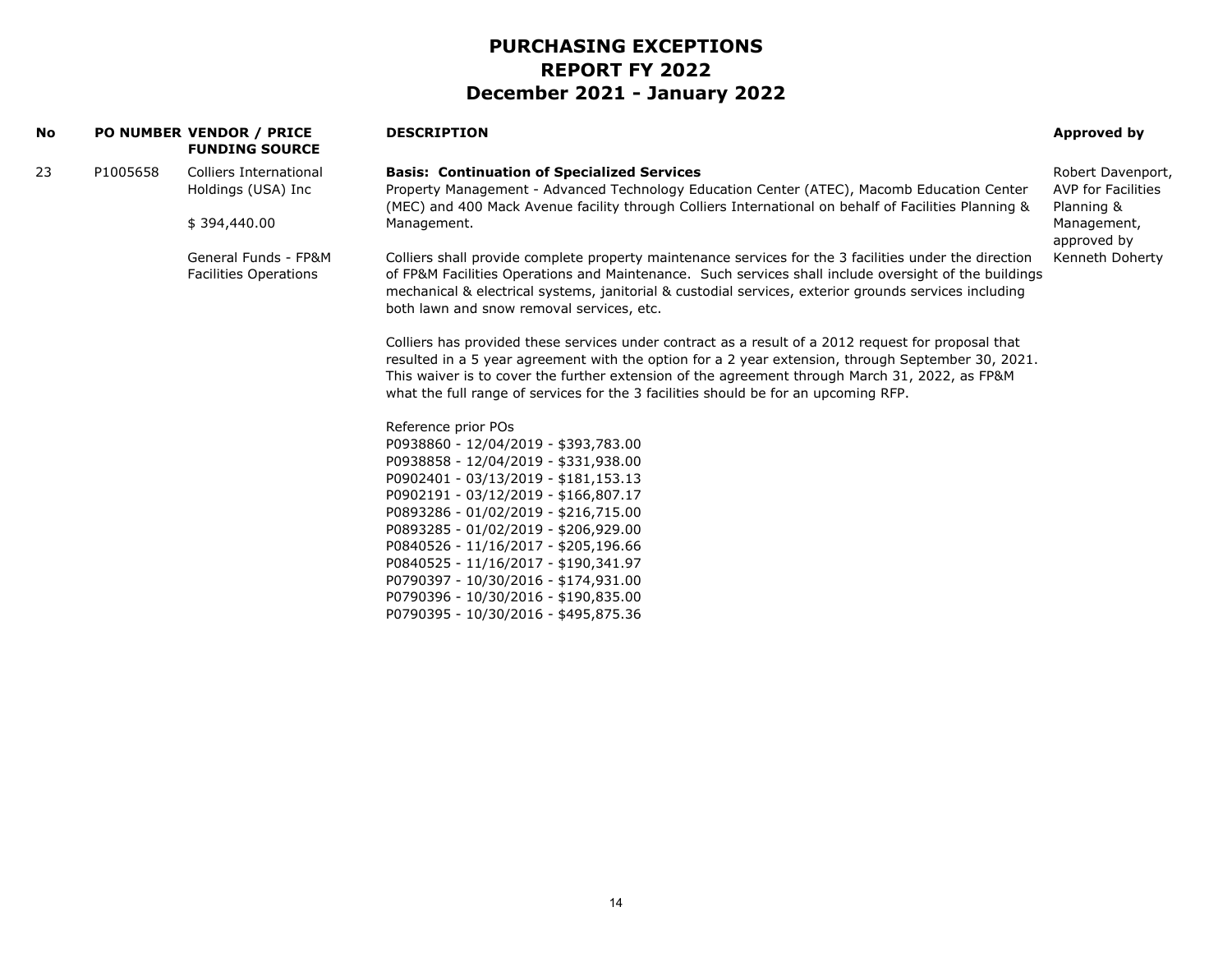| <b>No</b> |          | <b>PO NUMBER VENDOR / PRICE</b><br><b>FUNDING SOURCE</b> | <b>DESCRIPTION</b>                                                                                                                                                                                                                                                                                                                                                  | Approved by                             |
|-----------|----------|----------------------------------------------------------|---------------------------------------------------------------------------------------------------------------------------------------------------------------------------------------------------------------------------------------------------------------------------------------------------------------------------------------------------------------------|-----------------------------------------|
| 24        | P1005646 | Dell Incorporated                                        | <b>Basis: Compatible with Existing Computing Infrastructure</b><br>PowerEdge R840 Servers for the College of Engineering from Dell Computer. Engineering requires                                                                                                                                                                                                   | Nabil Chalhoub -<br>Department Chair at |
|           |          | \$62,318.68                                              | the Dell R840 Servers, which have the necessary number of cores, memory and speed that will allow<br>the research team to perform a parametric numerical study of liquid atomization processes, which                                                                                                                                                               | the College of<br>Engineering,          |
|           |          | General Funds - Agbaglah,<br>Gilou                       | requires large computational resources. These computations will run at a realistic system of<br>parameters and can provide the quick turnaround needed for engineering analysis and design.                                                                                                                                                                         | approved by<br>Kenneth Doherty          |
|           |          |                                                          | In addition, these servers will be very beneficial for the research group in Engineering. Some of the<br>benefits include avoiding the queue-system waiting time, using the operating system that best<br>matches our in-house software (for a best performance), and using preferred build dependencies,<br>without compromising with those available on the GRID. |                                         |
|           |          |                                                          | Dell is the preferred vendor for desktop computers as a result of an RFP, and has provided the<br>majority of servers for the last several years. Dell offers very good discounts on computer hardware.<br>Also, Dell offers very good warranties on its hardware.                                                                                                  |                                         |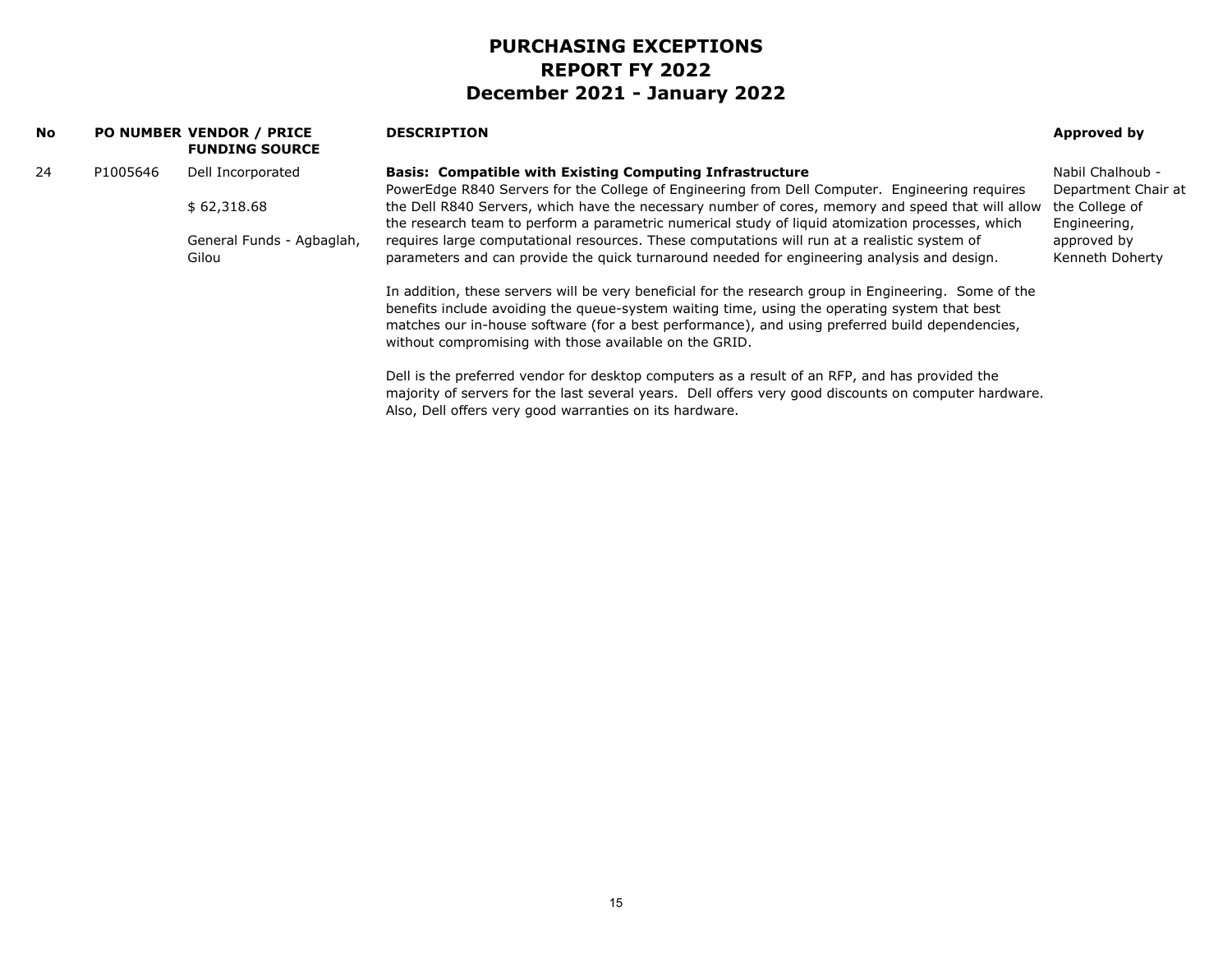| No |          | PO NUMBER VENDOR / PRICE<br><b>FUNDING SOURCE</b> | <b>DESCRIPTION</b>                                                                                                                                                                                                                                                                                                                                                                                                                                                                                                                                                                                                                                                                                                                                        | Approved by                                            |
|----|----------|---------------------------------------------------|-----------------------------------------------------------------------------------------------------------------------------------------------------------------------------------------------------------------------------------------------------------------------------------------------------------------------------------------------------------------------------------------------------------------------------------------------------------------------------------------------------------------------------------------------------------------------------------------------------------------------------------------------------------------------------------------------------------------------------------------------------------|--------------------------------------------------------|
| 25 | P1005568 | Ellucian Company LP<br>\$76,395.00                | <b>Basis: Compatible with Existing Computing Software</b><br>Ellucian CRM Advance s a cloud-based software/application designed for Higher Education for C&IT<br>from Ellucian.                                                                                                                                                                                                                                                                                                                                                                                                                                                                                                                                                                           | Robert Thompson,<br>AVP for Computing<br>& Information |
|    |          | General Funds - Director of<br>Univ Info System   | This software is to address complex challenges of giving, donor prospecting, and constituent<br>relationship management. It is a fully integrated CRM platform that maximizes data across the<br>constituent lifecycle. It also includes a membership management module which is a plus and adds<br>great business values to track and monitor alumni memberships and associated annual dues.                                                                                                                                                                                                                                                                                                                                                             | Technology,<br>approved by<br>Kenneth Doherty          |
|    |          |                                                   | Alumni Relations recognized a need for better software to manage the alumni/donor information and<br>increase functionalities to organize fundraising and campaign activities. They currently use the<br>Ellucian Advance Web application which was purchased in 2012 and hosted on premise and is the<br>legacy donor management product from Ellucian with no future upgrades and function<br>enhancements. In the past 12 months, the development office from Alumni Relations and C&IT have<br>been working with Ellucian on migrating from Advance Web to Ellucian CRM Advance, and the project<br>will be completed in Q2 2022, which will be leveraged for the next major campaign and it is a good fit<br>to Alumni Relations long-term strategy. |                                                        |
|    |          |                                                   | While there are competing products in the industry the cost to implement and migrate to a new<br>software solution would be substantially higher as well as each would lack integration with Banner.<br>Furthermore back in 2018 when we made the purchase of Ellucian CRM Advance Ellucian offered us<br>good cost benefits including covering the Advance Web application annual subscription fee in the CRM<br>Advance contract.                                                                                                                                                                                                                                                                                                                       |                                                        |
|    |          |                                                   | Ellucian Banner is our current ERP solution and Ellucian CRM Advance will utilize and integrate easily<br>with Banner. CIT/Alumni Relations will reach out to Procurement And Strategic Sourcing to lead the<br>RFP if/ when a viable competitive software product becomes available or the team business change.                                                                                                                                                                                                                                                                                                                                                                                                                                         |                                                        |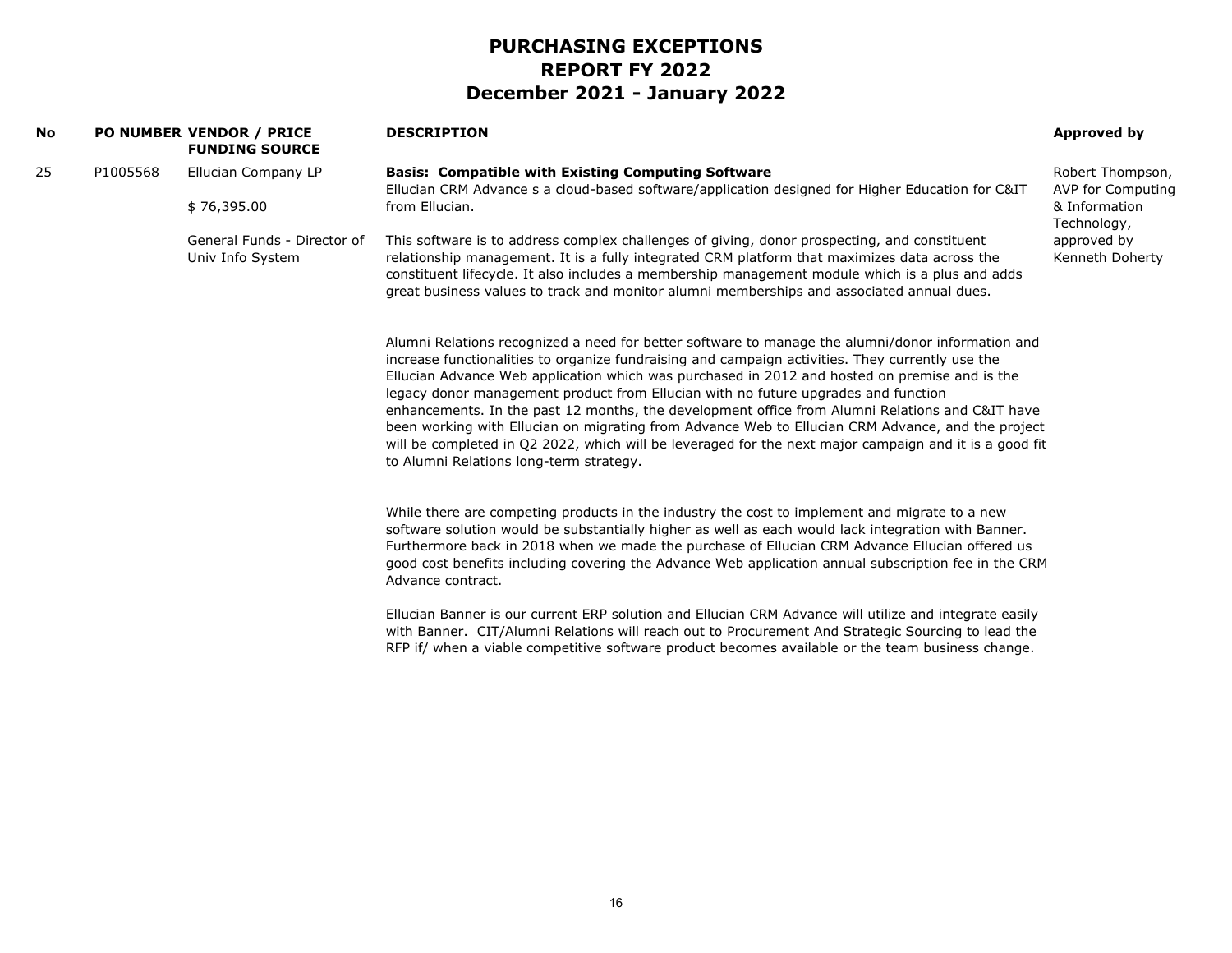| No |          | PO NUMBER VENDOR / PRICE<br><b>FUNDING SOURCE</b>    | <b>DESCRIPTION</b>                                                                                                                                                                                                                                                                                                                                                                                                                           | Approved by                              |
|----|----------|------------------------------------------------------|----------------------------------------------------------------------------------------------------------------------------------------------------------------------------------------------------------------------------------------------------------------------------------------------------------------------------------------------------------------------------------------------------------------------------------------------|------------------------------------------|
| 26 | P1005394 | Henry Ford Health System                             | <b>Basis: Compatible with and Continuation of Specialized Services</b><br>Michigan Poison Control Center (PCC) physician on-call duty service hours for Emergency Medicine                                                                                                                                                                                                                                                                   | Brian O'Neil, Chair<br>of the Department |
|    |          | \$50,000.00                                          | provided by Henry Ford Medical Group (HFMG) physicians.                                                                                                                                                                                                                                                                                                                                                                                      | of Emergency<br>Medicine, approved       |
|    |          | Auxiliary Funds - Emergency<br>Medicine              | This service is required as HFMG physicians are needed to provide 24/7 on-call coverage in the WSU<br>PCC.                                                                                                                                                                                                                                                                                                                                   | by Kenneth Doherty                       |
|    |          |                                                      | This is a transfer of service from the Tenet/DMC Poison Center to WSU Poison Center.                                                                                                                                                                                                                                                                                                                                                         |                                          |
|    |          |                                                      | Previous 2-Year PO:<br>P0932534 - 10/2019 - \$100,000.00                                                                                                                                                                                                                                                                                                                                                                                     |                                          |
| 27 | P1005330 | <b>Medical Center Emergency</b>                      | <b>Basis: Compatible with and Continuation of Specialized Services</b>                                                                                                                                                                                                                                                                                                                                                                       | Brian O'Neil, Chair                      |
|    |          | Services                                             | Physician on-call duty hours for Emergency Medicine for the Michigan Poison Control Center, from<br>Medical Center Emergency Services (MCES).                                                                                                                                                                                                                                                                                                | of the Department<br>of Emergency        |
|    |          | \$150,000.00                                         |                                                                                                                                                                                                                                                                                                                                                                                                                                              | Medicine, approved                       |
|    |          | Auxiliary Funds - Emergency<br>Medicine              | This bid waiver request is necessary as only the people listed in the MiPDC and MCES contract can<br>perform on-call duty. Rate is \$275/12 hours x 2 x 365 days. These services are part of the<br>transition of the MI Poison Control Center (MI PCC) from DMC/CHM to WSU School of Medicine, and<br>only the people listed in the MI PCC and Medical Center Emergency Services (MCES) contract are<br>authorized to perform on-call duty. | by Kenneth Doherty                       |
|    |          |                                                      | MCES and WSU have a contract for Toxicology on-call services.                                                                                                                                                                                                                                                                                                                                                                                |                                          |
|    |          |                                                      |                                                                                                                                                                                                                                                                                                                                                                                                                                              |                                          |
|    |          |                                                      | Previous 2-Year PO:<br>P0929497 - 10/2019 - \$350,000                                                                                                                                                                                                                                                                                                                                                                                        |                                          |
| 28 | P1005034 | Radio Research Consortium,                           | BASIS: Compatible with and continuation of prior purchases.                                                                                                                                                                                                                                                                                                                                                                                  | Mary Zatina, Senior                      |
|    |          | Inc.                                                 | Access to the Scarborough data through Tapscap Qualitap, Scarborough Reports and Tapscan,                                                                                                                                                                                                                                                                                                                                                    | Director for WDET                        |
|    |          | \$68,365.00                                          | Arbitron Audience Data Reports and PPM, Base/Weeklies/Analysis Reports for WDET from the Radio<br>Research Consortium.                                                                                                                                                                                                                                                                                                                       | Radio, approved by<br>Kenneth Doherty    |
|    |          | Auxiliary Funds - Student<br><b>Evaluation Forms</b> | Radio Research Consortium is the sole provider of ratings and audience data for public media.                                                                                                                                                                                                                                                                                                                                                |                                          |
|    |          |                                                      | Previous PO's:                                                                                                                                                                                                                                                                                                                                                                                                                               |                                          |
|    |          |                                                      | P0975898 - 01/2021 - \$67,200.00                                                                                                                                                                                                                                                                                                                                                                                                             |                                          |
|    |          |                                                      | P0929531 - 10/2019 - \$65,290.00<br>P0880867 - 09/2018 - \$62,555.00                                                                                                                                                                                                                                                                                                                                                                         |                                          |
|    |          |                                                      | P0844278 - 12/2017 - \$60,225.00                                                                                                                                                                                                                                                                                                                                                                                                             |                                          |
|    |          |                                                      | P0803069 - 02/2017 - \$44,010.00                                                                                                                                                                                                                                                                                                                                                                                                             |                                          |
|    |          |                                                      | P0756450 - 02/2016 - \$73,325.00                                                                                                                                                                                                                                                                                                                                                                                                             |                                          |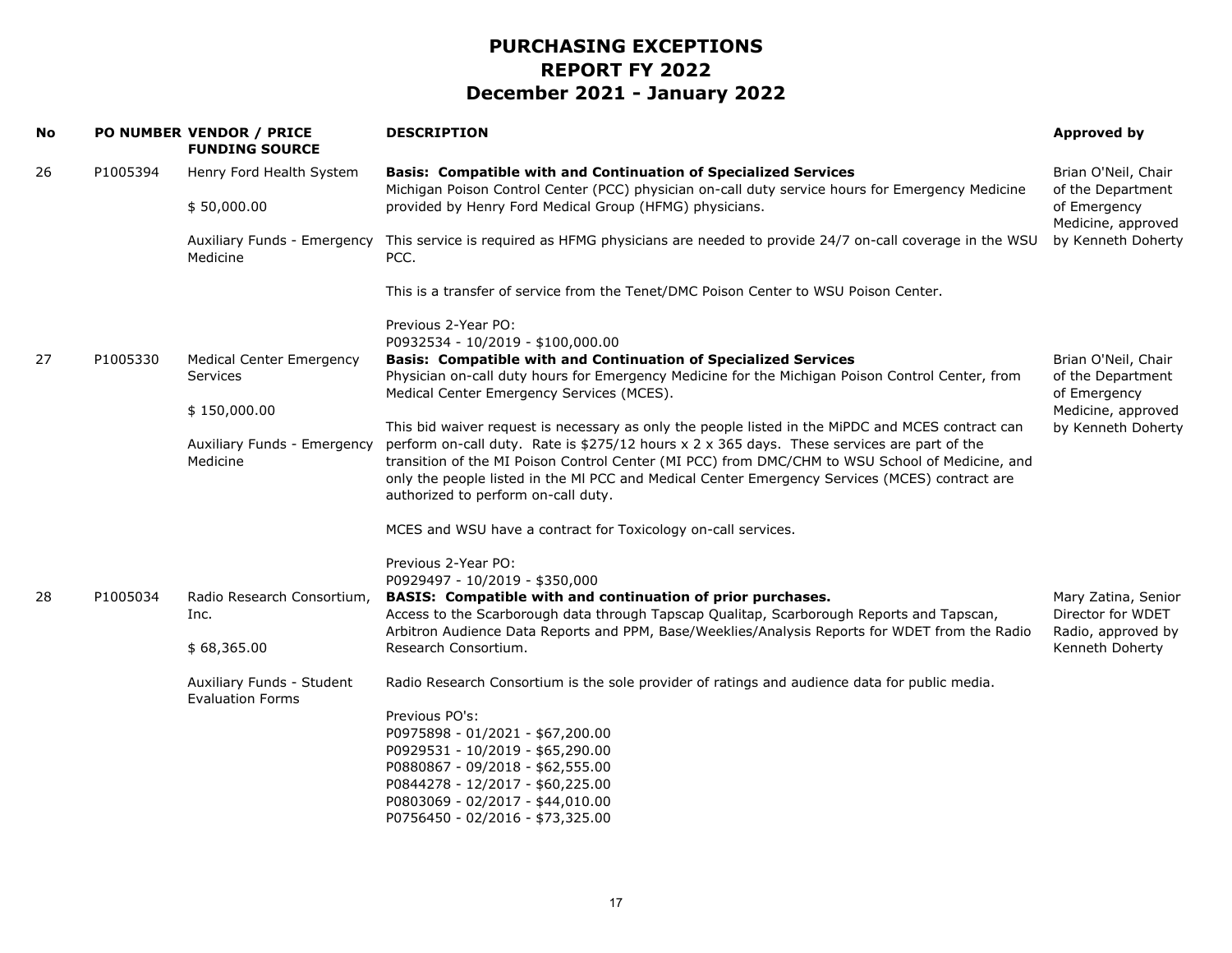| No |          | PO NUMBER VENDOR / PRICE<br><b>FUNDING SOURCE</b> | <b>DESCRIPTION</b>                                                                                                                                                                                                                                                                                                                                                                                                                                                                            | Approved by                         |
|----|----------|---------------------------------------------------|-----------------------------------------------------------------------------------------------------------------------------------------------------------------------------------------------------------------------------------------------------------------------------------------------------------------------------------------------------------------------------------------------------------------------------------------------------------------------------------------------|-------------------------------------|
| 29 | P1004964 | CAE Healthcare Inc                                | <b>Basis: Compatible with Existing Teaching Equipment</b><br>Apollo Pre Hospital SIM Equipment or the College of Nursing. The Apollo includes:                                                                                                                                                                                                                                                                                                                                                | Sarah Maher, Chair<br>for the Nurse |
|    |          | \$125,437.33                                      |                                                                                                                                                                                                                                                                                                                                                                                                                                                                                               | Anesthesia Program,                 |
|    |          |                                                   | Patient simulator with Maestro,                                                                                                                                                                                                                                                                                                                                                                                                                                                               | approved by                         |
|    |          | Office                                            | ICR Funds - Pharmacy Dean's Microsoft Surface Pro tablet (12.3") with keyboard and protective case,<br>All-in-one Computer for Patient Monitoring,<br>System Installation,<br>Core On-Site Education,<br>Respiratory Education Simulation Program,<br>Hands-Free Kit - Physio,<br>SimEquip Ventilator, w<br>5-year warranty                                                                                                                                                                   | Kenneth Doherty                     |
|    |          |                                                   | The Apollo Simulator is compatible with existing CAE Healthcare equipment in the<br>Nurse Anesthetist simulation lab. Sticking with the Apollo ensures the equipment<br>will work together seamlessly. The program Director has contacted several Nurse<br>Anesthetist Program Directors throughout the State of Michigan, and all have<br>recommended ordering the CAE Apollo Pre-Hospital SIM Equip.                                                                                        |                                     |
|    |          |                                                   | Existing equipment purchased on PO P0926182 from CAE Healthcare - \$86,676.4                                                                                                                                                                                                                                                                                                                                                                                                                  |                                     |
| 30 | P1004752 | SomaLogic, Inc.                                   | Basis: Scientific Judgment and continuation of Specialized Research Services<br>Assay samples using SomaScan assay, bilateral exchange of data, share results of analyses for the                                                                                                                                                                                                                                                                                                             | Stanley Berry, Chair<br>for OBGYN,  |
|    |          | \$292,000.00                                      | Perinatology Research Branch (PRB).                                                                                                                                                                                                                                                                                                                                                                                                                                                           | approved by<br>Kenneth Doherty      |
|    |          | Grant Funds - Perinatal<br>Research Branch        | The Perinatology Research Branch will collaborate with SomaLogic Inc in a research project to<br>discover and evaluate protein biomarkers for use in diagnosing, staging, or monitoring obstetrical<br>disease. These are research goals of mutual interest and benefit to Collaborator (WSU, PRB) and<br>SomaLogic. This is a continuation of P0979623                                                                                                                                       |                                     |
|    |          |                                                   | SomaLogic Inc was selected as a sole source provide because of a combination of two aspects. The<br>first is the proprietary multiplexed assay that SomaLogic uses.  The second main reason is the fact<br>that Somalogic is not interested in providing the protein profiling as a paid service, but it is rather<br>interested to collaborate to further the research goals outlined above, and hence allows that the<br>Collaborator obtains the research data for a fraction of the cost. |                                     |
|    |          |                                                   | Previous PO:<br>P0979623 - (3/2021) - \$774,000.00                                                                                                                                                                                                                                                                                                                                                                                                                                            |                                     |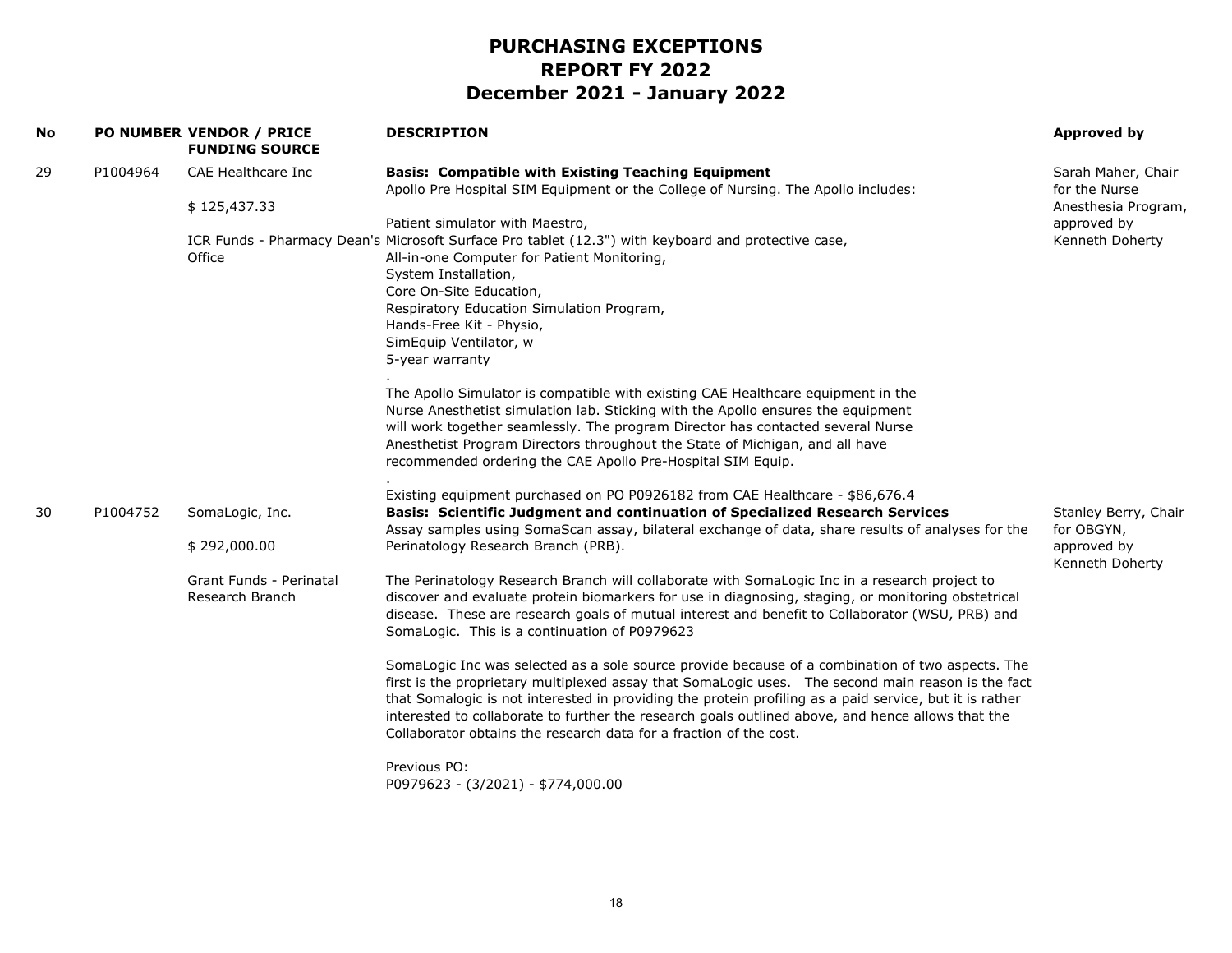| <b>No</b> |                                                                                           | PO NUMBER VENDOR / PRICE<br><b>FUNDING SOURCE</b>                                                                                                                                                                                                                                                                                                                                                                                                                                                                                                                                                                               | <b>DESCRIPTION</b>                                                                                                                                                                                                                                                                     | Approved by                                         |
|-----------|-------------------------------------------------------------------------------------------|---------------------------------------------------------------------------------------------------------------------------------------------------------------------------------------------------------------------------------------------------------------------------------------------------------------------------------------------------------------------------------------------------------------------------------------------------------------------------------------------------------------------------------------------------------------------------------------------------------------------------------|----------------------------------------------------------------------------------------------------------------------------------------------------------------------------------------------------------------------------------------------------------------------------------------|-----------------------------------------------------|
| 31        | P1004334                                                                                  | Michigan College Access<br>Network                                                                                                                                                                                                                                                                                                                                                                                                                                                                                                                                                                                              | Basis: Compatible with and Continuation of Prior Specialized Service Purchases<br>AdviseMI 2021-2022 Adviser Sponsorship for Enrollment Management from Michigan College Access<br>Network (MCAN).                                                                                     | Ahmad Ezzeddine,<br>Associate Vice<br>President for |
|           |                                                                                           | \$30,000.00                                                                                                                                                                                                                                                                                                                                                                                                                                                                                                                                                                                                                     |                                                                                                                                                                                                                                                                                        | Educational                                         |
|           | General Funds - AVP<br>Enrollment Management<br>the Michigan College Access Network well. | MCAN will identify high-need Michigan high schools with leadership committed to building their<br>college access capacity by hosting a dedicated college advisor. MCAN will hire, training and place a<br>graduate from Wayne State University at these identified schools. MCAN will provide a 4-week<br>intensive, residential training for all advisers hired; and provide necessary and ongoing training,<br>support and professional development that will allow the adviser to fulfill his or her responsibilities to<br>the school(s) and its student sand to represent Wayne State University, AdviseMI, AmeriCorps and | Outreach, approved<br>by Kenneth Doherty                                                                                                                                                                                                                                               |                                                     |
|           |                                                                                           |                                                                                                                                                                                                                                                                                                                                                                                                                                                                                                                                                                                                                                 | Enrollment Services has partnered with MCAN since 2018. MCAN identifies high-need Michigan High<br>Schools with leadership committed to build college access capacity by hosting a dedicated college<br>advisor. It is believed that MCAN is the sole source provider in its industry. |                                                     |
|           |                                                                                           |                                                                                                                                                                                                                                                                                                                                                                                                                                                                                                                                                                                                                                 | Previous PO's:<br>P0964499 - September 2020 - \$30,000.00<br>P0929185 - September 2019 - \$30,000.00<br>P0876278 - August 2018 - \$22,500.00                                                                                                                                           |                                                     |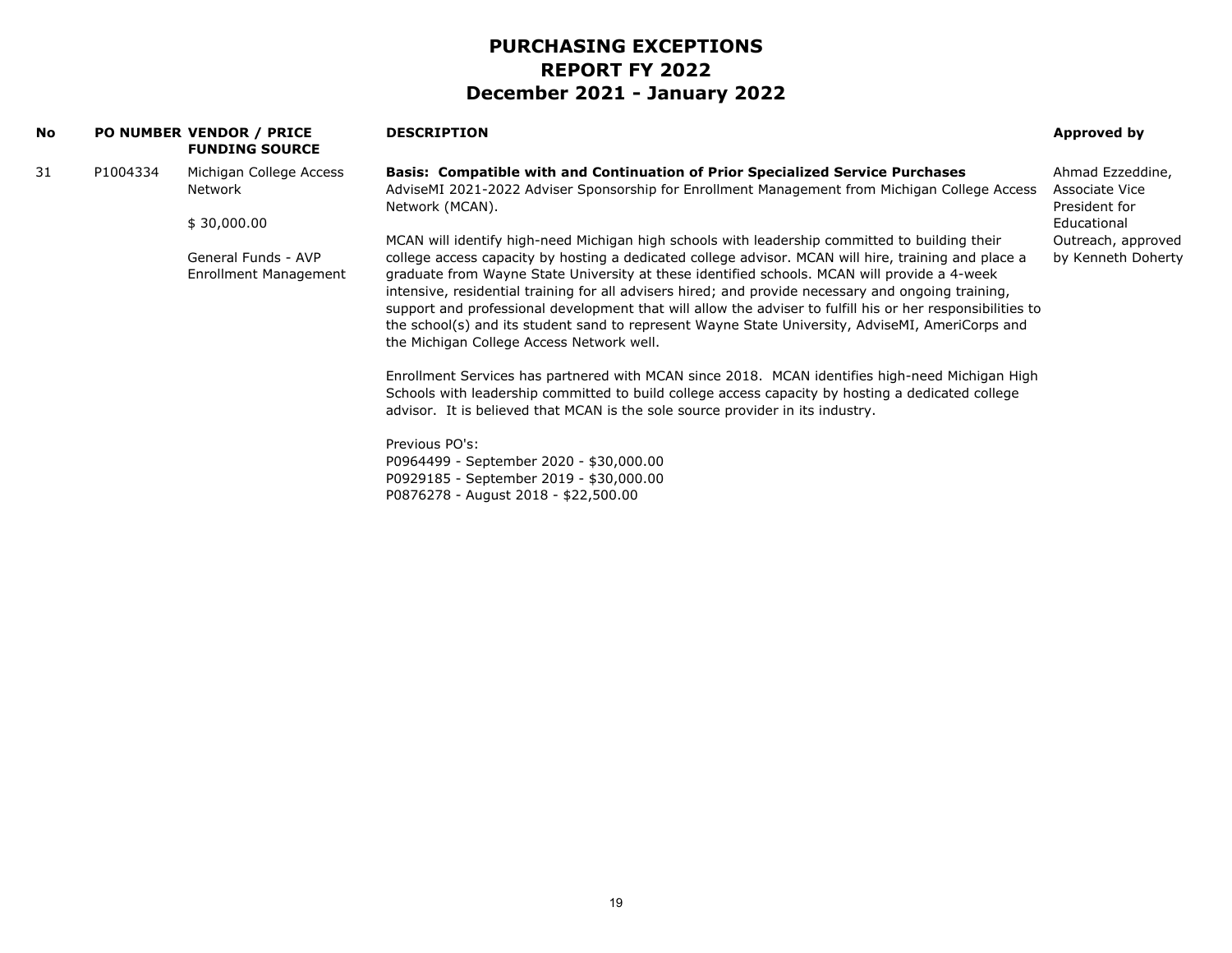| No. |          | PO NUMBER VENDOR / PRICE<br><b>FUNDING SOURCE</b> | <b>DESCRIPTION</b>                                                                                                                                                                                                                                                                                                                                                                                                                                                                                                                                                                                                                                                                                                                                                                                                                                                                                                                                                                                                                                                                                                                                                                                            | Approved by                            |
|-----|----------|---------------------------------------------------|---------------------------------------------------------------------------------------------------------------------------------------------------------------------------------------------------------------------------------------------------------------------------------------------------------------------------------------------------------------------------------------------------------------------------------------------------------------------------------------------------------------------------------------------------------------------------------------------------------------------------------------------------------------------------------------------------------------------------------------------------------------------------------------------------------------------------------------------------------------------------------------------------------------------------------------------------------------------------------------------------------------------------------------------------------------------------------------------------------------------------------------------------------------------------------------------------------------|----------------------------------------|
| 32  | P1004333 | <b>TBD Solutions LLC</b>                          | <b>Basis: Compatible with and Continuation of Specialized Services</b><br>Consulting Services for the Center for Behavioral Health and Justice (CBHJ) within the School of                                                                                                                                                                                                                                                                                                                                                                                                                                                                                                                                                                                                                                                                                                                                                                                                                                                                                                                                                                                                                                    | Sheryl Kubiak, Dean<br>of Social Work, |
|     |          | \$30,000.00                                       | Social Work from TBD Solutions.                                                                                                                                                                                                                                                                                                                                                                                                                                                                                                                                                                                                                                                                                                                                                                                                                                                                                                                                                                                                                                                                                                                                                                               | approved by Michael<br>Wright          |
|     |          |                                                   | Grant Funds - Nahan, Neva A Working in concert with the Center for Behavioral Health and Justice (CBHJ) within the School of<br>Social Work, TBD Solutions (TBDS) will: incorporate new data variables into the app; consult/help w/<br>database and ETL process redesign; update user interface; continue to share, create, and investigate<br>ways to uncover user analytics, manage hosting app resources in the cloud; and participate in<br>planning meetings with state partners. Deliverables include: updated app and interface.<br>This is a continuation of work provided by TBDS on the data dashboard being completed by the CBHJ<br>on behalf of Michigan Department of Health and Human Services and the Mental Health<br>Diversion Council. Phase 1 was completed 2020 - 21; Phase 2 is to be completed 2021 - 22; Phase<br>3 is planned for 2022 - 23.<br>TBD Solutions is specifically identified by name, statement of work and dollar amount in a sponsored<br>grant/contract.<br>Prior POs:<br>P0995910 - 9/17/2021 - \$30,000.00<br>P0982484 - 4/27/2021 - \$2,925.00<br>P0971900 - 12/15/2020 - \$12,000.00<br>P0958384 - 7/13/2020 - \$19,800.00<br>P0957119 - 6/25/2020 - \$20,000.00 |                                        |
|     |          |                                                   |                                                                                                                                                                                                                                                                                                                                                                                                                                                                                                                                                                                                                                                                                                                                                                                                                                                                                                                                                                                                                                                                                                                                                                                                               |                                        |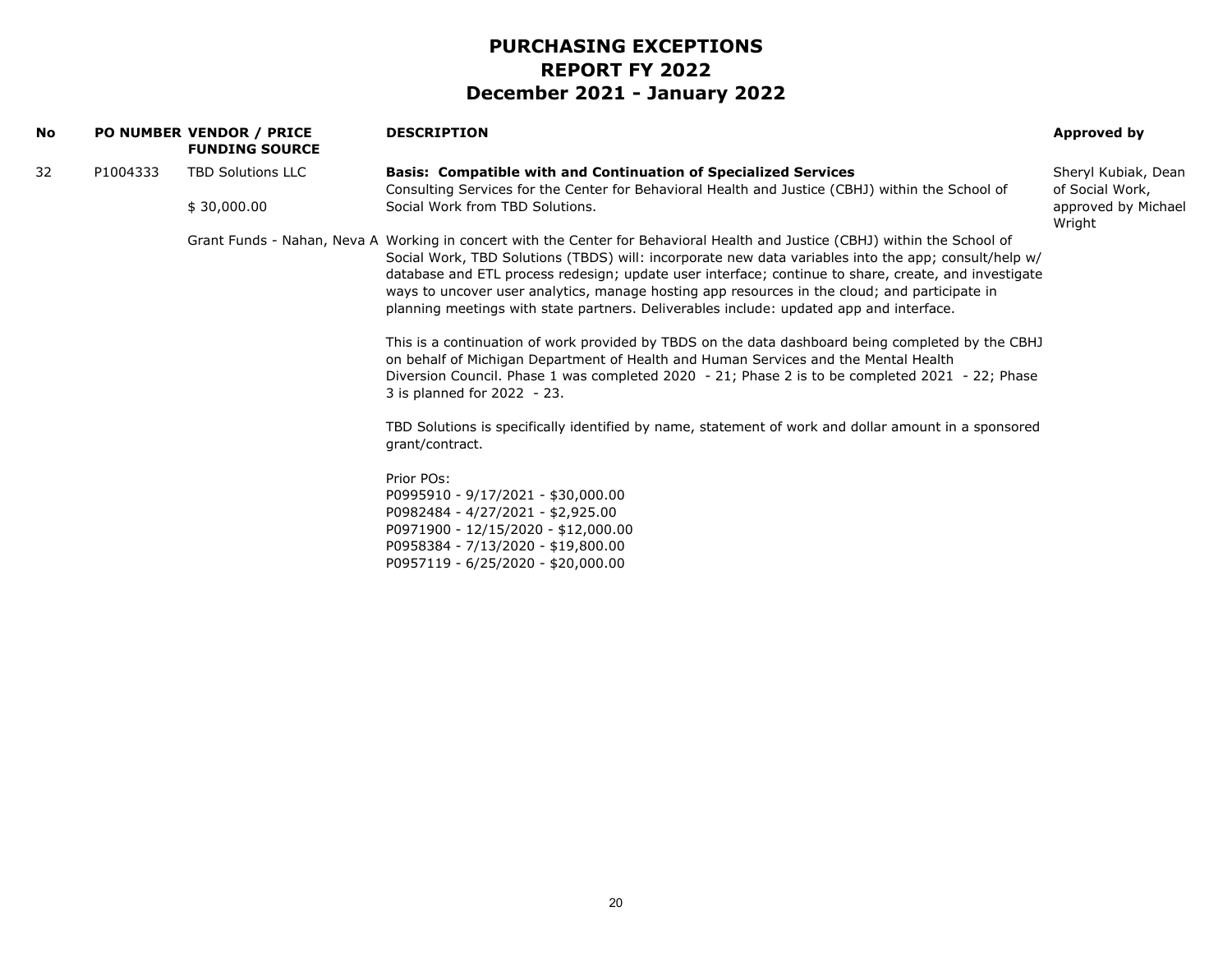| No |          | PO NUMBER VENDOR / PRICE<br><b>FUNDING SOURCE</b>     | <b>DESCRIPTION</b>                                                                                                                                                                                                                                                                                                                                                                                                                                                                                                                                                                                                                                                                                                                                                                                                                                                                                                                                                                                        | Approved by                                |
|----|----------|-------------------------------------------------------|-----------------------------------------------------------------------------------------------------------------------------------------------------------------------------------------------------------------------------------------------------------------------------------------------------------------------------------------------------------------------------------------------------------------------------------------------------------------------------------------------------------------------------------------------------------------------------------------------------------------------------------------------------------------------------------------------------------------------------------------------------------------------------------------------------------------------------------------------------------------------------------------------------------------------------------------------------------------------------------------------------------|--------------------------------------------|
| 33 | P1004238 |                                                       | Thomas Group Consulting Inc Basis: Continuation of Specialized Services<br>Community engagement and diversity and inclusion consulting for the School of Medicine (SOM) from Vice Dean for the                                                                                                                                                                                                                                                                                                                                                                                                                                                                                                                                                                                                                                                                                                                                                                                                            | Thane Peterson,                            |
|    |          | \$84,000.00                                           | Thomas Group Consulting (TGC).                                                                                                                                                                                                                                                                                                                                                                                                                                                                                                                                                                                                                                                                                                                                                                                                                                                                                                                                                                            | School of Medicine,<br>approved by Michael |
|    |          | General Funds -                                       | Thomas Group Consulting will continue to provide opportunities for community engagement, help the Wright.<br>SOM develop relationships with Detroit business leaders, and assist in strategizing ways to interact in<br>an intentional way with community organizations. In addition, consultant will identify key individuals<br>in the city for the new Vice Dean of DEi to meet with. As new Vice Dean begins in his role, timing is<br>crucial to ensure the College is taking steps for him to gain trust in the community and ensure we<br>are connecting with key organizations and groups.                                                                                                                                                                                                                                                                                                                                                                                                        |                                            |
|    |          |                                                       | Thomas Group Consulting has robust experience in community engagement and diversity and<br>inclusion specifically in the city of Detroit. The University engaged TGC in 2017 when the University<br>was exploring an affiliation agreement with Henry Ford. When the deal with Henry Ford was not<br>completed, WSU SOM saw the value of having TGC continue to work with the medical school.                                                                                                                                                                                                                                                                                                                                                                                                                                                                                                                                                                                                             |                                            |
|    |          |                                                       | Buzz and Terence (the Principles of Thomas Group Consulting) have specific relationships and<br>services that cannot be provided by others in Detroit. Both individuals have deep roots in the city and<br>Buzz was a previous State Legislator, making his services uniquely valuable to achieve the Dean's<br>goals of having honest conversations with key stakeholders.                                                                                                                                                                                                                                                                                                                                                                                                                                                                                                                                                                                                                               |                                            |
|    |          |                                                       | The job of Thomas Group Consulting is to establish and maintain relationships with local and state<br>decision makers, opinion leaders, economic clubs, nonprofit organizations and neighborhood groups.<br>TGC is immersed in the community and strive to achieve a deep<br>understanding of the school's interests and concerns as it relates to health care education, research<br>and delivery in the City of Detroit and surrounding communities. The University and the SOM have a<br>deep and long history with the City of Detroit. The government relations team is primarily focused on<br>university relations which is why we have utilized the Thomas Consulting Group to provide direct<br>support in the health care market. The Detroit healthcare landscape is constantly changing, more<br>than we are able to stay<br>abreast. As Michigan and MSU continue to invade the City of Detroit with their the medical and health<br>sciences programs, the market is changing and evolving. |                                            |
| 34 | P1003663 | 10XGenomics                                           | <b>Basis: Compatible with Existing Research Equipment</b><br>Reagents kits for a single cell project for Center for Molecular Medicine. 10X Genomics is the only                                                                                                                                                                                                                                                                                                                                                                                                                                                                                                                                                                                                                                                                                                                                                                                                                                          | Lawrence Grossman,<br>Chair of the Center  |
|    |          | \$41,672.80                                           | manufacturer of these kits that are needed for the lab's 10X Chromium Controller instrument.                                                                                                                                                                                                                                                                                                                                                                                                                                                                                                                                                                                                                                                                                                                                                                                                                                                                                                              | for Molecular<br>Medicine and              |
|    |          | Auxiliary Funds - Ctr for<br>Molecular Medicine & Gen | The Chromium Controller Instrument purchased under 10X Genomics PO# P0925635 in August of<br>2019, and these kits must match the original order for purposes of research continuity                                                                                                                                                                                                                                                                                                                                                                                                                                                                                                                                                                                                                                                                                                                                                                                                                       | Genetics, approved<br>by Kenneth Doherty   |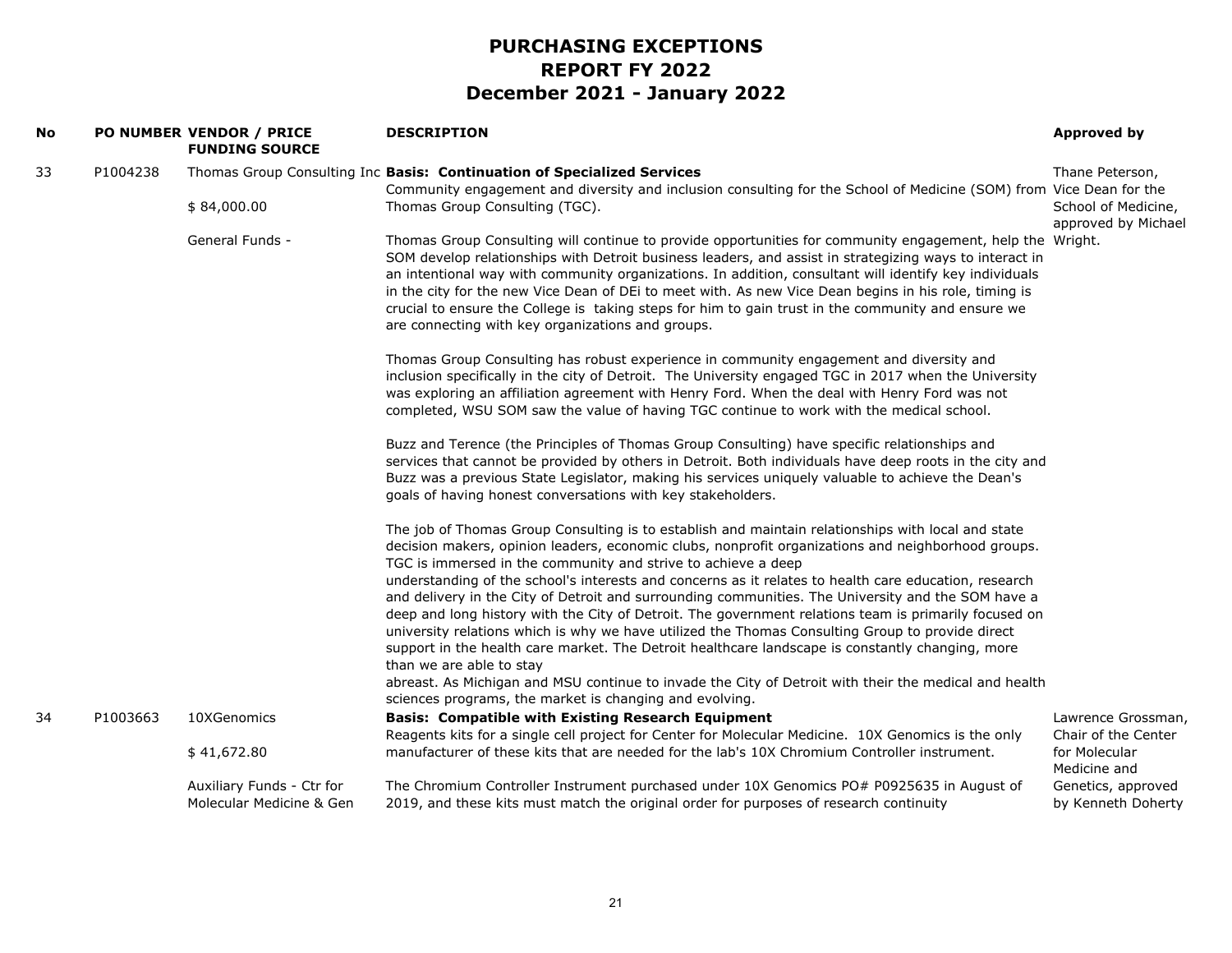| No |          | <b>PO NUMBER VENDOR / PRICE</b><br><b>FUNDING SOURCE</b>                            | <b>DESCRIPTION</b>                                                                                                                                                                                                                                                                                                                                                                                                                                                                                                                                                                                                                                                                                                                                                                                                                                                                                                                                                                                                                                                                                                                                                                                                                                                                                                                                                                                                                                                                                                                                                                                                                                                       | <b>Approved by</b>                                                                                      |
|----|----------|-------------------------------------------------------------------------------------|--------------------------------------------------------------------------------------------------------------------------------------------------------------------------------------------------------------------------------------------------------------------------------------------------------------------------------------------------------------------------------------------------------------------------------------------------------------------------------------------------------------------------------------------------------------------------------------------------------------------------------------------------------------------------------------------------------------------------------------------------------------------------------------------------------------------------------------------------------------------------------------------------------------------------------------------------------------------------------------------------------------------------------------------------------------------------------------------------------------------------------------------------------------------------------------------------------------------------------------------------------------------------------------------------------------------------------------------------------------------------------------------------------------------------------------------------------------------------------------------------------------------------------------------------------------------------------------------------------------------------------------------------------------------------|---------------------------------------------------------------------------------------------------------|
| 35 | P1007216 | PBlasio & People Inc<br>\$9,000.00<br>Auxiliary Funds - Institute of<br>Gerontology | <b>Basis: Continuation of Specialized Services</b><br>Continuation of website Development Consulting Services for the Department of Gerontology from<br>Pblasio & People Inc. Pblasio & People has been working on the Older Adult Nest Egg Project Website<br>Development since February 2018.<br>This scope of work builds on past work to enhance and finalize the Older Adult Nest Egg Website<br>(OANE) already in place in the Institute of Gerontology.<br>Blasio and People have been creating this project (OANE) since 2018 when funding from State of<br>Michigan was approved. Additional funding provides another phase for Development, funding was<br>from MI Health Endowment Foundation.<br>The Institute of Gerontology has once again received additional funding from United Way to continue<br>Security and adding dementia content to older adult channel, Marketing of OANE, working with<br>Authority Health and Med net one Health Solutions.<br>The website is already in development- https://www.olderadultnestegg.com/ and it is important to<br>use the same vendor to complete the development of the web-site.<br>The nature of the project and expertise needed already identified with this vendor to fulfill scope of<br>work. It was the original intent of the Institute of Gerontology for Pblasio & People LLC to be<br>contracted through December 31 2020, until project completed, which is the end of the grant.<br>Revision of end date through December 31, 2022.<br>Previous PO's:<br>p0969654 11/2020 - \$60,000.00<br>P0910731 02/2020 - \$55,380.00<br>P0887894 11/2018 - \$24,950.00<br>P0851260 02/2018 - \$46,380.00 | Peter Licchenberg,<br>Director of the<br>Institute of<br>Gerontology,<br>approved by<br>Kenneth Doherty |
|    |          |                                                                                     |                                                                                                                                                                                                                                                                                                                                                                                                                                                                                                                                                                                                                                                                                                                                                                                                                                                                                                                                                                                                                                                                                                                                                                                                                                                                                                                                                                                                                                                                                                                                                                                                                                                                          |                                                                                                         |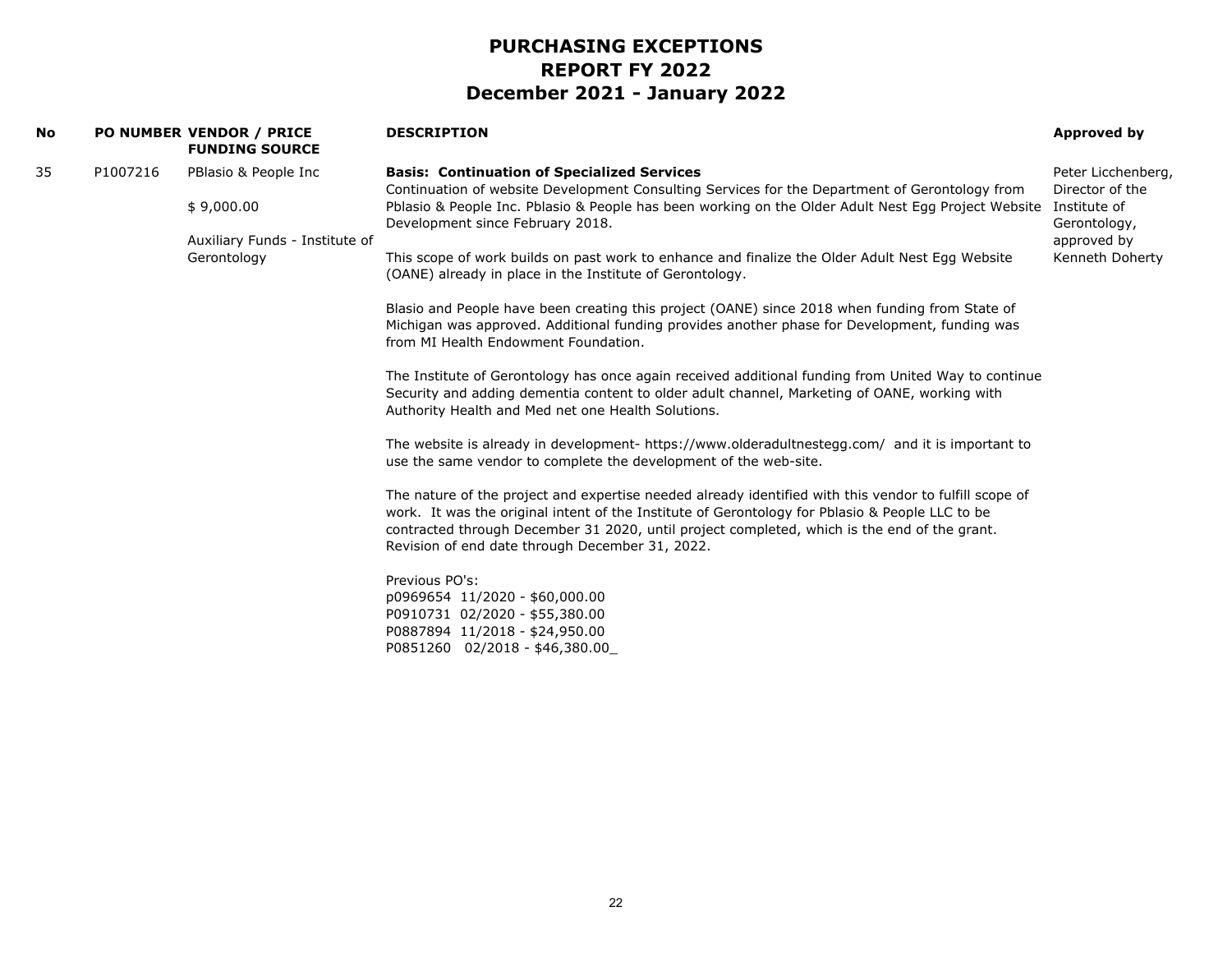| <b>No</b> |          | <b>PO NUMBER VENDOR / PRICE</b><br><b>FUNDING SOURCE</b>                                                    | <b>DESCRIPTION</b>                                                                                                                                                                            | Approved by                       |
|-----------|----------|-------------------------------------------------------------------------------------------------------------|-----------------------------------------------------------------------------------------------------------------------------------------------------------------------------------------------|-----------------------------------|
| 36        | P1003294 | Eurofins Donor & Product                                                                                    | Basis: Compatible with and Continuation of Prior Specialized Service Purchases                                                                                                                | Linda Hazlett, Vice               |
|           |          | Testing, Inc.                                                                                               | Blood testing (including COVID-19) on cadavers for the Mortuary Science Department, provided by<br>VRL EUROFINS, INC. This testing is required for all cadavers as they arrive at Scott Hall. | Dean for Research<br>and Graduate |
|           |          | \$24,000.00                                                                                                 |                                                                                                                                                                                               | Programs, approved                |
|           |          |                                                                                                             | Detroit Receiving Hospital no longer provides this service to the University. VRL Eurofins, Inc., has                                                                                         | by Kenneth Doherty                |
|           |          | General Funds -                                                                                             | provided us with testing materials, which include paperwork, test tubes, packaging materials, and                                                                                             |                                   |
|           |          | shipping costs along with an expedient turnaround time of 48 hrs.<br>Ophthalmology Visual<br>Anatomical Sci |                                                                                                                                                                                               |                                   |
|           |          |                                                                                                             | This service is required for the safety of students, and for the furtherance of medicine while teaching                                                                                       |                                   |
|           |          |                                                                                                             | medical students. The Mortuary Science Supervisor has the distinct expertise required to make                                                                                                 |                                   |
|           |          |                                                                                                             | informed decisions regarding the detailed blood analysis requirements for cadavers being delivered.                                                                                           |                                   |
|           |          |                                                                                                             | Prior POs include:                                                                                                                                                                            |                                   |
|           |          |                                                                                                             | P0963618 - 10/1/20 - 9/30/21 - \$35,000                                                                                                                                                       |                                   |
|           |          |                                                                                                             | P0929153 - (10/1/19 - 9/30/20 - \$34,500                                                                                                                                                      |                                   |
|           |          |                                                                                                             | $P0887399 - (10/1/18-9/30/19) - $24,000$                                                                                                                                                      |                                   |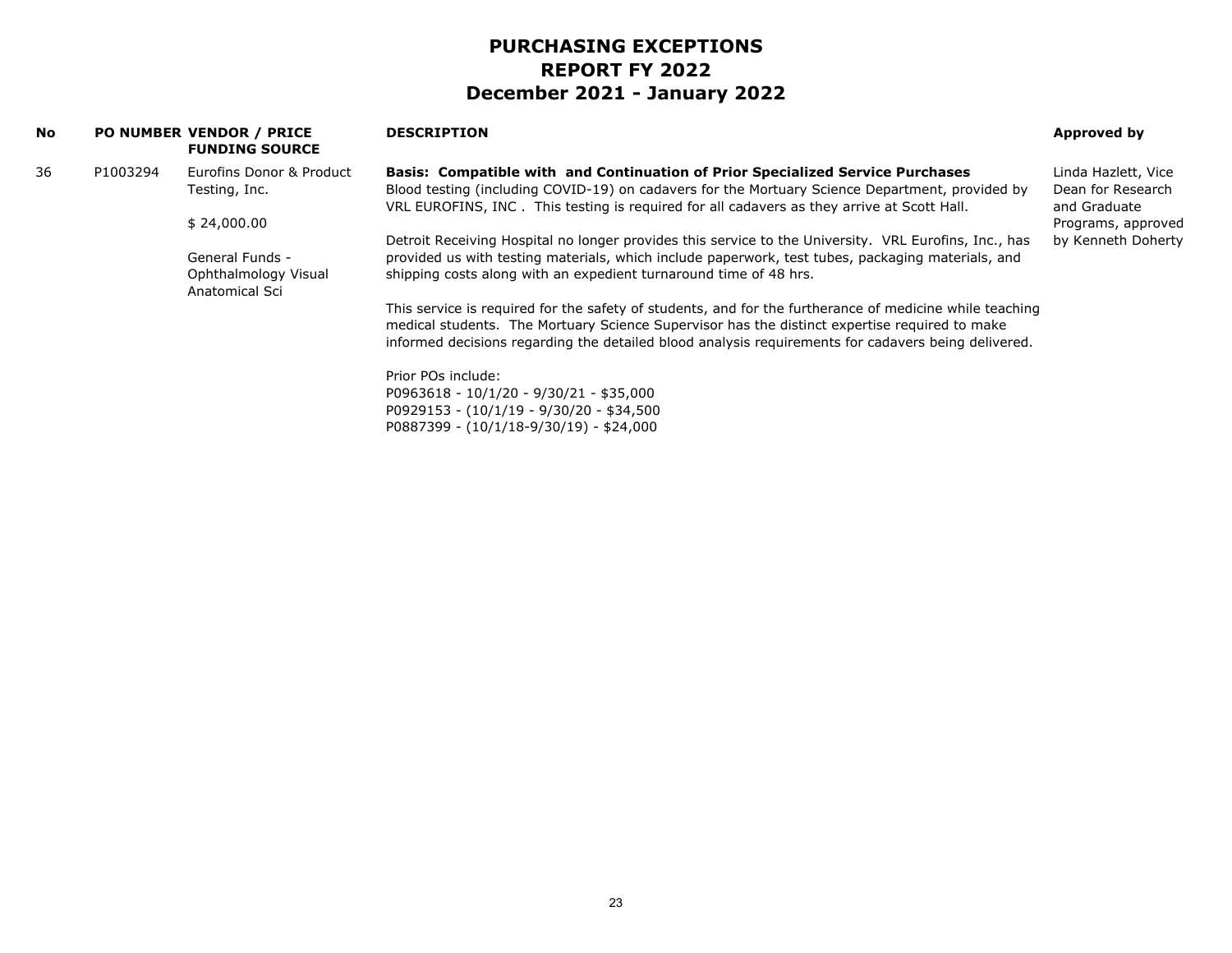**Basis: Compatible with prior Service Agreements with Software Firm**

#### **No PO NUMBER VENDOR / PRICE FUNDING SOURCE**

#### **DESCRIPTION**

#### **Approved by**

Ahmad Ezzeddine -

37 P0997227 Technolutions, Inc.

\$ 130,000.00

General Funds - Alumni Regional Engagement

Continued Professional Services for the Slate system for Undergraduate Admissions from Technolutions Inc./Underscore Branding. Technolutions continues to develop and implement Slate (CRM) software as well as create and maintain student recruitment campaigns for the Department of Admissions. The software platform manages several aspects of student related activities including recruitment, admissions and enrollment of students. They employ an entire team of Slateexperienced experts who work directly within the university's admissions office to optimize its usage and deliver complete communications campaigns, from the prospect stage all the way to enrollment. Vice President for Academic Student Affairs and Global Engagement, approved by Kenneth Doherty

This waiver is to cover the change order request to increase current purchase order P0997227 from \$80,000 to \$130,000, to cover additional printed materials and services.

As part of the contract, the Slate CRM/Technolutions targets prospective students by developing and initiating a means of communications, including mailers and social media, texting (SMS), voice audio, fax, postcards, Facebook, Twitter, and letters delivered from Slate. The university must purchase credits from Slate in order to carry out these various forms of communication. The Slate consultant provided by Underscore Branding also has expertise in the Slate CRM and will provide communication planning for student recruitment as well as create and maintain 2021-22 recruitment campaigns for the Department of Undergraduate Admissions.

Technolutions was selected as a strategic partner as the result of a Request for Proposal released April 2017 and the vendor's proposal submitted April 2017 and evaluation by a group of WSU staff. Technolutions is the inventor of the Slate CRM and distributor of campaign materials. In order for the vendor to distribute printed materials, WSU must purchase credits. The company utilizes a credit system in which credits are loaded into our account and deducted for each mailing.

Previous Pos:P0997227- 9-2021- \$50,000.00- Printed Materials P0988210 - 06-2021 - \$35,000 - Software P0971400 - 12-2020 - \$100,000 - Software P0969172 - 11-2020 - \$50,000 - Printed Materials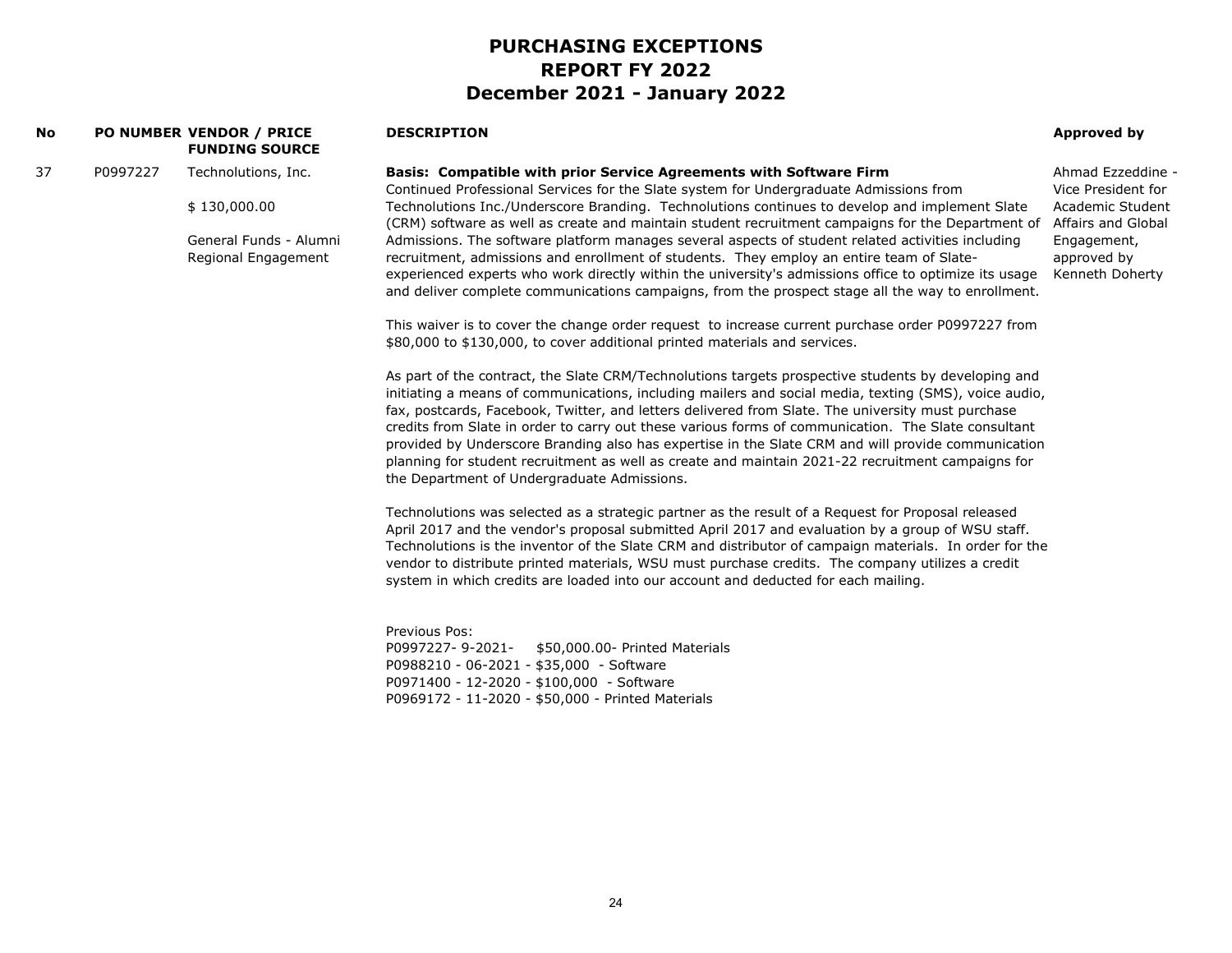| <b>No</b> |          | PO NUMBER VENDOR / PRICE<br><b>FUNDING SOURCE</b>                | <b>DESCRIPTION</b>                                                                                                                                                                                                                                                                                                                                                                                                                                                                                    | <b>Approved by</b>                                          |
|-----------|----------|------------------------------------------------------------------|-------------------------------------------------------------------------------------------------------------------------------------------------------------------------------------------------------------------------------------------------------------------------------------------------------------------------------------------------------------------------------------------------------------------------------------------------------------------------------------------------------|-------------------------------------------------------------|
| 38        | P0900592 | Residency Select LLC<br>\$53,200.00<br>Auxiliary Funds - Surgery | <b>Basis: Continuation of Specialized Services</b><br>Assessment Service and virtual interviews of residency candidates for the School of Medicine (SOM) - Professor and Chair<br>Department of Surgery Fellowship. Utilization of the J3Personica / Residency Select will allow SOM to of SOM Surgery,<br>conduct fellowship interviews virtually. The SOM has utilized the assessment service for two years to approved by<br>perform psychometric evaluations of candidates to Surgery Fellowship. | Donald Weaver,<br>Kenneth Doherty                           |
|           |          |                                                                  | 3Personica offers several vital services in determining viable candidates:                                                                                                                                                                                                                                                                                                                                                                                                                            |                                                             |
|           |          |                                                                  | 1. Psychometric Assessment of up 25 fellowship applicants;<br>2. J3Personica/Residency Select provides technical support to email incoming fellow applicant class;<br>3. J3Personica /Residency Select provides technical and client support;                                                                                                                                                                                                                                                         |                                                             |
|           |          |                                                                  | WSU will participate in a 90-120-minute webinar with a qualified subject matter expert to analyze,<br>interpret and provide guidance related to selection decisions after all interviews are conducted.<br>Analysis and comparison of data will run across across three classes, 2020, 2021 and 2022.                                                                                                                                                                                                 |                                                             |
|           |          |                                                                  | This waiver is to increase the existing P0900592 from \$36,000 to \$53,200 (2 yrs $X$ \$8550) per<br>Statement of Work Modifications, to facilitate continued service with J3Personica/Residency Select<br>which will allow the Department of Surgery to continue its consistency in the evaluation of candidates                                                                                                                                                                                     |                                                             |
|           |          |                                                                  | The previous waiver was to increase the existing PO P0900592 from \$19,000 to \$36,100, in order to<br>continue with the service. The SOM's continued service contract with J3Personica /Residency Select<br>allowed the Department of Surgery to be consistency in its evaluation of candidates.                                                                                                                                                                                                     |                                                             |
|           |          |                                                                  |                                                                                                                                                                                                                                                                                                                                                                                                                                                                                                       |                                                             |
| 39        | P0909615 | Regents of the University of<br>Michigan                         | <b>Basis: Compatible with and Continuation of Specialized Services</b><br>Use of instruments at Univ. of Mich. Center for Materials Characterization by Dr. Luo's Lab members.<br>The requested material characterization service is currently being used in our project and the                                                                                                                                                                                                                      | Matthew Allen, Chair<br>for the Department<br>of Chemistry, |
|           |          | \$25,000.00                                                      | University of Michigan is the closest place that can offer this type of service.                                                                                                                                                                                                                                                                                                                                                                                                                      | approved by<br>Kenneth Doherty                              |
|           |          | 25000                                                            | Dr. Lou's lab has been using the materials characterization service at University of Michigan for the<br>past four years. It is very cost-effective to continue working with them.                                                                                                                                                                                                                                                                                                                    |                                                             |
|           |          |                                                                  | This waiver is to increase a PO by \$10,000, from \$15,000 to \$25,000. Use of equipment has been<br>higher than initially anticipated.                                                                                                                                                                                                                                                                                                                                                               |                                                             |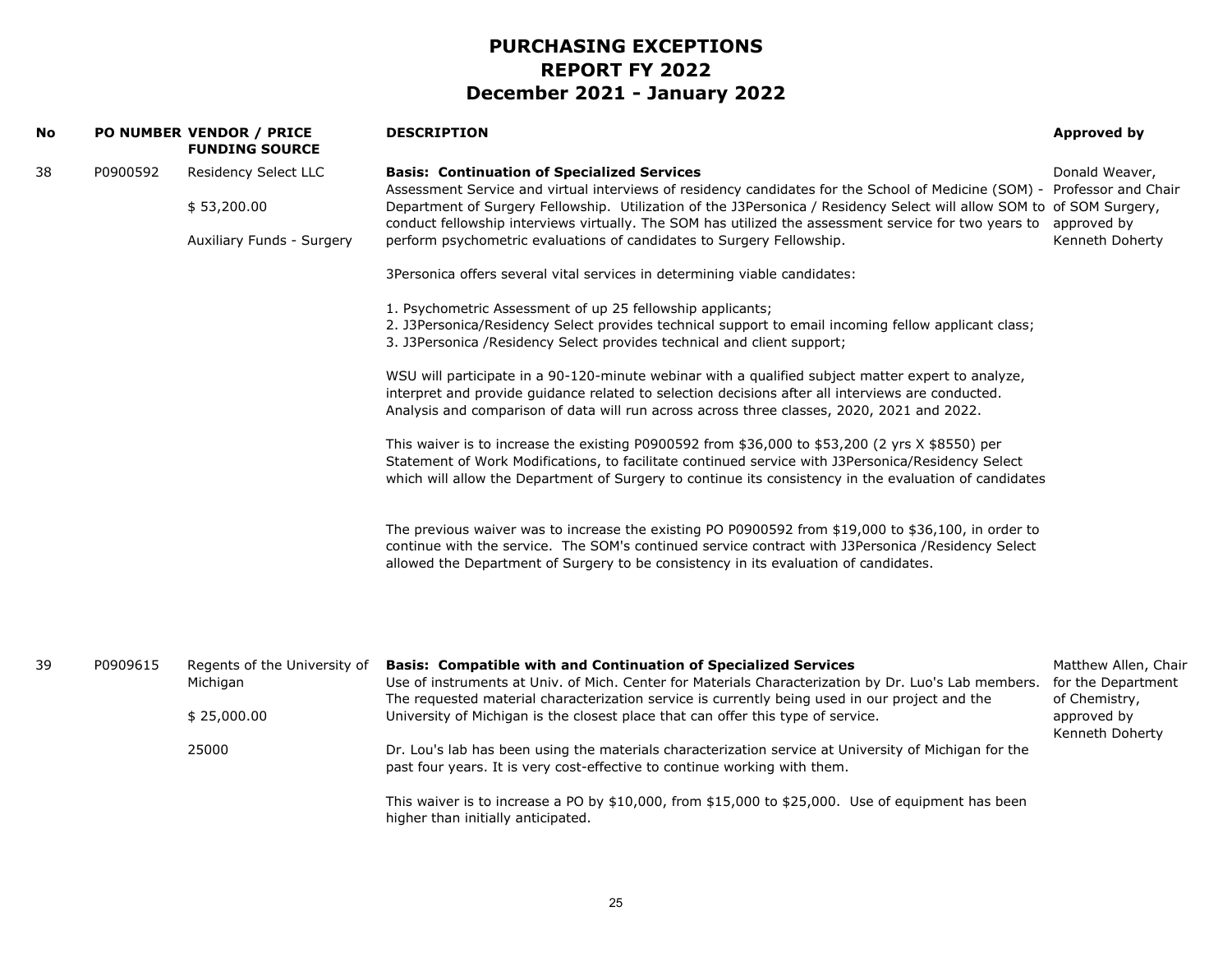| No |          | PO NUMBER VENDOR / PRICE<br><b>FUNDING SOURCE</b> | <b>DESCRIPTION</b>                                                                                                                                                                                                                                                                                                                                                                                                                                                                                                                                                                                                                                                                 | <b>Approved by</b>                            |
|----|----------|---------------------------------------------------|------------------------------------------------------------------------------------------------------------------------------------------------------------------------------------------------------------------------------------------------------------------------------------------------------------------------------------------------------------------------------------------------------------------------------------------------------------------------------------------------------------------------------------------------------------------------------------------------------------------------------------------------------------------------------------|-----------------------------------------------|
| 40 | P0997227 | Technolutions, Inc.                               | Basis: Compatible with prior Service Agreements with Software Firm<br>Continued Professional Services for the Slate system for Undergraduate Admissions from                                                                                                                                                                                                                                                                                                                                                                                                                                                                                                                       | Ahmad Ezzeddine -<br>Vice President for       |
|    |          | \$80,000.00                                       | Technolutions Inc./Underscore Branding. Technolutions continues to develop and implement Slate<br>(CRM) software as well as create and maintain student recruitment campaigns for the Department of                                                                                                                                                                                                                                                                                                                                                                                                                                                                                | Academic Student<br>Affairs and Global        |
|    |          | 80000                                             | Admissions. The software platform manages several aspects of student related activities including<br>recruitment, admissions and enrollment of students. They employ an entire team of Slate-<br>experienced experts who work directly within the university's admissions office to optimize its usage<br>and deliver complete communications campaigns, from the prospect stage all the way to enrollment.                                                                                                                                                                                                                                                                        | Engagement,<br>approved by<br>Kenneth Doherty |
|    |          |                                                   | This waiver is to cover the change order request to increase current purchase order P0997227 from<br>\$80,000 to \$130,000, to cover additional printed materials and services.                                                                                                                                                                                                                                                                                                                                                                                                                                                                                                    |                                               |
|    |          |                                                   | As part of the contract, the Slate CRM/Technolutions targets prospective students by developing and<br>initiating a means of communications, including mailers and social media, texting (SMS), voice audio,<br>fax, postcards, Facebook, Twitter, and letters delivered from Slate. The university must purchase<br>credits from Slate in order to carry out these various forms of communication. The Slate consultant<br>provided by Underscore Branding also has expertise in the Slate CRM and will provide communication<br>planning for student recruitment as well as create and maintain 2021-22 recruitment campaigns for<br>the Department of Undergraduate Admissions. |                                               |
|    |          |                                                   | Technolutions was selected as a strategic partner as the result of a Request for Proposal released<br>April 2017 and the vendor's proposal submitted April 2017 and evaluation by a group of WSU staff.<br>Technolutions is the inventor of the Slate CRM and distributor of campaign materials. In order for the<br>vendor to distribute printed materials, WSU must purchase credits. The company utilizes a credit<br>system in which credits are loaded into our account and deducted for each mailing.                                                                                                                                                                        |                                               |
|    |          |                                                   | Previous Pos:<br>P0997227-9-2021-<br>\$50,000.00- Printed Materials<br>P0988210 - 06-2021 - \$35,000 - Software<br>P0971400 - 12-2020 - \$100,000 - Software<br>P0969172 - 11-2020 - \$50,000 - Printed Materials                                                                                                                                                                                                                                                                                                                                                                                                                                                                  |                                               |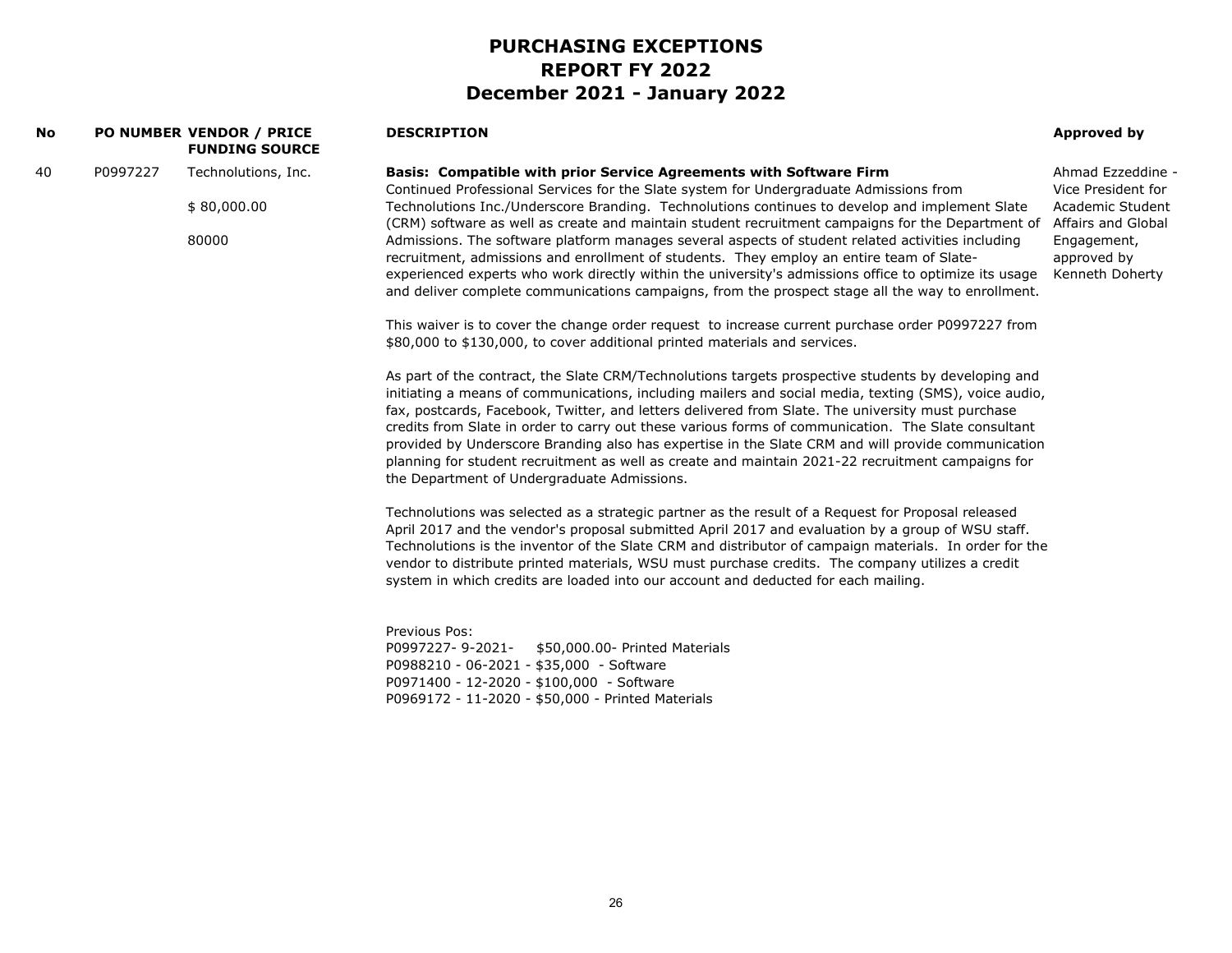| No |          | <b>PO NUMBER VENDOR / PRICE</b><br><b>FUNDING SOURCE</b>                                                   | <b>DESCRIPTION</b>                                                                                                                                                                                                                                                                                                                                                                                                                                                                                                                            | Approved by                                                                          |
|----|----------|------------------------------------------------------------------------------------------------------------|-----------------------------------------------------------------------------------------------------------------------------------------------------------------------------------------------------------------------------------------------------------------------------------------------------------------------------------------------------------------------------------------------------------------------------------------------------------------------------------------------------------------------------------------------|--------------------------------------------------------------------------------------|
| 41 | P1006552 | A-Check America Inc<br>\$200,000.00<br>General Funds - Office AVP<br>for Human Resources                   | <b>Basis: Continuation of Specialized Services</b><br>Background Screening for new employees on behalf of Human Resources through A-Check America,<br>Inc A-Check was under contract for these services as a result of an RFP conducted in 2016, which<br>had a duration through September 2021. However, we have opted to extend the agreement for one<br>additional year as we rethink the services required prior to issuance of our next RFP.<br>The replacement RFP is currently in draft state, and we expect release in February 2022. | Brian Wittenberg,<br>Director for Human<br>Resources, approved<br>by Kenneth Doherty |
|    |          |                                                                                                            | Prior POs:<br>P1006552 - 01/11/2022 - \$200,000.00<br>P0974153 - 01/20/2021 - \$200,000.00<br>P0934101 - 10/30/2019 - \$200,000.00<br>P0887861 - 11/13/2018 - \$238,000.00<br>P0833533 - 09/29/2017 - \$238,059.61<br>P0804773 - 02/27/2017 - \$213,252.74                                                                                                                                                                                                                                                                                    |                                                                                      |
| 42 | P1006551 | <b>Blue Rose Capital Advisors</b><br>\$200,000.00<br>Auxiliary Funds - Off of the<br>VP Finance & Bus Oper | <b>Basis: Continuation of Specialized Services</b><br>Capital Market advisory services related to existing P3 partnership with Corvias for the Housing<br>Authority.<br>Blue Rose Capital Advisors are the University's current capital markets advisor, and have historically<br>been the advisor on the P3 partnership. As a result, Blue Rose is uniquely positioned to provide<br>these highly specialized services                                                                                                                       | Marianne<br>Cunningham, AVP<br>for Treasury,<br>approved by<br>Kenneth Doherty       |
|    |          |                                                                                                            | There would be limited, if any, other advisors who could provide these services at this juncture of the<br>project.                                                                                                                                                                                                                                                                                                                                                                                                                           |                                                                                      |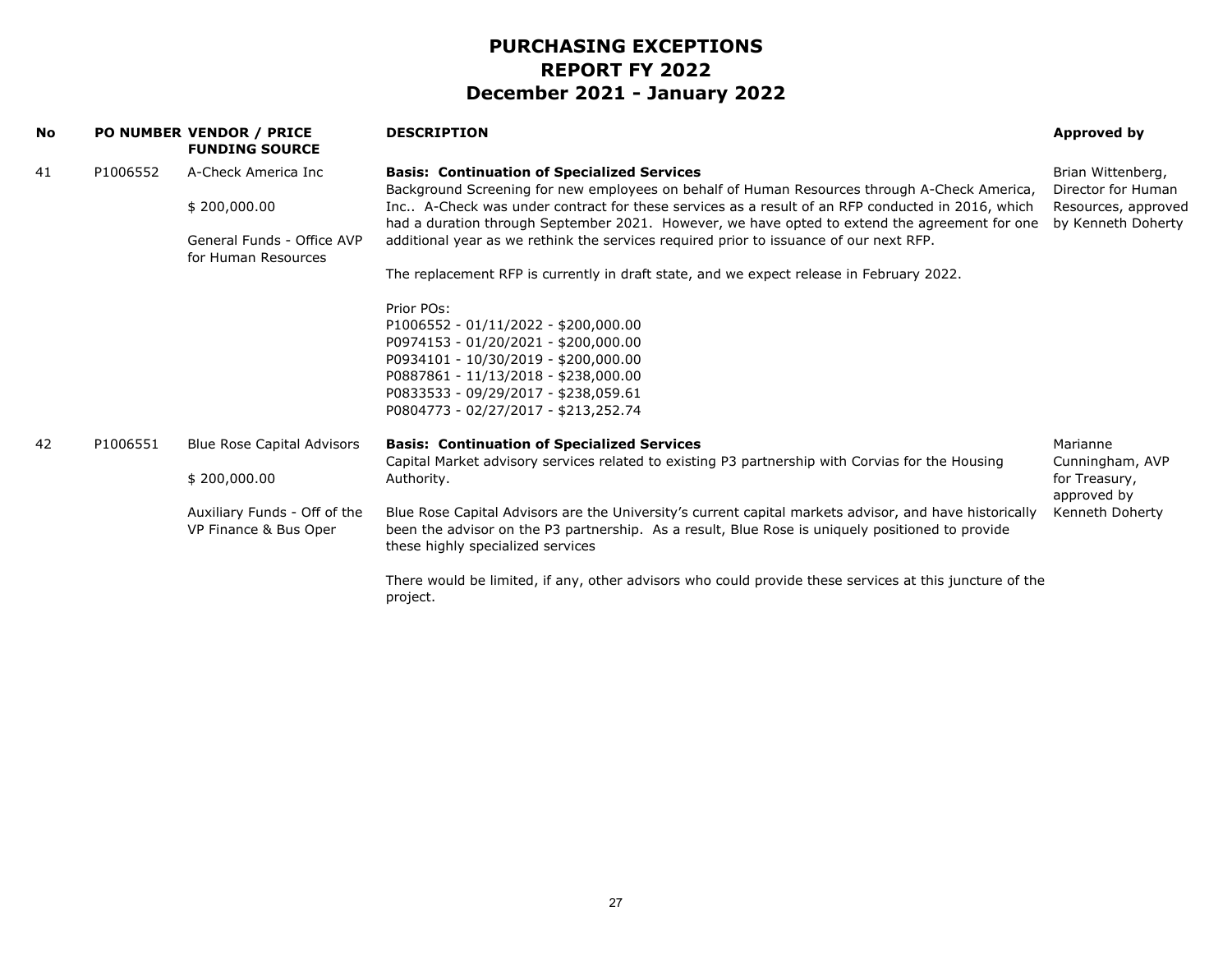|          | <b>FUNDING SOURCE</b>   | <b>DESCRIPTION</b>                                                                                                                                                                                                                                                                                                 | Approved by                          |
|----------|-------------------------|--------------------------------------------------------------------------------------------------------------------------------------------------------------------------------------------------------------------------------------------------------------------------------------------------------------------|--------------------------------------|
| P1005393 |                         | <b>Basis: Compatible with and Continuation of Specialized Services</b><br>Expanded Software Services currently provided by Mountain Pass to include custom reports, new                                                                                                                                            | Basim Dubaybo -<br>Vice Dean for the |
|          | \$25,820.00             | workflows, on line annual reviews for faculty, full time academics and voluntary faculty appointments<br>for the Department of Faculty Affairs from Mountain Pass.                                                                                                                                                 | School of Medicine,<br>approved by   |
|          | General Funds - Provost |                                                                                                                                                                                                                                                                                                                    | Kenneth Doherty                      |
|          | Administration          | In the original 2019 PO, it was noted that the VP Academic Affairs was seeking a software system<br>that automates and streamlines the tenure track and clinical faculty hiring process which is currently<br>done manually. This software will also be used for the University-wide promotion and tenure process. |                                      |
|          |                         | Expanding the services with Mountain Pass ensures compatibility and standardization, as Mountain<br>Pass is the University vendor for payroll Faculty hiring and promotion and tenure. The SOM has<br>additional needs that are not utilized by other Colleges.                                                    |                                      |
|          |                         | This is maintaining the standardization of software already utilized by the University                                                                                                                                                                                                                             |                                      |
|          |                         | Previous PO's:<br>P0952100 - 03/26/2020 - \$28,923.00<br>P0941484 - 12/20/2019 - \$107,675.00                                                                                                                                                                                                                      |                                      |
|          |                         | <b>PO NUMBER VENDOR / PRICE</b><br>Mountain Pass Solutions Inc                                                                                                                                                                                                                                                     |                                      |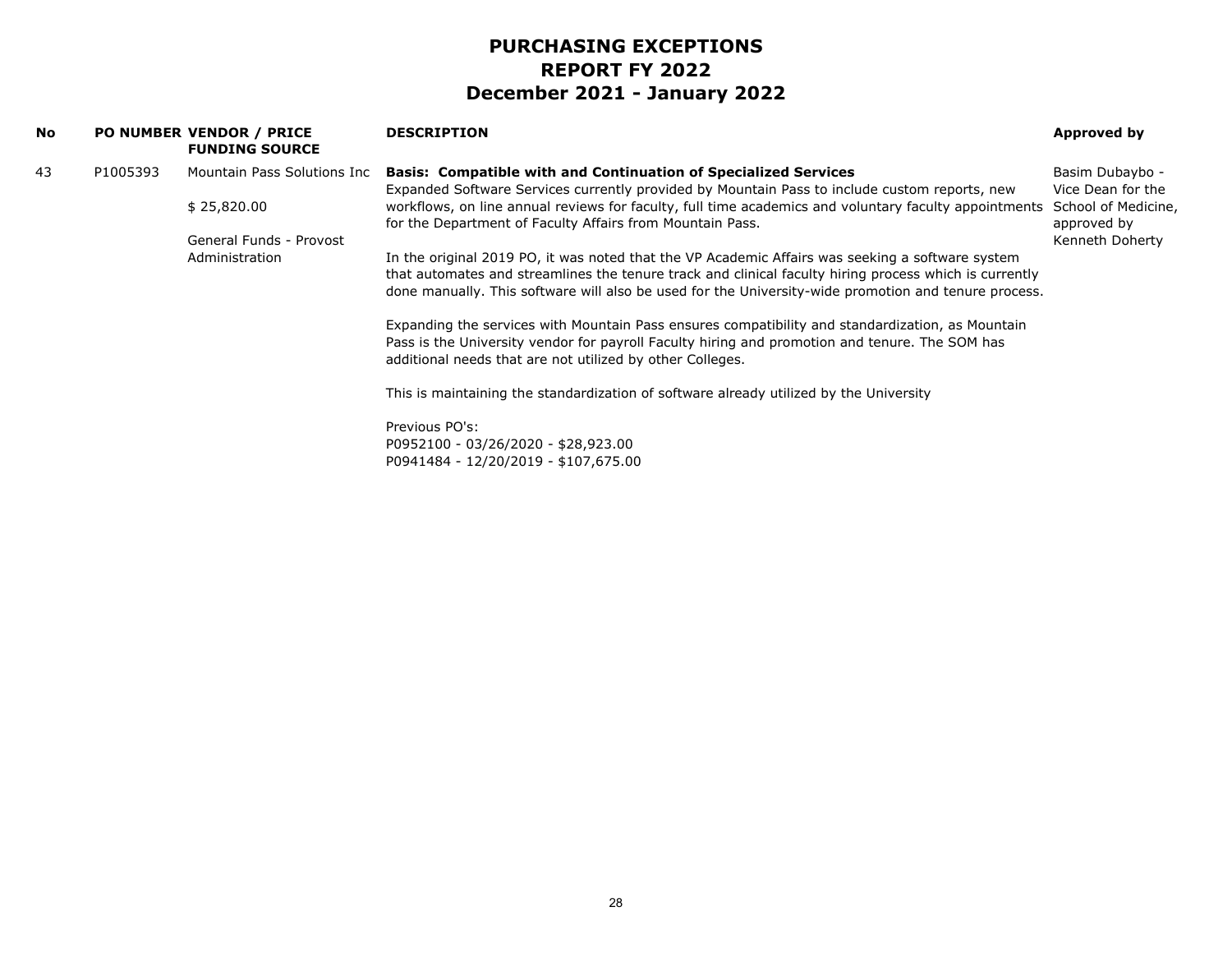| <b>No</b> |          | <b>PO NUMBER VENDOR / PRICE</b><br><b>FUNDING SOURCE</b> | <b>DESCRIPTION</b>                                                                                                                                                                                                                                                                                                                                                                                                                                                                                                                                                                     | Approved by                                |
|-----------|----------|----------------------------------------------------------|----------------------------------------------------------------------------------------------------------------------------------------------------------------------------------------------------------------------------------------------------------------------------------------------------------------------------------------------------------------------------------------------------------------------------------------------------------------------------------------------------------------------------------------------------------------------------------------|--------------------------------------------|
| 44        | P1004536 | <b>Transact Campus Inc</b>                               | <b>Basis: Compatible with Existing Computing Infrastructure</b><br>Cashnet System; a Student Accounts Payment Platform which includes Payment Plan software, eBill                                                                                                                                                                                                                                                                                                                                                                                                                     | Patrick Bierne -<br>Director of the Office |
|           |          | \$64,000.00                                              | and Dynamic Bill, 1098Ts (including printing, mailing and IRS filing), International student payment<br>and Parent Proxy. The Office of the Bursar is procuring this service from Transact Campus, formerly                                                                                                                                                                                                                                                                                                                                                                            | of the Bursar,<br>approved by              |
|           |          | General Funds - Bursar                                   | known as CashNet.                                                                                                                                                                                                                                                                                                                                                                                                                                                                                                                                                                      | Kenneth Doherty                            |
|           |          |                                                          | The University is leveraging our long-standing relationship with our cashiering provider (CashNet) by<br>implementing a comprehensive student account suite within the student payment environment. This<br>new agreement will bring all student account processes, which are currently being serviced by four<br>separate providers, into one environment.                                                                                                                                                                                                                            |                                            |
|           |          |                                                          | As a part of this initiative, taking on Cash Net's Payment Plan software will enable WSU to bring in<br>revenue that is currently being outsourced to a different vendor. Realization of this revenue will result<br>in these student account enhancements to be brought on at zero net cost. Pursuit of this initiative<br>has been driven by the urgency to develop a new student payment plan solution, as our current<br>provider recently informed us they would no longer be able to service WSU due to the sunsetting of a<br>payment plan platform that we have long utilized. |                                            |
|           |          |                                                          | The Bursar team engaged in demos with four different vendors to gauge market offerings. It was<br>determined that CashNet, who is our current WSU cashiering and payment partner, will provide<br>competitive solutions that will seamlessly be built onto our existing and long-used payment platform.<br>Itt is strongly believed that pursuing the CashNet solutions is in the best interest of the university<br>and our students.                                                                                                                                                 |                                            |
|           |          |                                                          | The five year contract ost will be \$427,192                                                                                                                                                                                                                                                                                                                                                                                                                                                                                                                                           |                                            |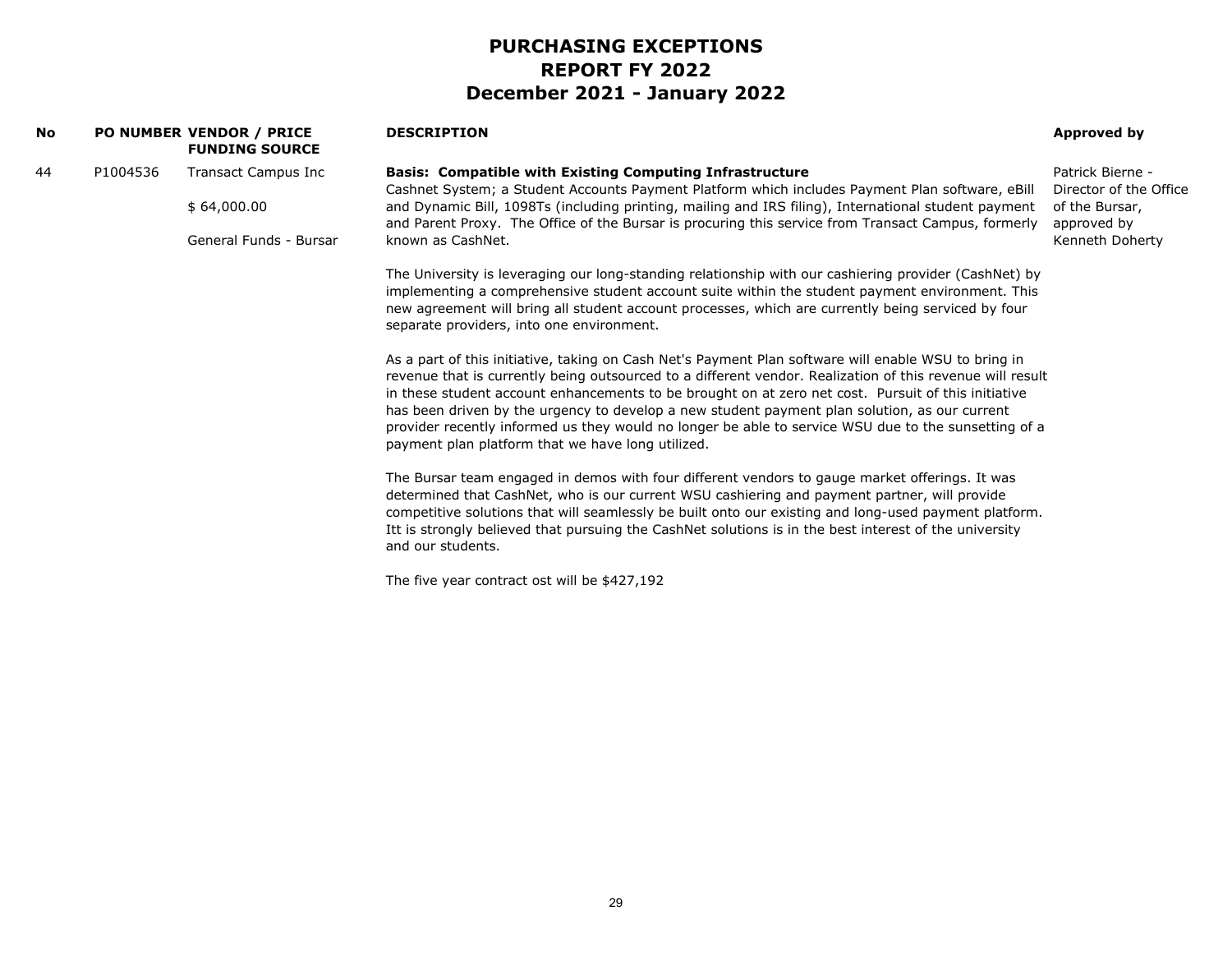| No |          | <b>PO NUMBER VENDOR / PRICE</b><br><b>FUNDING SOURCE</b> | <b>DESCRIPTION</b>                                                                                                                                                                                                          | Approved by                        |
|----|----------|----------------------------------------------------------|-----------------------------------------------------------------------------------------------------------------------------------------------------------------------------------------------------------------------------|------------------------------------|
| 45 | P1008171 | Elsevier Inc                                             | <b>Basis: Continuation of Specialized Services</b><br>Elsevier standardized testing services for the College of Nursing Fall Co-hort students. The College                                                                  | Laurie Clabo, Dean<br>of Nursing,  |
|    |          | \$80,000.00                                              | of Nursing utilizes Elsevier Testing for Nursing Programs. Elsevier is the leading testing administrator approved by<br>for research and health care professions. The College of Nursing utilizes Elsevier RN case studies, | Kenneth Doherty                    |
|    |          | General Fund - College of<br>Nursing Omnibus Fee         | Adaptive Quizzing, RN patient reviews, RN practice test and RN Specialty exams. This purchase will<br>maintain the continuity of testing for all of our College of Nursing students.                                        |                                    |
|    |          |                                                          | Cost:                                                                                                                                                                                                                       |                                    |
|    |          |                                                          | Two-year Testing Coverage- \$80,262.00                                                                                                                                                                                      |                                    |
|    |          |                                                          | Previous College of Nursing Purchase Orders:                                                                                                                                                                                |                                    |
|    |          |                                                          | P0987444 - 6/21/2021 - 44,590.00                                                                                                                                                                                            |                                    |
|    |          |                                                          | P0979545 - 3/19/2021 - 19,800.00<br>P0973720 - 1/14/2021 - 20,832.00                                                                                                                                                        |                                    |
|    |          |                                                          | P0969640 - 11/18/2020 - 21,462.00                                                                                                                                                                                           |                                    |
|    |          |                                                          | P0969228 - 11/13/2020 - 16,740.00                                                                                                                                                                                           |                                    |
|    |          |                                                          | P0941743 - 1/6/2020 - 20,358.00                                                                                                                                                                                             |                                    |
|    |          |                                                          | P0908340 - 4/24/2019 - 16,886.00<br>P0881867 - 10/3/2018 - 15,080.00                                                                                                                                                        |                                    |
|    |          |                                                          | P0827772 - 8/18/2017 - 19,840.00                                                                                                                                                                                            |                                    |
|    |          | 24 / \$ 2,320,648.81                                     |                                                                                                                                                                                                                             |                                    |
|    |          | <b>E. PARTNERSHIPS/SPONSORS</b>                          |                                                                                                                                                                                                                             |                                    |
| 46 | P1007603 | University Physician Group                               | <b>Basis: Use of a University Affiliate for Specialized Services</b><br>CNM Midwife hours for a UPG / WayneHealth midwife, reporting to the project site manager at the                                                     | Stanley Berry, Chair<br>for OBGYN, |

\$ 141,027.00

Grant Funds - Perinatal Research Branch

Caring for the patients through out their pregnancy means that the providers need to be there for the duration of their pregnancies. Clinical care standards need to be up to par, and clinicians need to be available throughout the pregnancy. For this reason, we looked only at the midwifery practices that could offer these services uninterrupted in the current setting.

approved by Kenneth Doherty

Perinatology Research Branch (PRB). Wayne Health is an established midwifery practice, that

provides services within the DMC and is an established contact within WSU.

30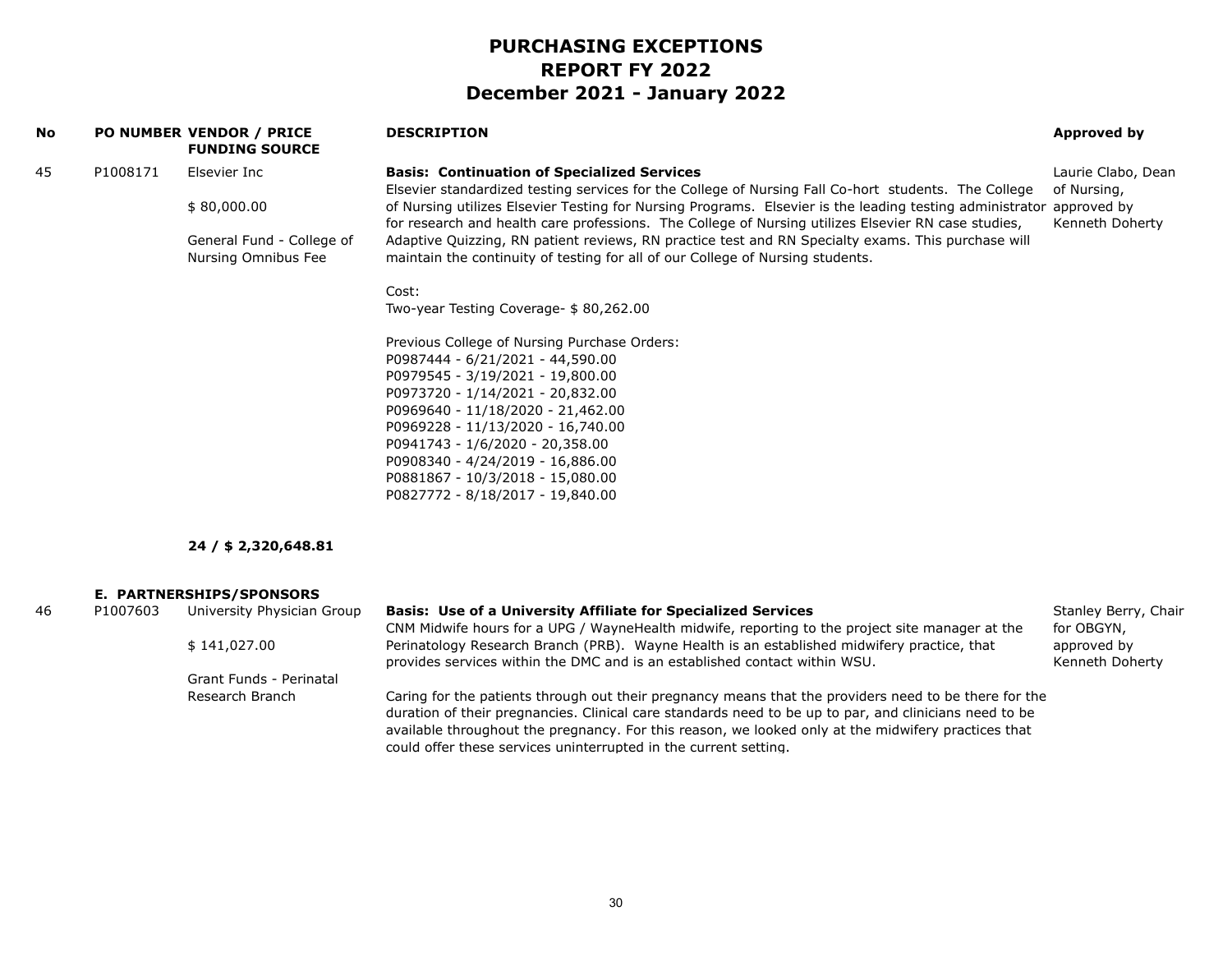| No |          | PO NUMBER VENDOR / PRICE<br><b>FUNDING SOURCE</b> | <b>DESCRIPTION</b>                                                                                                                                                                                                                                                                                                                                                                                  | <b>Approved by</b>                      |
|----|----------|---------------------------------------------------|-----------------------------------------------------------------------------------------------------------------------------------------------------------------------------------------------------------------------------------------------------------------------------------------------------------------------------------------------------------------------------------------------------|-----------------------------------------|
| 47 | P1007589 | Henry Ford Health System                          | <b>Basis: Use of a University Affiliate for Specialized Services</b>                                                                                                                                                                                                                                                                                                                                | Antonio Yancey -<br>Associate Vice      |
|    |          | \$49,148.00                                       | Salary reimbursement for staff at Henry Ford Hospital System to conduct research for grant entitled:<br>Regulations of NKCC2                                                                                                                                                                                                                                                                        | President for the<br>Division of        |
|    |          | Grant Funds - HFHS<br><b>Metabolic Disorders</b>  | and renal NaCI transport by protein-protein interactions, under the direction of Dr. Pablo Ortiz who is Research, approved<br>an affiliate at Wayne State University through HFHS.                                                                                                                                                                                                                  | by Kenneth Doherty                      |
|    |          |                                                   | The NIH Grant 1R56DK131114-01 belongs is under the direction of Pablo Ortiz. This salary<br>reimbursement PO is being setup                                                                                                                                                                                                                                                                         |                                         |
|    |          |                                                   | to fund his research staff working on the grant and for supplies needed that are related to the Grant.<br>The grant has been transfered from HFHS to WSU                                                                                                                                                                                                                                            |                                         |
| 48 | P1007246 | University Physician Group                        | <b>Basis: Use of a University Affiliate for Specialized Services</b><br>Community Health Worker Services - On Site and remote services that includes, but is not limited to, Assistant Vice                                                                                                                                                                                                         | Phillip Levy -                          |
|    |          | \$75,900.00                                       | providing social service assessments and referrals for OVPR.                                                                                                                                                                                                                                                                                                                                        | President for<br>Research, approved     |
|    |          | Grant Funds - VP Research                         | The grant activity involves recruiting participants from the Wayne Health Mobile Units. The<br>community Health Workers work in conjunction with the mobile units to provide the services we seek<br>for individuals enrolled in the Diabetes and Cardiovascular Disease Innovative Strategies<br>Prevention/Mgmt. Project under the MDHHS FY22 Master Agreement (Contract Number E20221728-<br>00) | by Kenneth Doherty                      |
|    |          |                                                   | Detroit Parent Network (DPN) patient navigators were utilized previously on the mobile health units in<br>FY21. Wayne Health determined that DPN staff were not able to meet its expectations and decided to<br>build its own internal Community Health Worker workforce.                                                                                                                           |                                         |
|    |          |                                                   | Wayne Health was identified as the entity to offer the Community Health Worker services required for<br>this grant. We will continue to look for other community based organizations that employee<br>Community Health Workers and determine if they would be a better partner. At this point in time, we<br>have not found another partnering entity.                                              |                                         |
| 49 | P1007229 | University Physician Group                        | <b>Basis: Use of a University Affiliate for Specialized Services</b><br>Medical services (i.e. lead serology testing) through the Wayne Health Mobile Health Units for                                                                                                                                                                                                                              | Phillip Levy -<br><b>Assistant Vice</b> |
|    |          | \$43,077.00                                       | Emergency Medicine.                                                                                                                                                                                                                                                                                                                                                                                 | President for<br>Research, approved     |
|    |          | Grant Funds - Emergency<br>Medicine               | Wayne Health is the medical service provider for the Mobile Health Units (MHU). The Lead screening<br>program will use the MHUs to offer screening services and medical oversight at events.                                                                                                                                                                                                        | by Kenneth Doherty                      |
|    |          |                                                   | The Michigan Department of Health & Human Services (MDHHS) FY22 Master Agreement Project W.<br>approved the University to utilize the Wayne Health Mobile Units.                                                                                                                                                                                                                                    |                                         |
|    |          |                                                   |                                                                                                                                                                                                                                                                                                                                                                                                     |                                         |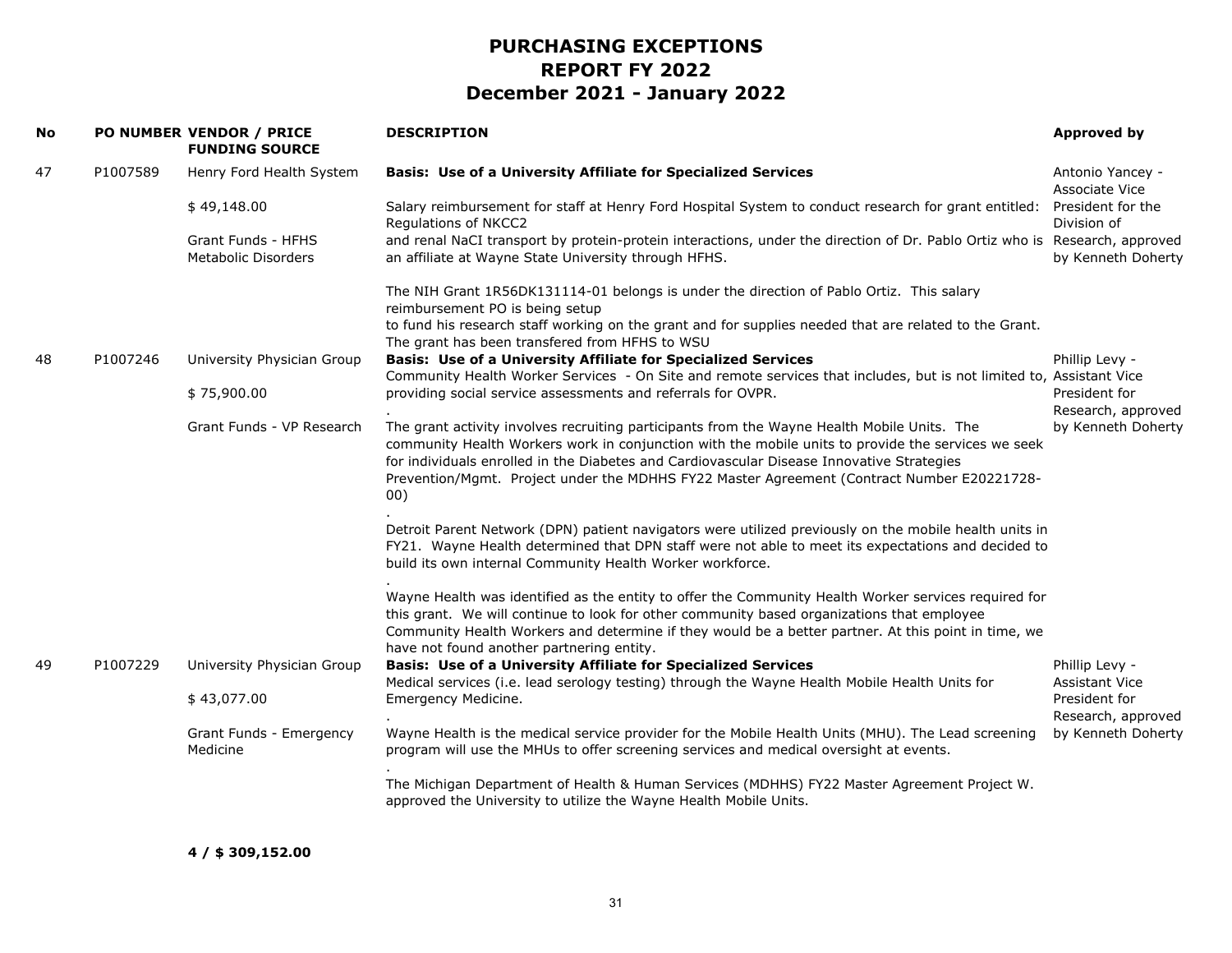#### **No PO NUMBER VENDOR / PRICE FUNDING SOURCEDESCRIPTION Approved by F. Bid Waiver not signed off by Procurement. Ordering Dept signed off on contract. 0 / \$ 0.00 G. OTHER (SEE EXPLANATION)** 50 P1008091 Go Media, LLC \$ 75,000.00 Grant Funds - Emergency Medicine**Basis: Informal Quotes obtained by the Requesting Department** State wide multi-media publicity campaign for an Awareness campaign funded via HRSA Cares. Costs were determined to be less competitive with Round Table Six, Claudia Vala Media, and Cumulus Managing Director, Media. Michigan Poison and Drug Information Center contacted SoM marketing for assistance with campaign planning. The Director of Marketing determined GoMedia, LLC pricing was the most competitive for this multi-media campaign. This is expected to cost \$75,000 and is expected to be a one time cost as there are no plans for a Varun Vohra - Academic & approved by Kenneth Doherty

future campaign.

32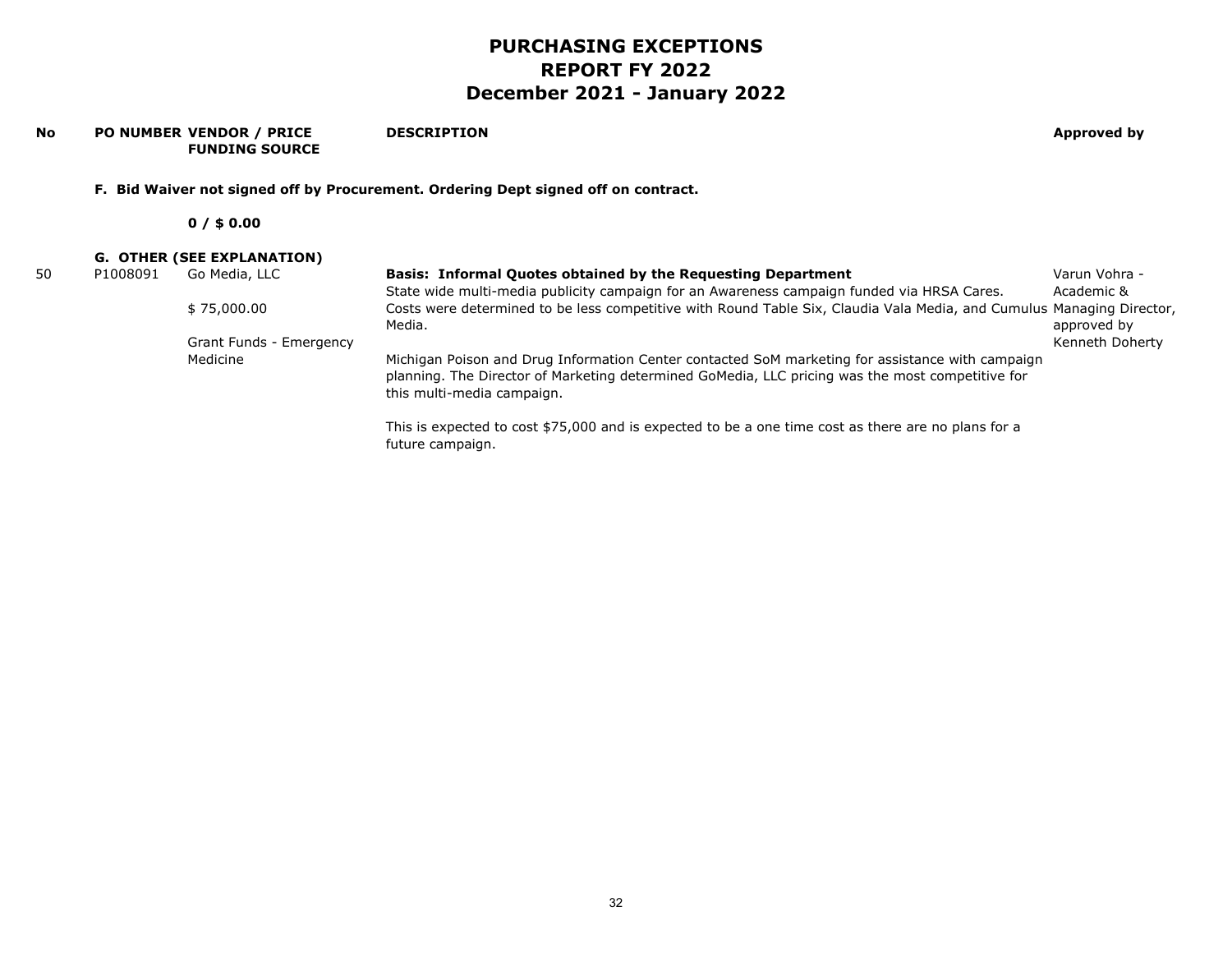| No |          | PO NUMBER VENDOR / PRICE<br><b>FUNDING SOURCE</b>                       | <b>DESCRIPTION</b>                                                                                                                                                                                                                                                                                                                                                                                                                                                                                                                                                                                                                            | Approved by                                                               |
|----|----------|-------------------------------------------------------------------------|-----------------------------------------------------------------------------------------------------------------------------------------------------------------------------------------------------------------------------------------------------------------------------------------------------------------------------------------------------------------------------------------------------------------------------------------------------------------------------------------------------------------------------------------------------------------------------------------------------------------------------------------------|---------------------------------------------------------------------------|
| 51 | P1008089 | MF Digital Marketing, Inc.<br>\$98,800.00<br>General Funds - Law School | <b>Basis: Informal Quotes obtained by the Requesting Department</b><br>Software system to support the development of a curriculum inventory and map, as well as all faculty Vice Dean for the<br>(clinical and basic science) contributions to teaching for the School of Medicine, SOM, from DaVinci<br>Education.                                                                                                                                                                                                                                                                                                                           | Robert Folberg -<br>School of Medicine,<br>approved by<br>Kenneth Doherty |
|    |          | Instruction                                                             | Multiple systems were reviewed by stakeholders and technical teams, including C&IT, and the vendor<br>identified was deemed most compatible with the business needs and technical requirements. There is<br>an urgent need to acquire and implement a system to support the production of a curriculum<br>inventory and searchable curriculum map, as part of the School of Medicine accreditation process in<br>2023. The SOM need evidence of having a system in place and in use prior to the site visit. There is<br>only time for one more curriculum inventory submission (2022) to demonstrate the CI prior to 2023<br>LCME visit.     |                                                                           |
|    |          |                                                                         | Other options considered include Altus/One45, Oasis and New Innovations. Currently, New<br>Innovations is used in the School of Medicine Clerkship curriculum for acquiring evaluations and<br>grades. It has proved inadequate for the production of a curriculum inventory and has no capacity to<br>provide a curriculum map or meet any other data collection or data analysis needs. As confirmed by<br>the vendor, this system was not designed to produce a curriculum inventory, searchable curriculum<br>map, or produce any other data to meet LCME accreditation requirements.                                                     |                                                                           |
|    |          |                                                                         | Oasis was another system that was reviewed. It provided limited capacity to aggregate and analyze<br>complex data sets. It did not provide any student facing information or analytics. Data acquisition<br>was via flat file transfers and the user interface was awkward to navigate. Altus/One45 has<br>functionality similar to the preferred system. However, the technical evaluation from C&IT<br>suggested that interfacing to this system would be more complex; and it also requires moving<br>between systems for data analysis and dashboard functions. The cost for this system is somewhat<br>higher than the preferred system. |                                                                           |
|    |          |                                                                         | Two other systems were also included in the initial review process (iSeek and ProgressIQ) but were<br>excluded early on as they required more personnel and technical resources than are available within<br>the School and/or had limited functionality as compared to the Altus/One45 or DaVinci Leo systems.                                                                                                                                                                                                                                                                                                                               |                                                                           |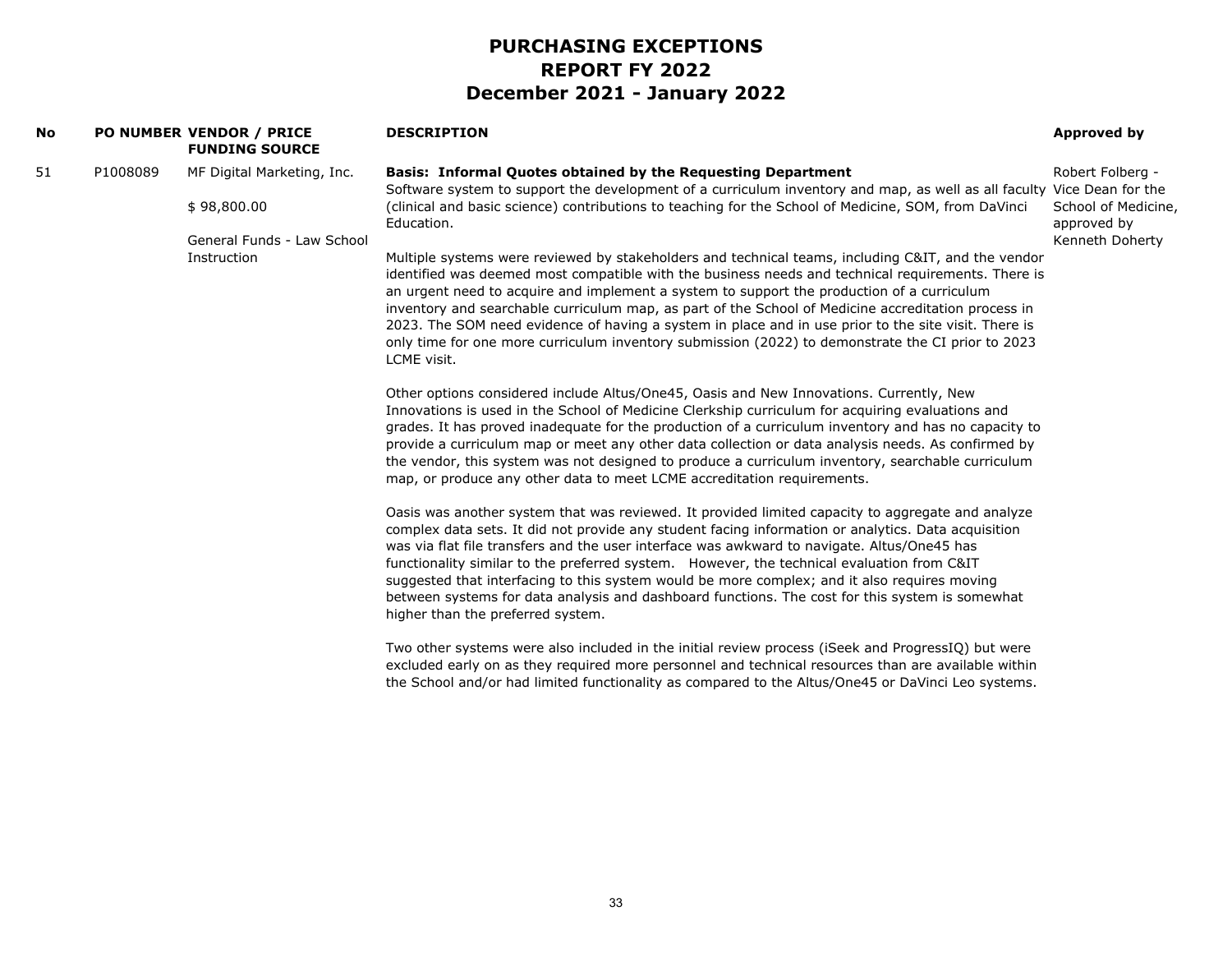| <b>No</b> |          | PO NUMBER VENDOR / PRICE<br><b>FUNDING SOURCE</b> | <b>DESCRIPTION</b>                                                                                                                                                                                                                                                                      | Approved by                              |
|-----------|----------|---------------------------------------------------|-----------------------------------------------------------------------------------------------------------------------------------------------------------------------------------------------------------------------------------------------------------------------------------------|------------------------------------------|
| 52        | P1007234 | <b>Spec Associates</b>                            | <b>Basis: Recommended Source for Specialized Professional Services</b><br>Specialized Evaluation activities for Training Modules at Wayne State University that Promote Safe                                                                                                            | Antonio Yancey,<br>Associate VP for      |
|           |          | \$39,930.00                                       | and Inclusive Environments for the Vice President for Research from Social Program Evaluators &<br>Consultants, Inc. (SPEC Associates)                                                                                                                                                  | Research, approved<br>by Kenneth Doherty |
|           |          | Grant Funds - VP Research                         |                                                                                                                                                                                                                                                                                         |                                          |
|           |          |                                                   | These evaluation services are for a new study awarded 07/01/2021. The specific grant is NIH<br>/3T32GM139807-01S2 / 2N1R : Initiative for Maximizing Student Development IMSD at Wayne State<br>University.                                                                             |                                          |
|           |          |                                                   | The services include preparing an IRB application and all amendments; designing questions for<br>telephone interviews; conducting up to 16 interviews; analyzing and writing a summary report of<br>interview findings, and meet eetingwith WSU and design 4 module survey instruments. |                                          |
|           |          |                                                   | Similar services have been provided to other WSU units by SPEC. Due to the specific nature of the<br>services required; (PEC will be able to provide those service within the budget allocated per<br>discussions and the quote provided.                                               |                                          |
|           |          |                                                   | Previous PO's from other units:                                                                                                                                                                                                                                                         |                                          |
|           |          |                                                   | P0859936 - 07/2018 - \$10,000.00<br>P0654217 - 11/2013 - \$21,800.00                                                                                                                                                                                                                    |                                          |
| 53        | P1006949 | <b>International Business</b>                     | Basis: Continuation of Specialized Services under a new Contract Model.                                                                                                                                                                                                                 | Brian O'Neil - Chair                     |
|           |          | <b>Machines Corporation</b>                       | Micromedix Database Software for the Michigan Poison and Drug Information Center from the<br>International Business Machines (IBM). This agreement represents a transfer of service from the                                                                                            | of the Department<br>of Emergency        |
|           |          | \$78,416.00                                       | Tenet/DMC Poison Center and began at the CHM/DMC).                                                                                                                                                                                                                                      | Medicine, approved<br>by Kenneth Doherty |
|           |          | Auxiliary Funds - Emergency<br>Medicine           | This software is necessary for the Center's daily function and provides up-to-date drug information<br>which is used to respond to calls regarding overdoses, drug interactions, etc. It is regularly updated<br>to respond to changes in the pharmaceutical industry.                  |                                          |
|           |          |                                                   | This is the sole provider of the service, and is governed by the the<br>IBM Cloud Services Order Document which has been signed on 1/11/2022 by Ken Doherty, AVP for<br>Procurement, and by Varun Vohra and David Renaud at IBM.                                                        |                                          |
|           |          |                                                   | This is a 3 year agreement with total value of \$235,248.00                                                                                                                                                                                                                             |                                          |